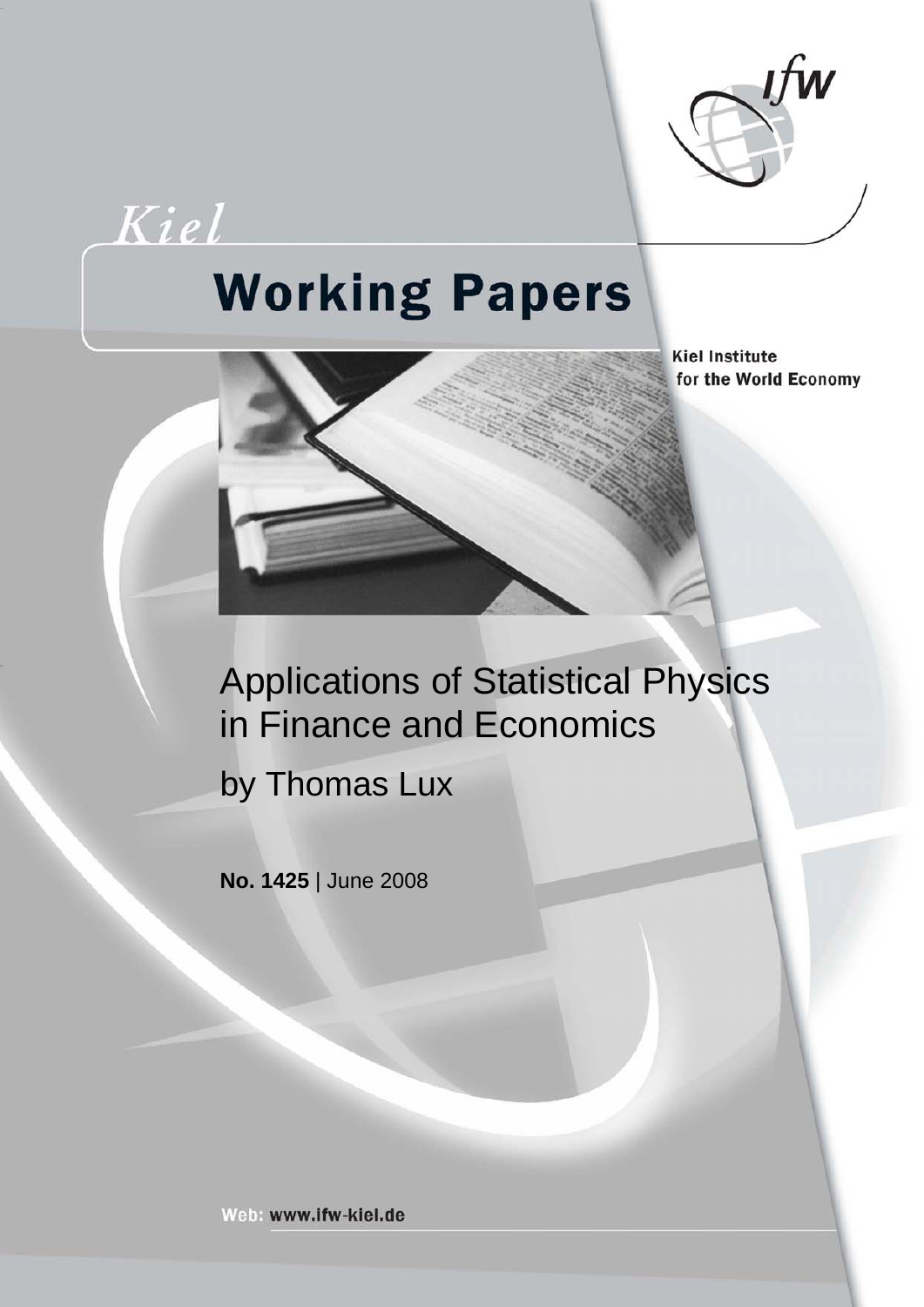Kiel Working Paper No. 1425 | June 2008

#### **Applications of Statistical Physics in Finance and Economics**

Thomas Lux

Abstract:

This chapter reviews recent research adopting methods from statistical physics in theoretical or empirical work in economics and finance. The bulk of what has recently become known as 'econophysics' in broader circles draws its motivation from observed scaling laws in financial markets and the abundance of data available from the economy's financial sphere. Sec. 2 of this review presents the robust power laws encountered in financial economics and discusses potential explanations for scaling in finance derived from models of stochastic interactions of traders. Sec. 3 provides an overview over other applications of statistical physics methodology in finance and attempts to evaluate the impact they have had so far on financial economics. With the following section, the review turns to recent work on the emergence of wealth and income heterogeneity and the recent inception of new strands of research on this topic, both within econophysics and the neoclassical economics tradition. Sec. 5 reviews the new stylized facts that have been identified in cross-sectional data of firm characteristics and agent-based approaches to industrial organization and macroeconomic dynamics that have been motivated by these findings. We conclude with an assessment of the major methodological contributions of this new strand of research.

Keywords: stylized facts, power laws, agent-based models, econophysics

JEL classification: C10, C51, G12

**Thomas Lux** Kiel Institute for the World Economy 24100 Kiel, Germany Phone: +49 431-8814 278 E-Mail: thomas.lux@ifw-kiel.de E-Mail: lux@bwl.uni-kiel.de

*Coverphoto: uni\_com on photocase.com* 

\_\_\_\_\_\_\_\_\_\_\_\_\_\_\_\_\_\_\_\_\_\_\_\_\_\_\_\_\_\_\_\_\_\_\_\_

*The responsibility for the contents of the working papers rests with the author, not the Institute. Since working papers are of a preliminary nature, it may be useful to contact the author of a particular working paper about results or caveats before referring to, or quoting, a paper. Any comments on working papers should be sent directly to the author.*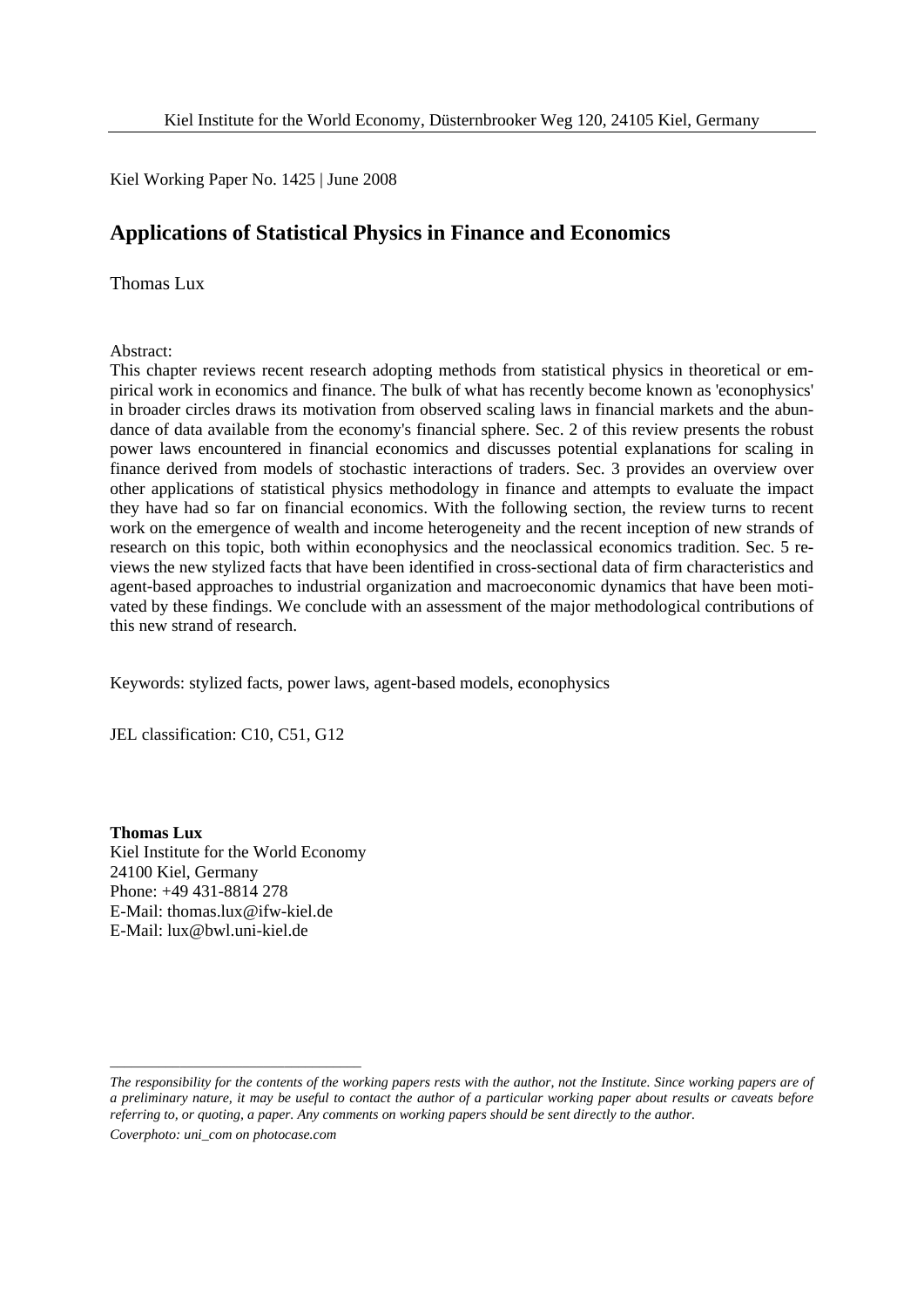## Applications of Statistical Physics in Finance and Economics

THOMAS LUX<sup>\*</sup>

June 2, 2008

Department of Economics, University of Kiel and Kiel Institute for the World Economy

Abstract: This chapter reviews recent research adopting methods from statistical physics in theoretical or empirical work in economics and finance. The bulk of what has recently become known as `econophysics' in broader circles draws its motivation from observed scaling laws in financial markets and the abundance of data available from the economy's financial sphere. Sec. 2 of this review presents the robust power laws encountered in financial economics and discusses potential explanations for scaling in finance derived from models of stochastic interactions of traders. Sec. 3 provides an overview over other applications of statistical physics methodology in nance and attempts to evaluate the impact they have had so far on financial economics. With the following section, the review turns to recent work on the emergence of wealth and income heterogeneity and the recent inception of new strands of research on this topic, both within econophysics and the neoclassical economics tradition. Sec. 5 reviews the new stylized facts that have been identified in cross-sectional data of firm characteristics and agentbased approaches to industrial organization and macroeconomic dynamics that have been motivated by these findings. We conclude with an assessment of the major methodological contributions of this new strand of research.

prepared for the Handbook of Research on Complexity, J. Barkley Rosser, ed.

<sup>∗</sup>Contact adress: Thomas Lux, Department of Economics,

University of Kiel, Olshausen Str. 40, 24118 Kiel, Germany,

E-Mail: lux@bwl.uni-kiel.de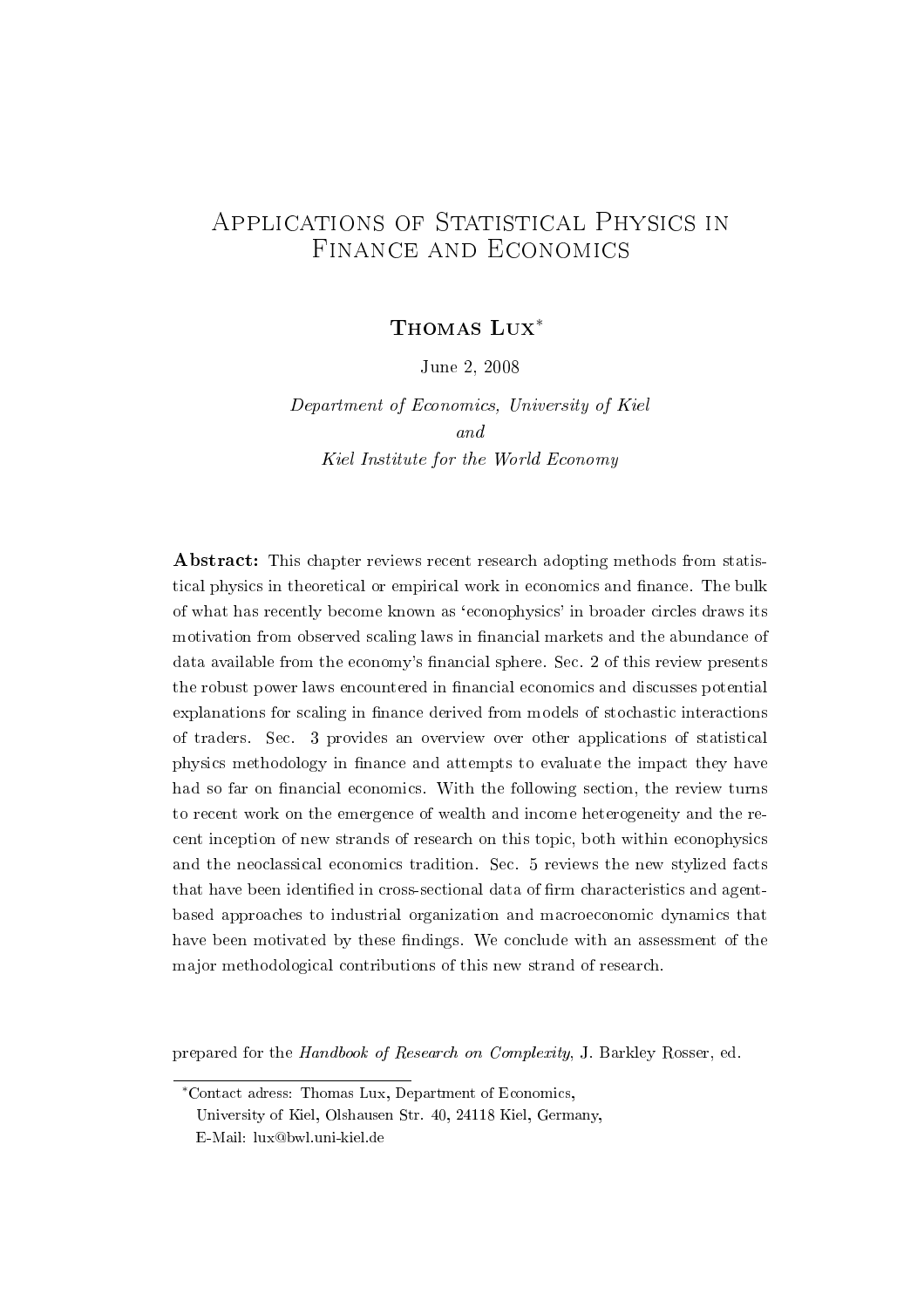## **Contents**

| $\mathbf{1}$                                                                           | <b>Introduction</b> |                                                              | $\mathbf{1}$   |
|----------------------------------------------------------------------------------------|---------------------|--------------------------------------------------------------|----------------|
| Power Laws in Financial Markets: Phenomenology and Expla-<br>$\overline{2}$<br>nations |                     | $\overline{2}$                                               |                |
|                                                                                        | 2.1                 | Financial Power Laws: Fat Tails and Volatility Clustering as |                |
|                                                                                        |                     |                                                              | $\overline{2}$ |
|                                                                                        | $2.2^{\circ}$       | Possible Explanations of Financial Power Laws                | 8              |
| 3<br><b>Other Applications in Financial Economics</b>                                  |                     |                                                              | 16             |
|                                                                                        | 3.1                 | The Dynamics of Order Books                                  | 18             |
|                                                                                        | $3.2\,$             | Analysis of Correlation Matrices                             | 22             |
|                                                                                        | 3.3                 | Forecasting Volatility: The Multifractal Model               | 25             |
|                                                                                        | 3.4                 | Problematic Prophecies: Predicting Crashes and Recoveries.   | 31             |
|                                                                                        |                     | 4 The Distribution of Wealth and Income                      | 35             |
| 5.                                                                                     |                     | Macroeconomics and Industrial Organization                   | 43             |
| 6                                                                                      |                     | <b>Concluding Remarks</b>                                    | 48             |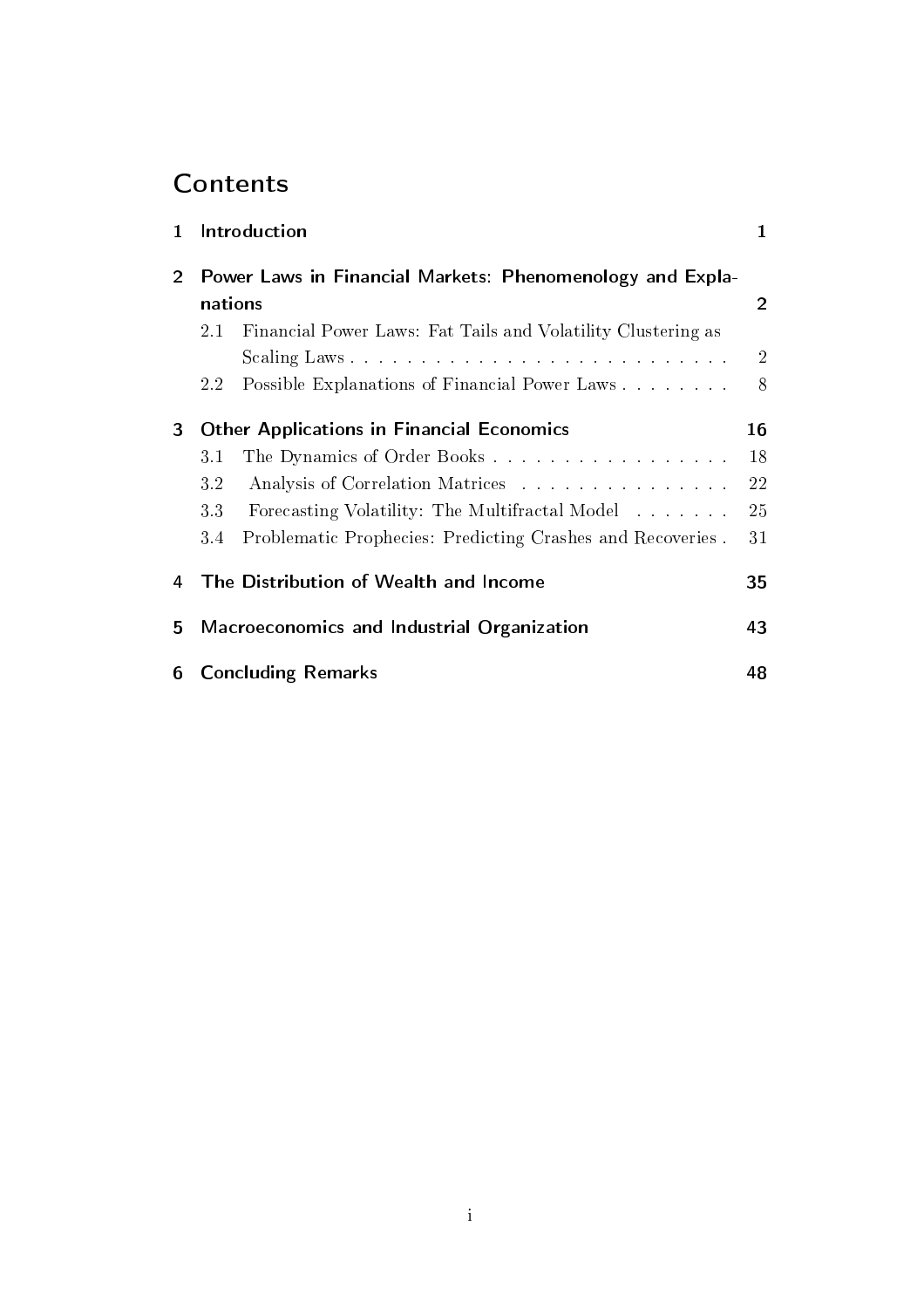## 1 Introduction

"The economy" easily comes to one's mind when looking for examples of a "complex system with a large ensemble of interacting units". The layman usually feels that terms like "out-of-equilibrium dynamics", "critical states" and "self-organization" might have a natural appeal as categories describing interactions in single markets and the economy as a whole. When dealing with the economy's most opalescent part, the financial sphere with its bubbles and crashes, "life at the edge of chaos" and "self-organized criticality" equally easily enter the headlines of the popular press. However, this proximity of the keywords of complexity theory to our everyday perception of the economy is in contrast to the relatively slow and reluctant adaptation of the ideas and tools of complexity theory in economics. While there has been a steady increase of interest in this topic from various subsets of the community of academic economists, it seems that the physicists' wave of recent research on financial markets and other economic areas has acted as an obstetrician for the wider interest in complexity theory among economists. Physicists entered the scene around 1995 with the ingenious invention of the provocative brand name of econophysics for their endeavors in this area. Both the empirical methodology and the principles of theoretical modelling of this group were in stark contrast to the mainstream approach in economics so that broad groups of academic economists were initially quite unappreciative of this new current. While the sheer ignorance of mainstream economics by practically all econophysists already stirred the blood of many mainstream economists, the fact that they seemed to have easy access to the popular science press and as representatives of a `hard science' were often taken more seriously by the public than traditional economists, contributed to increased blood pressure among its opponents<sup>1</sup>. At the other end of the spectrum, the adaptation of statistical physics methods has been welcomed by economists critical of some aspects of the standard paradigm. Econophysics, in fact, had a close proximity to attempts at allowing for

<sup>&</sup>lt;sup>1</sup>The author of this review once received a referee report including several pages of refutation of the econophysics approach. Strangely enough, the paper under review was a straight econometric piece and the referee's scolding seemed only to have been motivated by the author's association with some members of the econophysics community in other projects.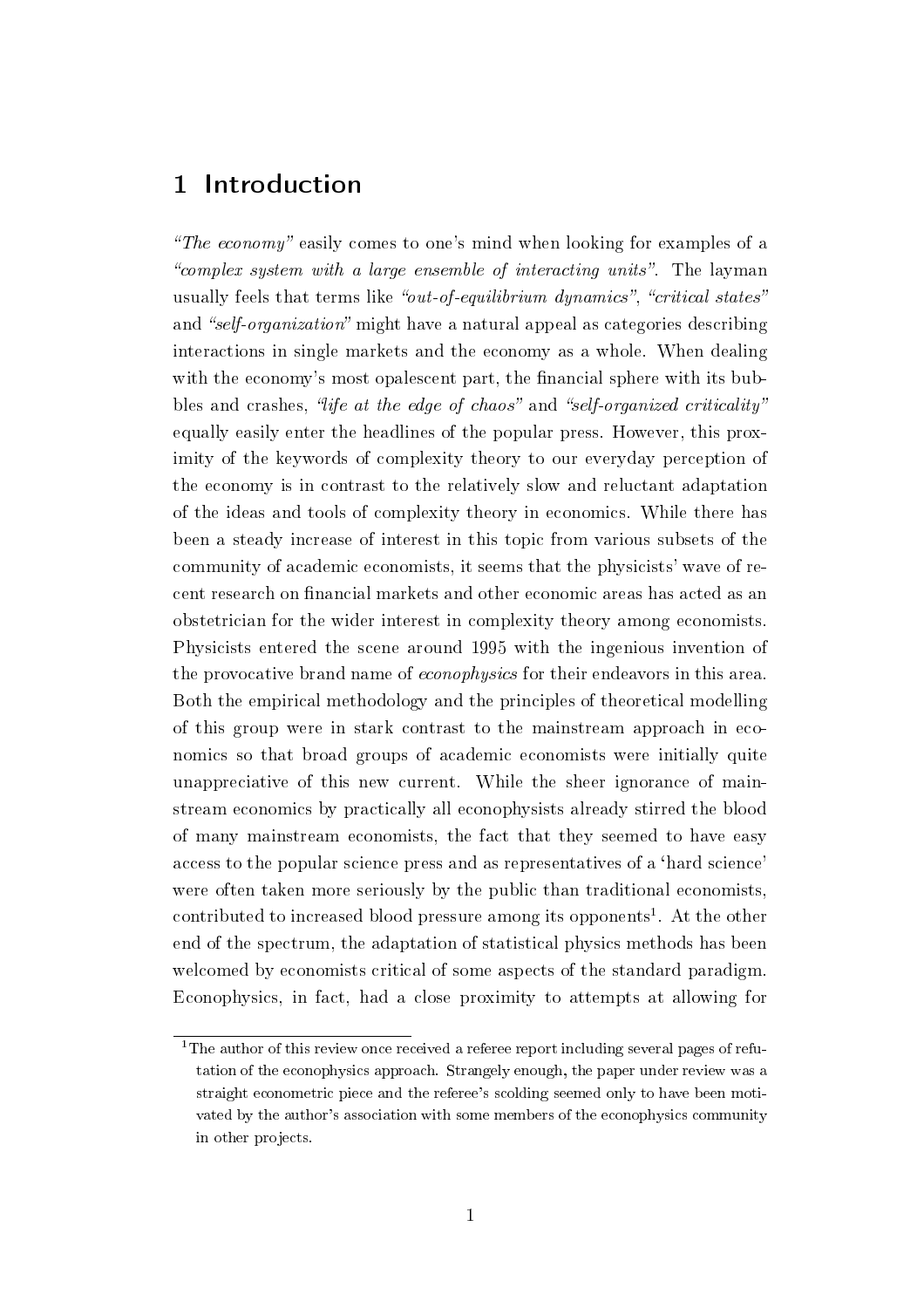heterogeneous interacting agents in economic models. It is in this strongly increasing segment of academic economics where complexity theory and econophysics have made the biggest impact.

In the following I will review the econophysics contribution to various areas of economics/nance and compare it with the prevailing traditional economic approach.

## 2 Power Laws in Financial Markets: Phenomenology and Explanations

## 2.1 Financial Power Laws: Fat Tails and Volatility Clustering as Scaling Laws

Scaling laws or power laws (i.e., hyperbolic distributional characteristics of some measurements) are the most sought imprint of complex system behavior in nature and society. Finance luckily offers a number of robust scaling laws which are well accepted among empirical researchers. The most pervasive finding in this area is that of a ubiquitous power-law behavior of large price changes which had been confirmed for practically all types of nancial data and markets. In applied research, the quantity one typically investigates is relative price changes or returns:  $r_t = \frac{p_t - p_{t-1}}{p_{t-1}}$  $\frac{-p_{t-1}}{p_{t-1}}$  ( $p_t$  denoting the price at time  $t$ ). For daily data, the range of variability of  $r_t$  is roughly between -0.2 and +0.2 which allows replacement of  $r_t$  by log-differences (called continuously compounded returns)  $r_t \approx \ln(p_t) - \ln(p_{t-1})$  which for high frequency data would practically obey the same statistical laws. Statistical analysis of daily returns offers overwhelming evidence for a hyperbolic behavior of the tails:

$$
Pr(|r_t| > x) \sim x^{-\alpha} \tag{1}
$$

Figure 1 illustrates this finding with a selection of stock indices and foreign exchange rates. As one can see the linearity in a loglog plot imposed by eq. (1) is a good approximation for a large fraction of both the most extreme positive and negative observations. Obviously, the power law of large re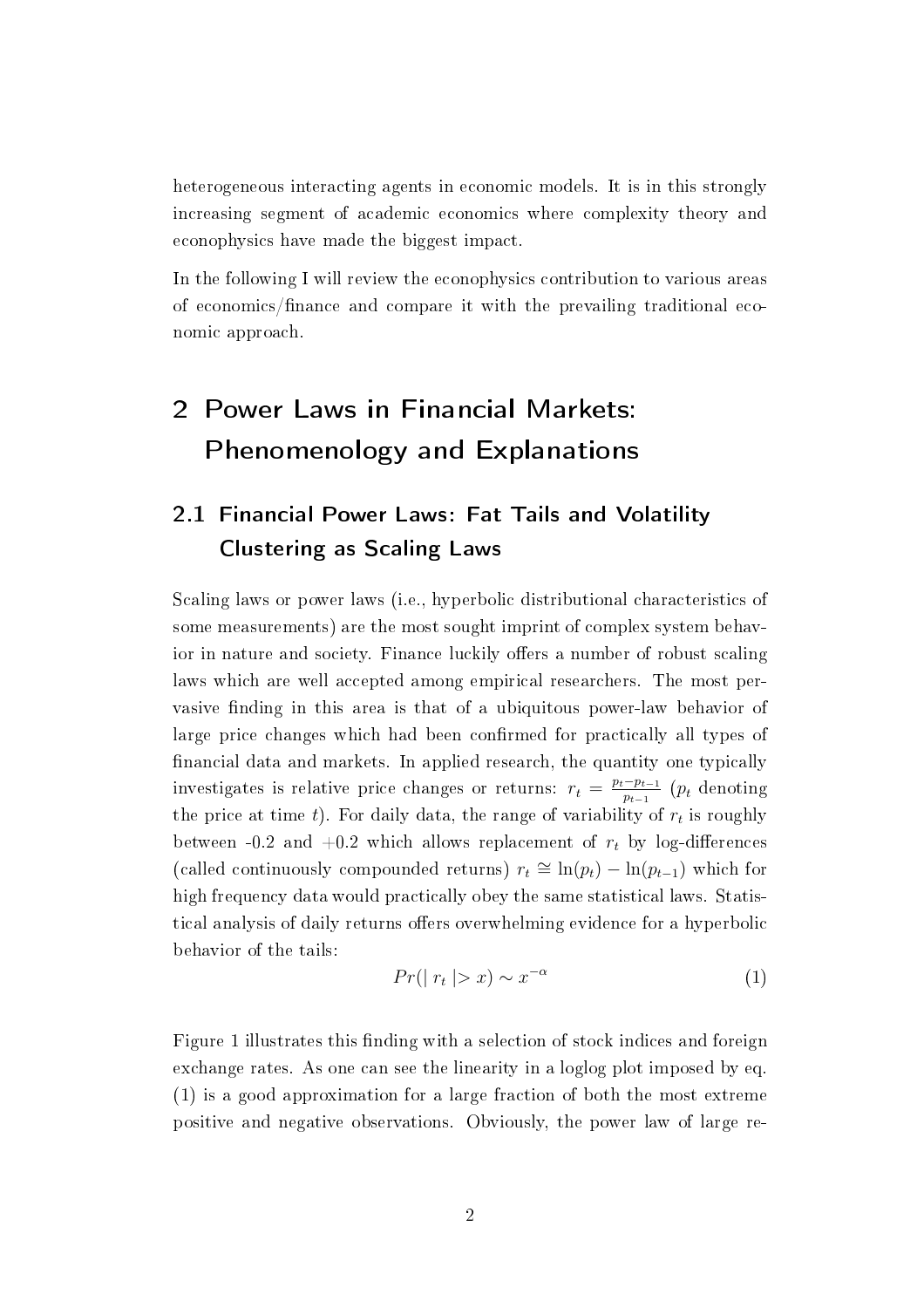turns is of outmost importance not only for researchers in complex system theory, but also for anyone investing in financial assets: eq.  $(1)$  allows a probabilistic assessment of the chances of catastrophic losses as well as the chances for similarly large gains and, therefore, is extremely useful in such mundane occupations like risk management of portfolios. To be more precise, our knowledge concerning the scaling law eq. (1) can be concretized as follows:

- the overall distribution of returns looks nicely bell-shaped and symmetric. It has, however, more probability mass in the center and the extreme regions (tails) than the benchmark bell-shaped Normal distribution,
- the tails have a hardly disputable hyperbolic shape starting from about the 20 to 10 percent quantiles at both ends,
- the left and right hand tail have a power-law decline with about the same decay factor  $\alpha$  (differences are mostly not statistically significant),
- for different assets, estimated scaling parameters hover within a relatively narrow range around  $\alpha = 3$ . Fig. 1 exhibits this benchmark of a 'cubic law' of large returns together with a sample of empirical data scattered around it.

The literature on this scaling law is enormous. It starts with Mandelbrot's (1963) and Fama's (1963) observation of leptokurtosis in cotton futures and their proposal of the Levy distributions as a statistical model for asset returns (implying a power law tail with exponent  $\alpha < 2$ ). For thirty years, the empirical literature in finance has discussed evidence in favor and against this model. A certain clarification has been achieved (in the view of most scientists involved in this literature) by moving from parametric distributions to a semi-parametric analysis of the tail region. Pertinent studies (e.g. Jansen and de Vries, 1991; Lux, 1996) have led to a rejection of the stable distribution model demonstrating that  $\alpha$  is typically significantly above 2. While this controversy was going to be settled in the empirical finance literature, the emergent econophysics approach had repeated the thirty-year development in economics within a shorter time interval. Both an early paper by Mantegna (1991) and one of the first widely acknowledged econo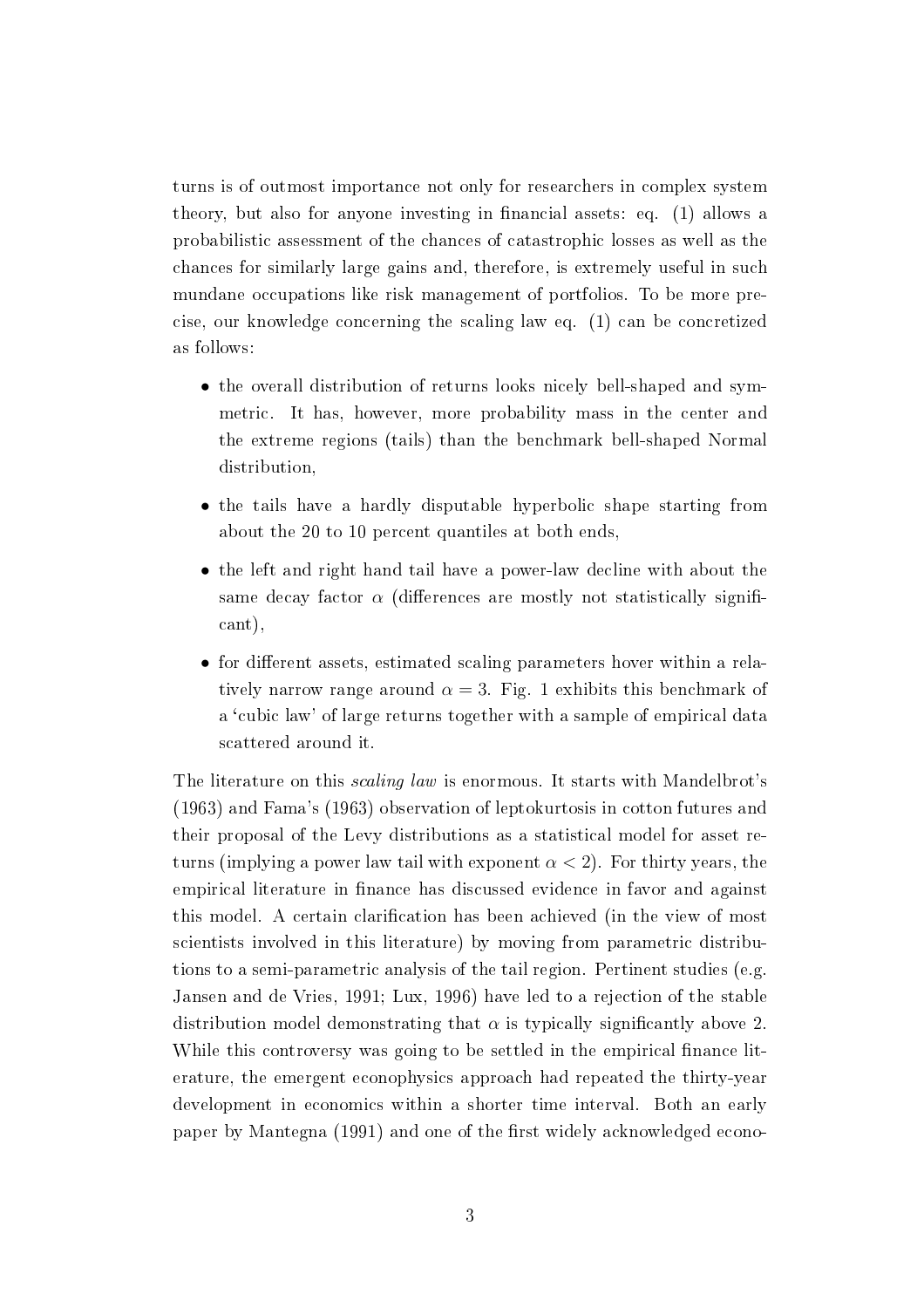physics papers by Mantegna and Stanley (1995) have advocated the Levy distribution, but subsequent work by the same group pointed out 'the universal cubic law' of asset returns (Gopikrishnan et al., 1998).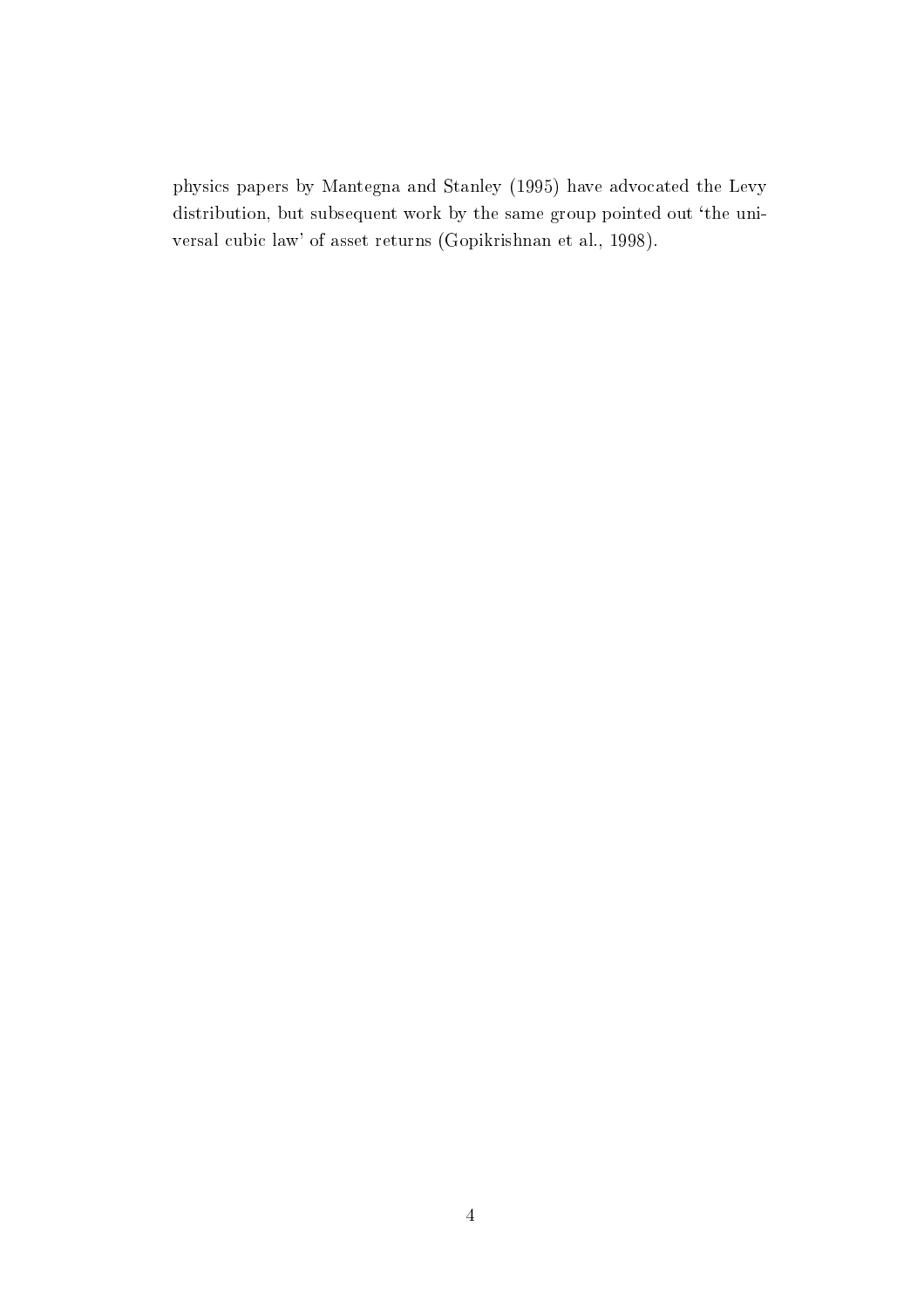

Figure 1: The Scaling Law of Large Returns: log-log plot of the complement of the cumulative distribution of daily returns from a sample of representative nancial markets: the NYSE composite index, the MSCI index of the Australian stock market, the price of gold and the USD against EURO exchange rate (pre 1999 the DEM was used instead of the EURO). All series cover the period 1979 to 2004 and were obtained from Datastream. Despite some variations between these series, their tail regions are all close to a scaling law with index  $\alpha \approx 3$ (demarcated by the broken line). This universal behavior of financial returns is intermediate between the exponential decline of the Normal distribution and the more pronounced tail fatness of members of the Levy stable family. Our example of the latter family of distributions has  $\alpha = 1.7$ , a value characteristically obtained when estimating the parameters of these distributions for financial data.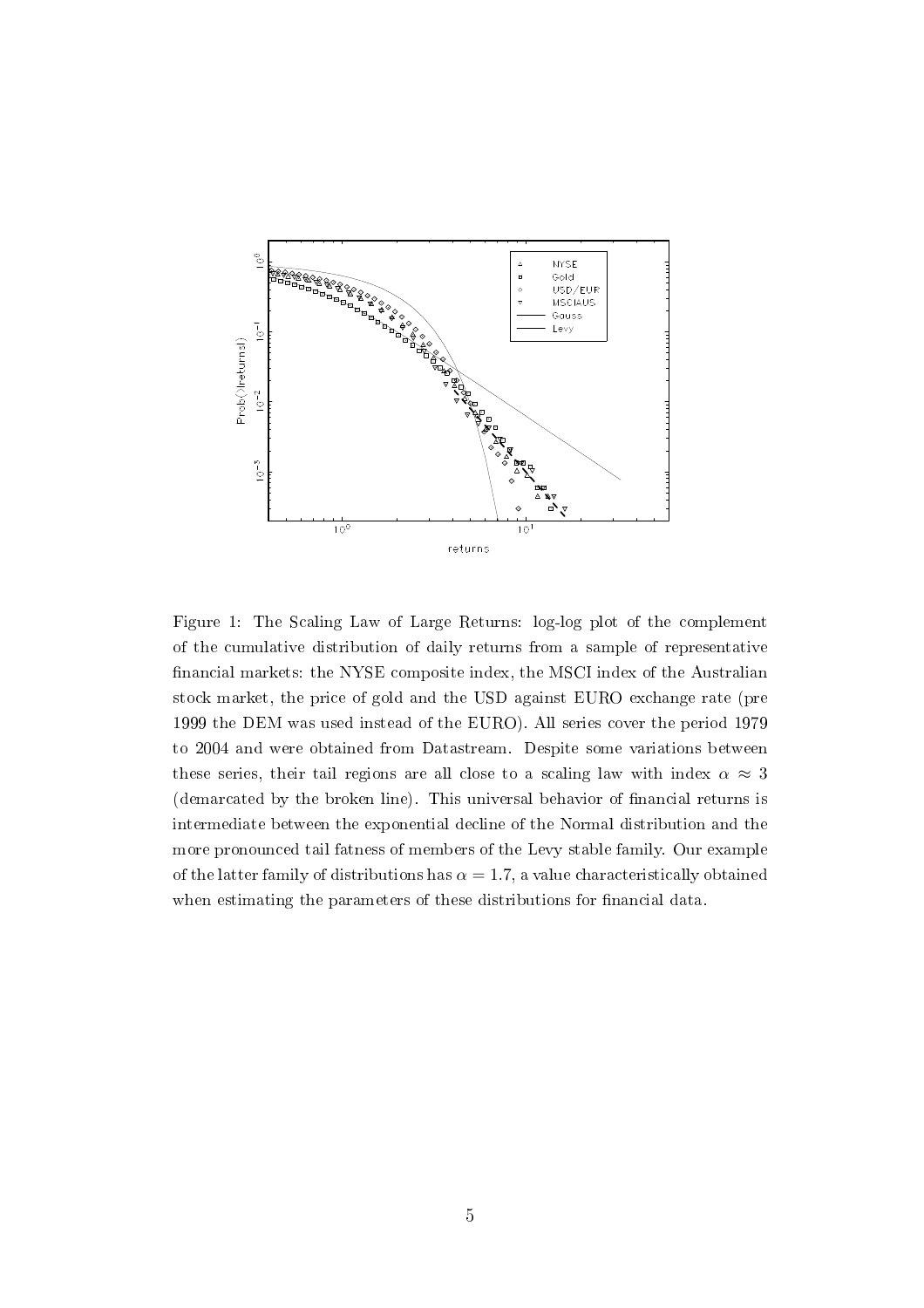The finding of a power law according to eq.  $(1)$  is remarkable as it identifies a truly *universal* property within the social universe. Note also that in contrast to many other power laws claimed in social sciences and economics (cf. Cioffi, 2008, for an overview), the statistical basis of this law compares favorably to those of similar universal constants in the natural sciences: financial markets provide us with huge amounts of data at all frequencies and the power-law scaling has been confirmed over space and time without any apparent exception.

The power law in the vicinity of  $\alpha = 3$  to 4 is also remarkable since it implies a kind of universal pre-asymptotic behavior of financial data at certain frequencies. In order to see this, note that according to the central limit law, random variates with  $\alpha > 2$  fall into the domain of attraction of the Normal distribution, while random variates with  $\alpha < 2$  would have the Levy stable distributions as their attractors. Under aggregation, returns with their leptokurtotic shape at daily horizons should, therefore, converge to a standard Gaussian. Aggregation of returns generates returns over longer time horizons (weakly, monthly) which, in fact, appear to be the closer to the Normal the higher the level of aggregation (time horizon). On the other hand, our benchmark daily returns can be conceived as aggregates of intra-daily returns. Since the tail behavior should be conserved under aggregation, the scaling laws at the daily horizon should also apply to intra-daily returns which is nicely confirmed by available high-frequency data.

The power law for large returns has as its twin a similarly universal feature which also seems to characterize all available data sets without exception: hyperbolic decay of the auto-covariance of any measure of *volatility* of returns. The simplest such measures are *absolute* or *squared* returns which preserve the extent of fluctuations but disregard their direction. Taking absolute returns as an example, this second pervasive power law can be characterized by

$$
Cov(|r_t|, |r_{t-\Delta t}|) \sim \Delta t^{-\gamma} \tag{2}
$$

The estimated values of  $\gamma$  have received less publicity than those of  $\alpha$ , but reported statistics also show remarkable uniformity across time series with  $\gamma \approx 0.3$  being a rather typical finding. It is worthwhile pointing out that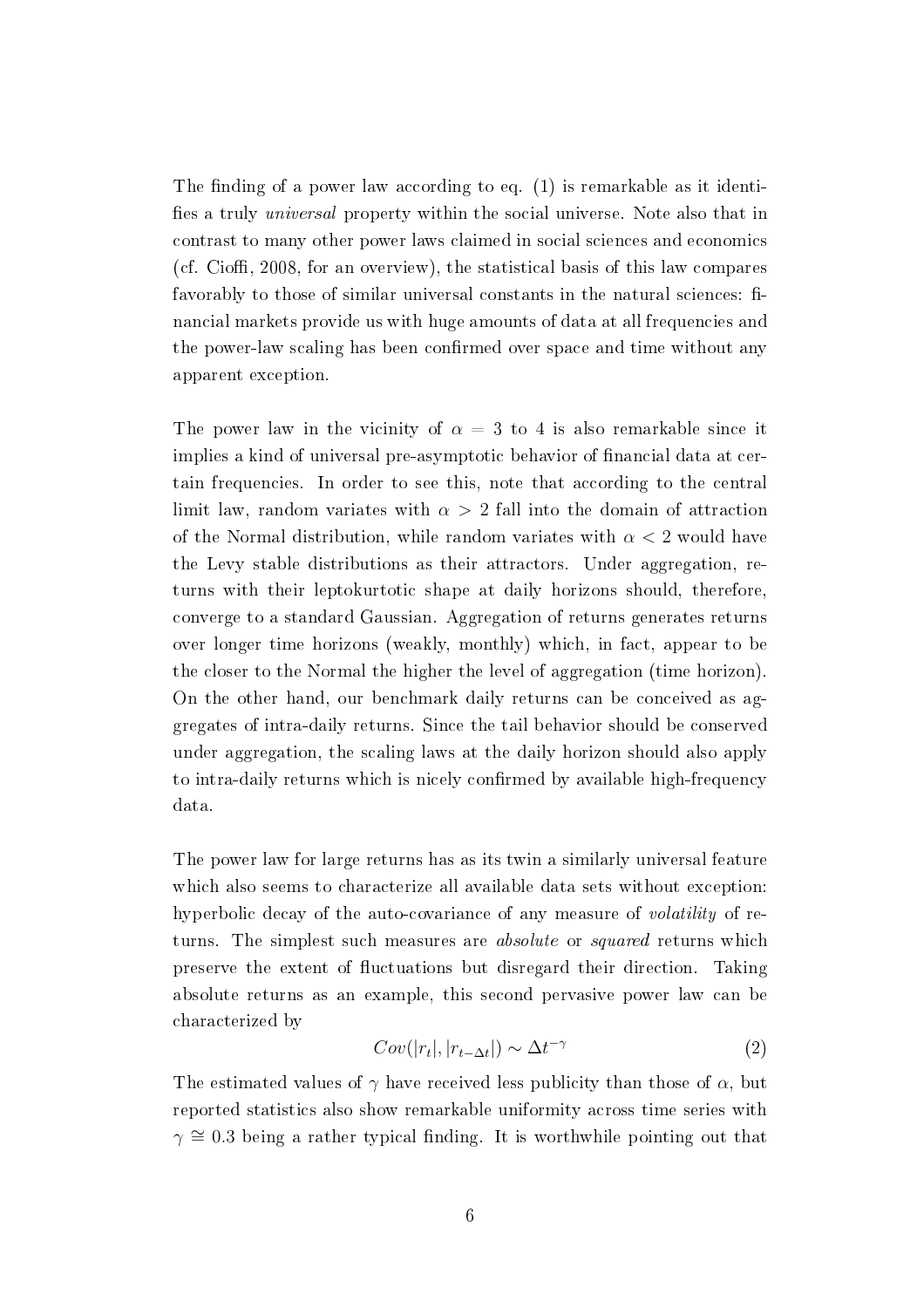eq. (2) implies very strong correlation of volatility over time. Hence, expected fluctuations of market prices in the next periods would be the higher the more volatile today's market is. Visually, one observes typical switches between tranquil and more turbulent episodes in the data ("volatility clus $tering$ ). This dependency can be exploited for prediction of the future development of volatility which would also be important information for risk and portfolio management. Again, the literature on this topic is huge. For quite some time, the *long-term dependency* inherent in power-law decline of eq.  $(2)$  had not been properly taken into account. Available models in financial econometrics like the legacy of GARCH models (Engle, 1983, Bollerslev, 1986) have rather modeled the volatility dynamics as a stochastic process with exponential decay of the autocovariance of absolute (or squared) returns. Long-term dependence has been demonstrated first by Ding, Engle and Granger (1993) in the economics literature and, independently, by Liu et al. (1997) and Vandewalle and Ausloos (1997) in contributions in physics journals. The measurement of long-range dependence in the econophysics publications is mostly based on estimation of the Hurst exponent from Mandelbrot's  $R/S$  analysis or the refined detrended fluctuation analysis of Peng et al. (1994). The financial engineering literature has taken long-term dependence into account by moving from the original GARCH to FIGARCH and long-memory stochastic volatility models (Breidt et al., 1998) which allow for hyperbolically decaying autocorrelations.

Besides the two above universal features, the literature has also pointed out additional power-law features of financial data. From the wealth of statistical analyses it seems that long-range dependence of trading volume is as universal as long-term dependency in volatility (Lobato and Velasco, 2000). Although exponents do not appear to be entirely identical, it is likely that the generating mechanism for both should be related (since trading volume is the ultimate source of price changes and volatility).

Additional power-laws have been found for high-frequency data from the U.S. stock market (Gopikrishnan et al., 2001):

- $(i)$  the unconditional distribution of volume in this data is found to follow a scaling law with exponent  $\sim$  1.5 and,
- $(iii)$  the number of trades per time unit has been claimed to follow a powerlaw with index  $\sim$  3.4.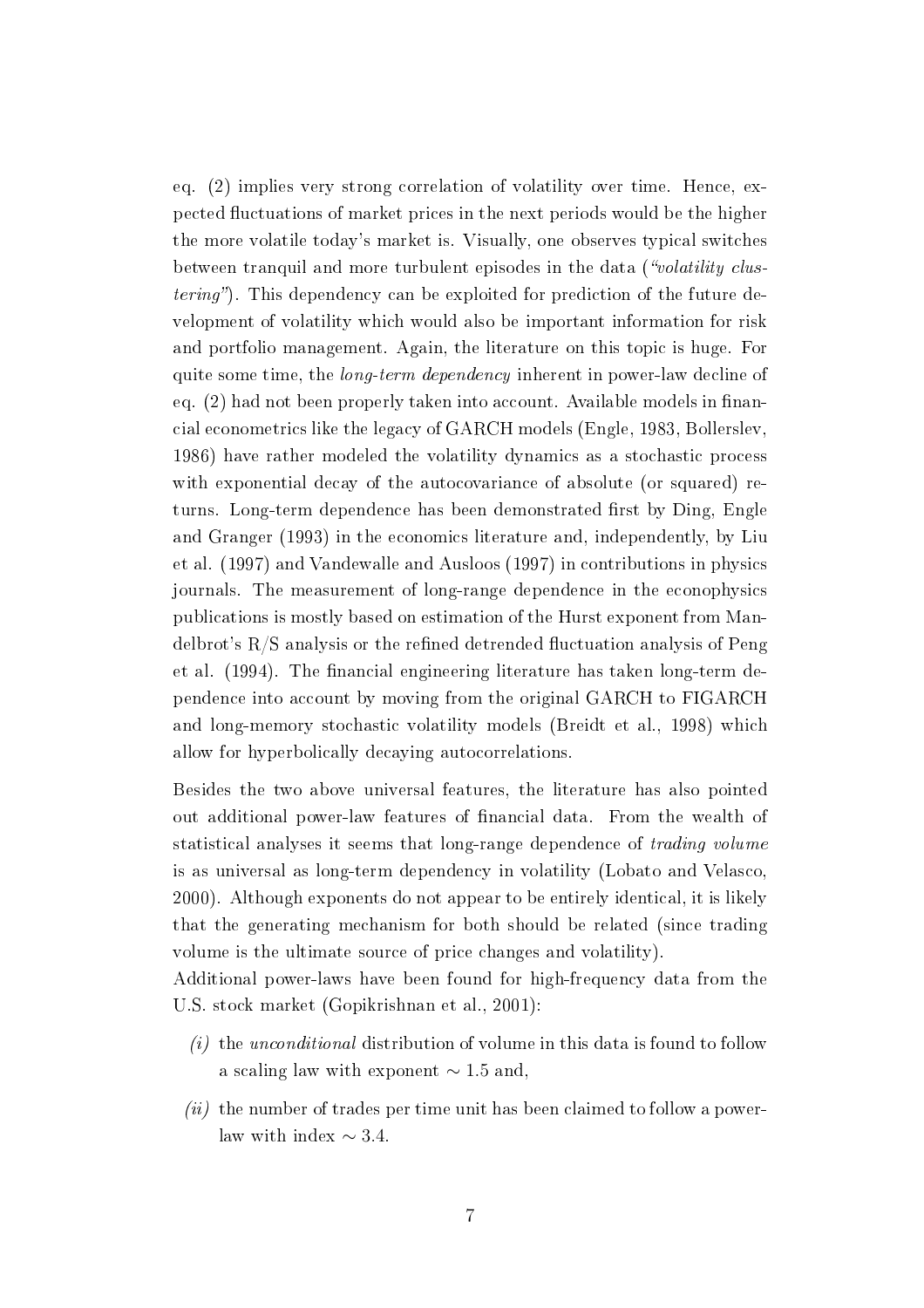#### 2.2 Possible Explanations of Financial Power Laws

Gabaix et al.  $(2003)$  have offered a theoretical framework in which the above findings are combined with the additional observation of a Zipf's law for the size distribution of mutual funds (i.e., power-law with index  $\sim$  1) and a square root relationship between transaction volume  $(V)$  and price changes  $(\Delta p)$ :  $\Delta p \sim V^{0.5}$ . In this theory the power law of price changes is derived from a simple scaling arithmetic: combining the scaling of portfolios of big investors (mutual funds) with the square root price impact function and the distribution of trading volume in U.S. data, one obtains a cubic power-law for returns. Although their model adds some behavioral considerations for portfolio changes of funds, in the end the unexplained Zipf's law is at the origin of all other power-laws. Both the empirical evidence for some of the new power-laws and the power-law arithmetic itself are subject to a controversial discussion in recent econophysics literature (e.g. Farmer and Lillo, 2004). In particular, it seems questionable whether the power law with exponent 1.5 for volume is universal (it has not been confirmed in other data, cf. Farmer and Lillo, 2004; Eisler and Kertész, 2005) and whether the above linkage of power laws from the size distribution of investors to volume and returns is admissible for processes with long-term dependence à la eq. (2).

It is worthwhile to emphasize that the power-laws in the financial area would, in this theory, be due to other power-laws characterizing the size distribution of investors. The latter would probably have to be explained by a more complete theory of the economy along with the distribution of firm sizes and other macroeconomic characteristics. This somewhat subordinate role of the financial market in Gabaix et al. (2003) is certainly at odds with perceptions of "criticality" and "phase transitions" displayed in this market. The derivative explanation is also in contrast to what economists call the "disconnect paradox", i.e. the observation that share markets and foreign exchange markets seem to develop a life of their own and at times appear entirely disconnected from their underlying economic fundamentals. Aoki and Yoshikawa (2007, c.10) point out that the power law behavior of nancial returns is not shared by macroeconomic data which are rather characterized by exponentially distributed increments. They argue that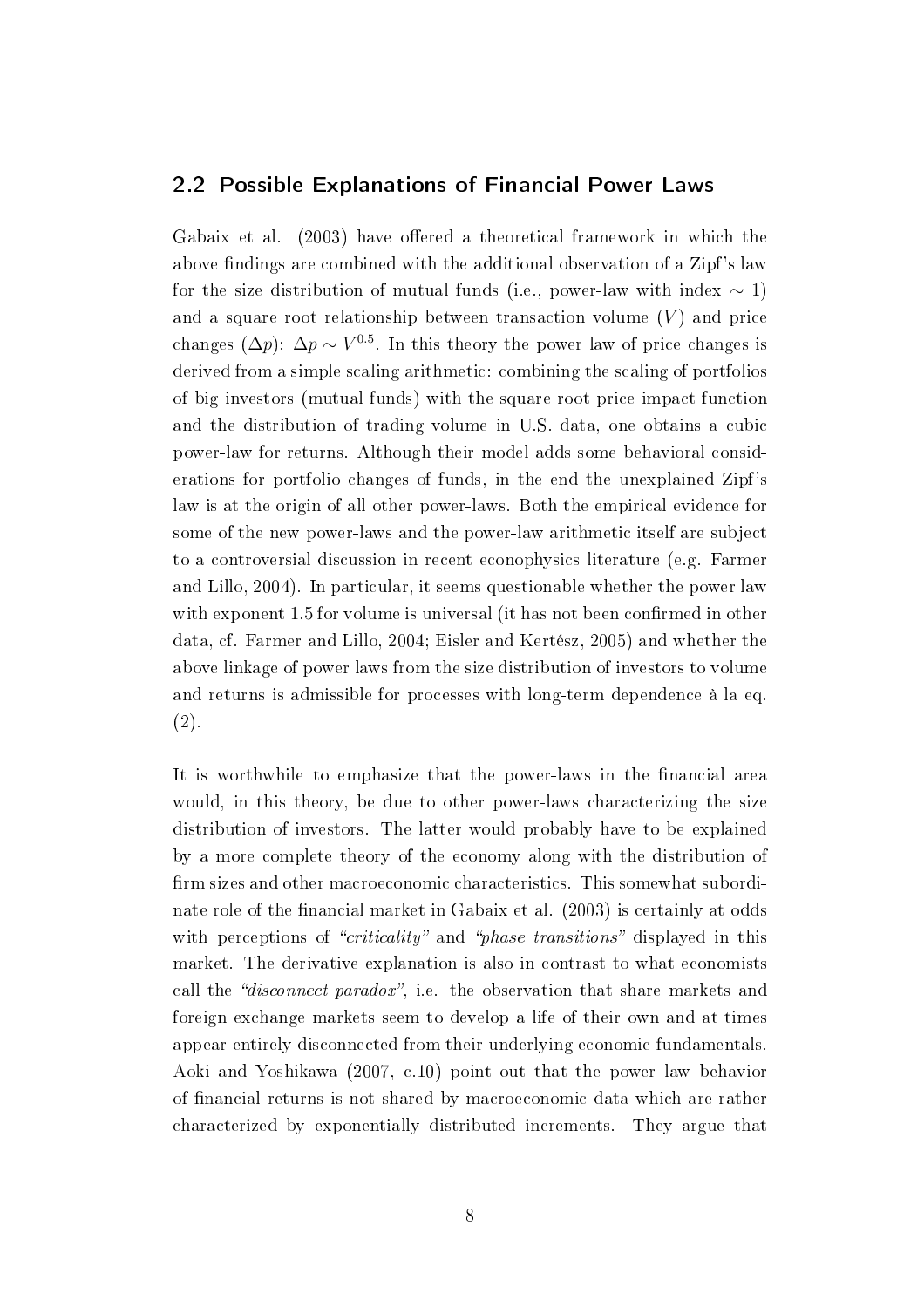the wedge between the real economy and financial markets stems from the higher level of activity of the latter. They demonstrate that, when modeling the dynamics of economic quantities as truncated Levy flights, different limiting distributions can emerge depending on the frequency of elementary events. Beyond a certain threshold, the limiting distribution switches from exponential to power law. The conjecture, then, is that this dependency on the number of contributing random events is responsible for the difference between exponential increments of macroeconomic data and power-law tails in financial markets. From an economic perspective the excess of relevant micro events in the financial sphere would be due to the decoupling from the real sector and the autonomous speculative activity in share and foreign exchange markets.

Most models proposed in the behaviorally orientated econophysics literature attempt to model this speculative interaction via simple models that are designed along certain prototypical behavioral types found in financial markets. Behavioral models of speculative markets have been among the first publications inspired by statistical physics. However, contrary to some claims from the physics community, physicists have not been the first and foremost in simulating markets. Earlier examples in the economics literature include Stigler (1964) and Kim and Markowitz (1989). The earliest econophysics example is Takayasu et al. (1992) who in a continuous double auction, let agents' bid and ask prices change according to given rules and studied the statistical properties of the resulting price process. A similar approach has been pursued by Sato and Takayasu (1998) and Bak, Paczuski and Shubik (1997). Independently, Levy, Levy and Solomon (1994, 1995, 2000) have developed a multi-agent model inspired by statistical physics which, at first view, looks more conventional than the previous ones: agents possess a well-dened utility function which they attempt to maximize by choosing an appropriate portfolio of stocks and bonds. They adopt a particular expectation formation scheme (expected future returns are assumed to be identical to the mean value of past returns over a certain time horizon), and impose short-selling and credit constraint as well as idiosyncratic stochastic shocks to individuals' demand for shares. Under these conditions, the market switches between periodic booms and crashes whose frequency depends on agents' time horizons. Although this model and its extensions produce spectacular price paths, their statistical properties are not really in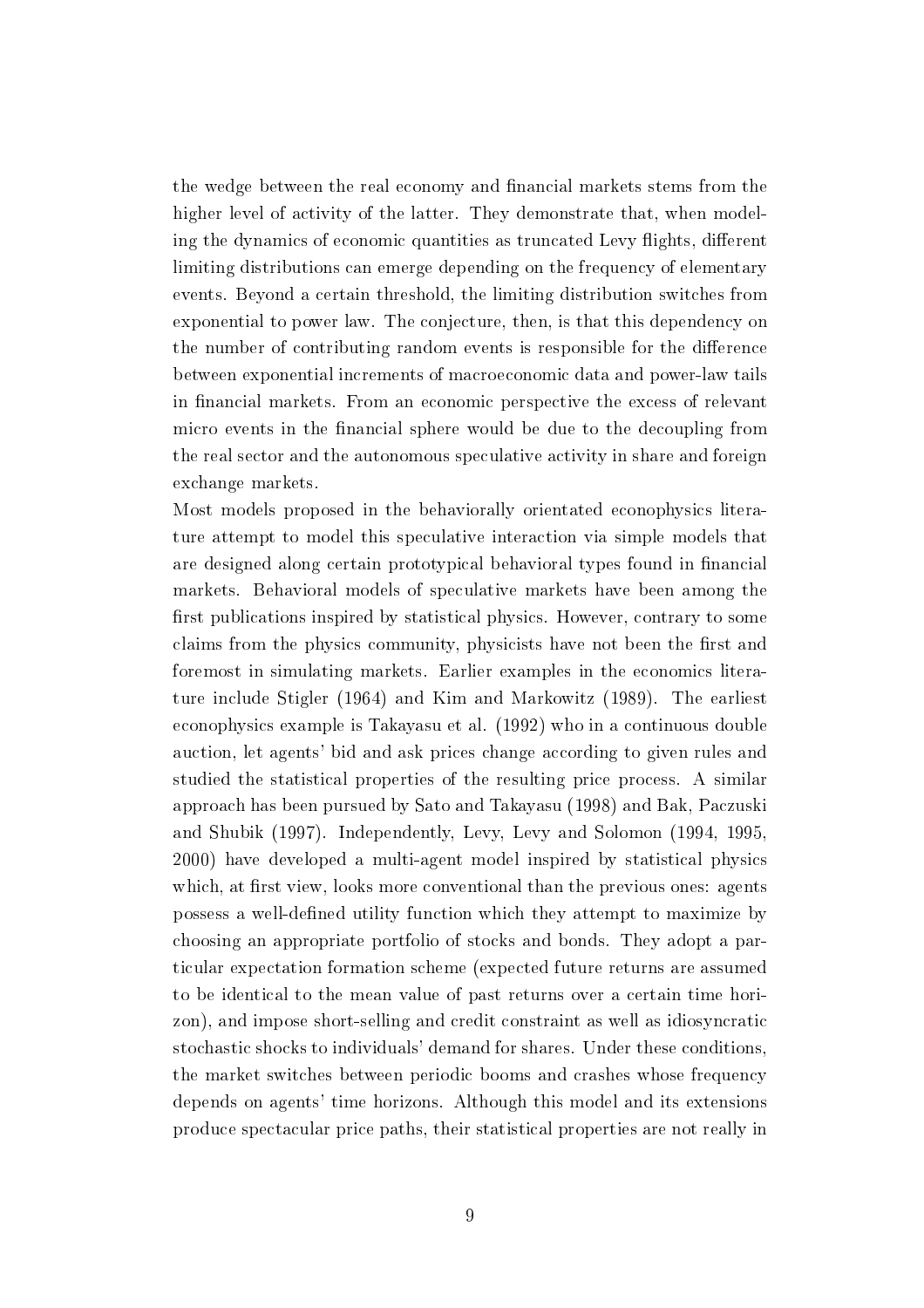line with the empirical findings outlined above, nor are those of the other early models (cf. Zschischang and Lux, 2001). Somewhat ironically, these early econophysics papers on financial market dynamics have been in fact similarly ignorant of the stylized facts (i.e. the scaling of eqs. 1 and 2) like most of the traditional finance literature.

The second wave of models was more directly influenced by the empirical literature and had the declared aim of providing candidate explanations for the observed scaling laws. Mostly, they performed simulations of 'artificial' nancial markets with agents obeying a set of plausible behavioral rules and demonstrated that pseudo-empirical analysis of the generated time series yields results close to empirical findings. To our knowledge, the model by Lux and Marchesi (1999, 2000) has been the first which generated both the (approximate) cubic law of large returns and temporal dependence of volatility (with realistic estimated decay parameters) as emergent properties of their market model. This model had its roots in earlier attempts at introducing heterogeneity into stochastic models of speculative markets. It had drawn some of its inspiration from Kirman's (1993) model of information transmission among ants which had already been used as a model of interpersonal inuences in a foreign exchange market in Kirman (1991). While Kirman's model had been based on pair-wise interaction, Lux and Marchesi had a mean-field approach in which an agent's opinion was influenced by the average opinion of all other traders. Using statistical physics methodology, it could be shown that a simple version of this model was capable of generating bubbles with over- and undervaluation of an asset as a reflection of the emergence of a majority opinion among the pool of traders. Similarly, periodic oscillations and crashes could be explained by the breakdown of such majorities and the change of "market sentiment" (Lux, 1995). A detailed analysis of second moments can be found in Lux (1997) where the explanatory power of stochastic multi-agent models for time-variation of volatility has been pointed out (Ramsey, 1996, also emphasizes the applicability of statistical physics methods for deriving macroscopic laws for second moments from microscopic behavioral assumptions). The group dynamics of these early interaction models have been enriched in the simulation studies by Lux and Marchesi (1999, 2000) and Chen, Lux and Marchesi (2001) by allowing agents to switch between a chartist and fundamentalist strategy in response to differences in profitability of both strategies. Interpersonal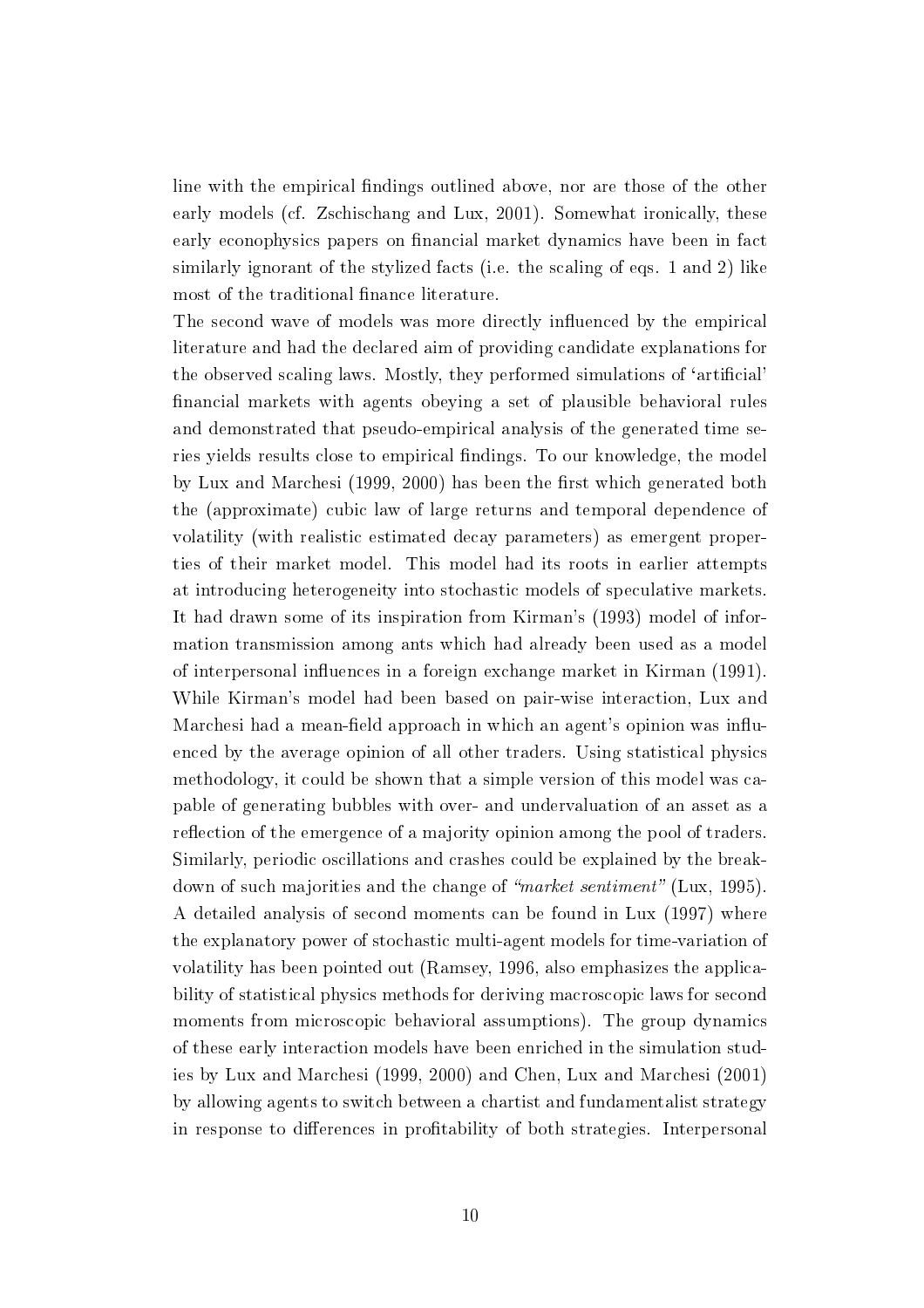influences enter via chartists' attempts to trace out information from both ongoing price changes as well as the observed `mood' of other traders. Assuming that the market is continuously hit by news on fundamental factors, one could investigate in how far price changes would reflect incoming information (the traditional view of the efficient market paradigm) or would be disconnected from fundamentals. The answer to this question turned out to have two different aspects: on the one hand, the speculative market on average kept close track of the development of the fundamentals. All new information was incorporated into prices relatively quickly as otherwise fundamentalist traders would have accepted high bets on reversals towards the fundamental value. On the other hand, however, upon closer inspection, the output (price changes) differed quite significantly from the input (fundamental information) in that price changes were always characterized by the scaling laws of eq. (1) and eq. (2) even if the fundamental news were modeled as a white noise process without these features. Hence; the market was never entirely decoupled from the real sphere (the information), but in processing this information it developed the ubiquitous scaling laws as emergent properties of the macroscopic market statistics from the distributed activity of its independent subunits.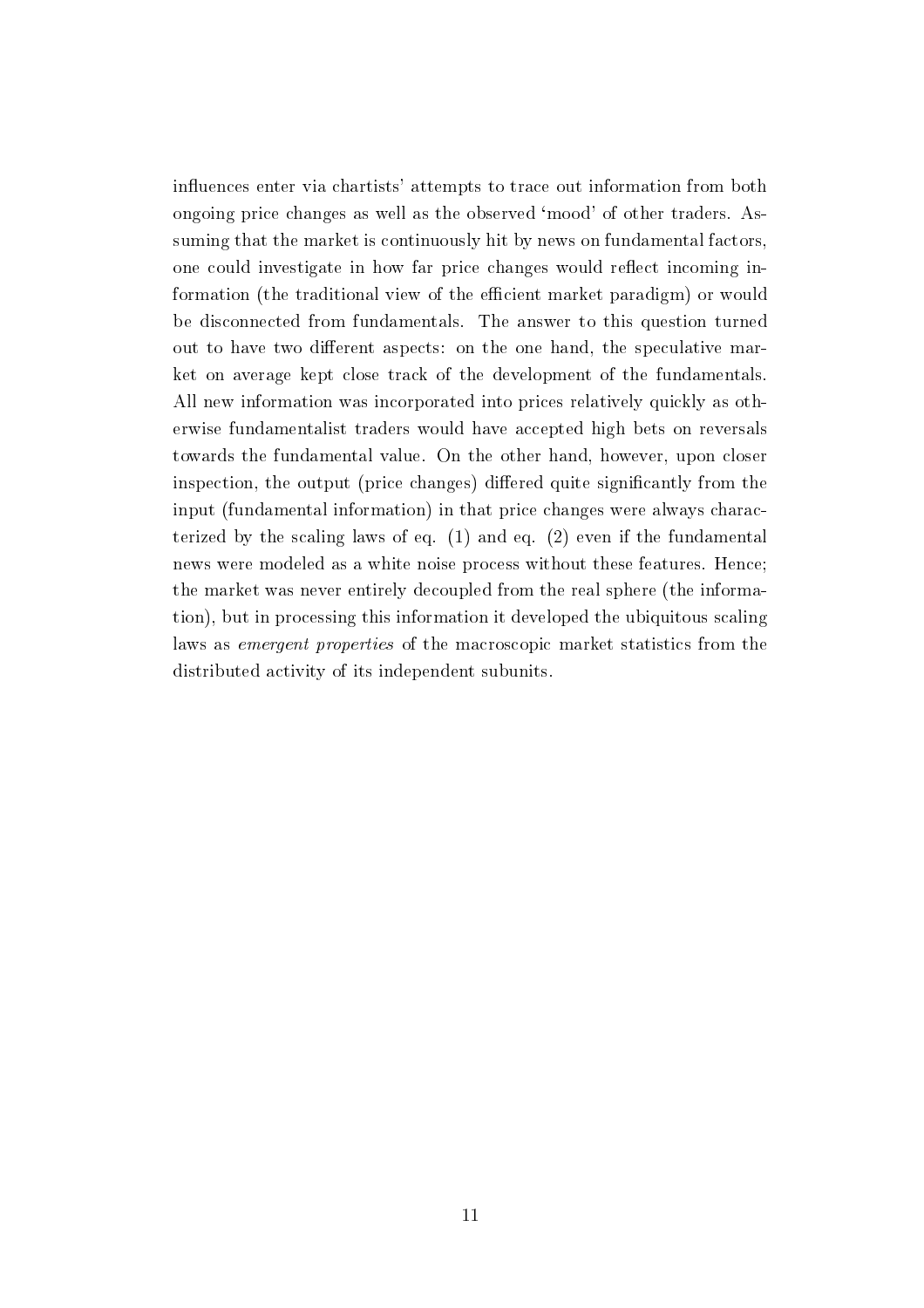

Figure 2: A snapshot of the evolution of prices and the composition of the pool of traders in the microscopic market model proposed by Lux and Marchesi (1999). The upper panel exhibits returns (relative price changes between unit time intervals), the lower panel shows the simultaneous changes of the fraction of chartists within the population. Note that the remaining part of the population follows a fundamentalist strategy. As can be seen a higher fraction of chartists leads to an increase in the volatility of price changes.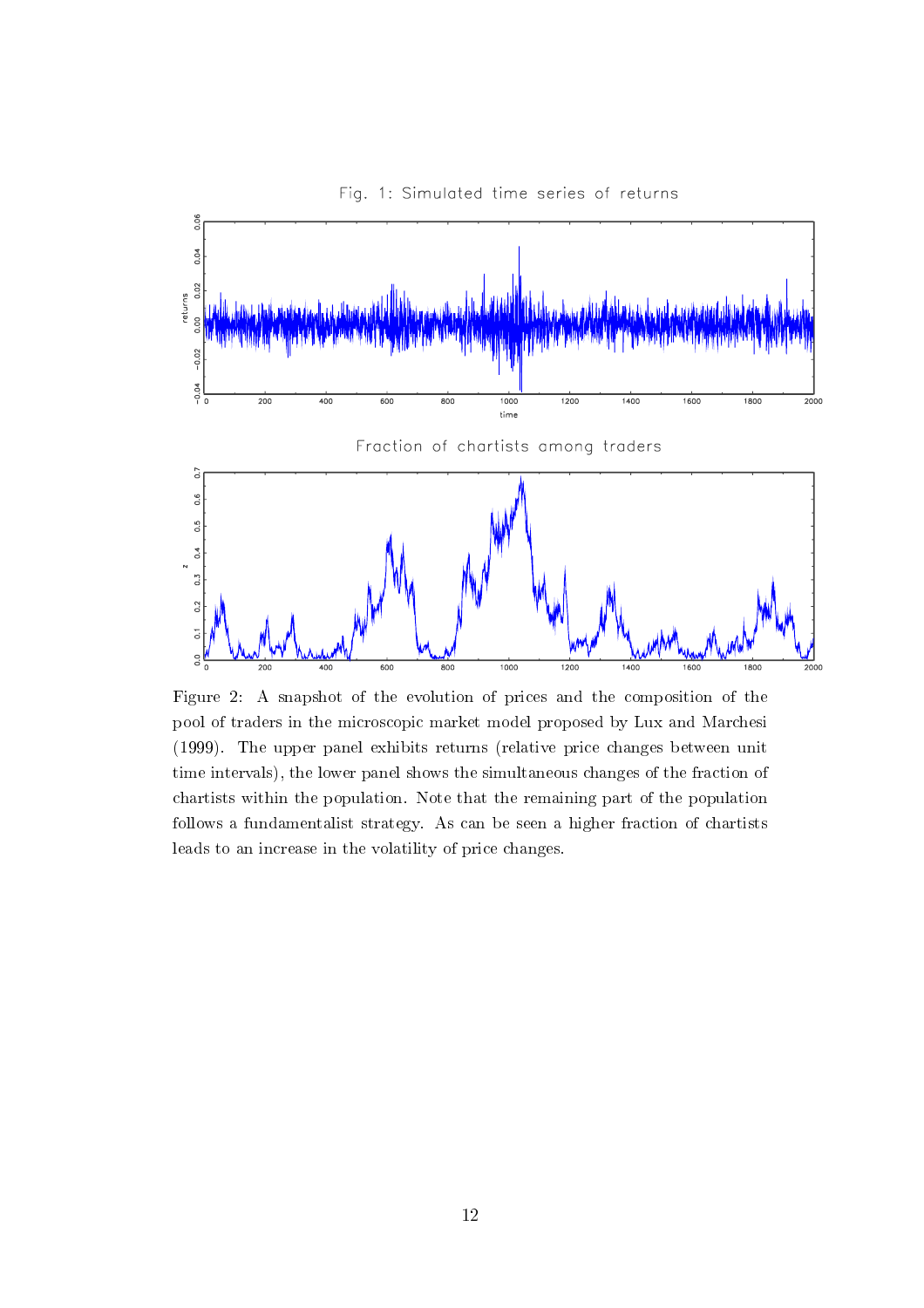This result could also be explained to some extent via an analysis of approximate differential equations for the mean value dynamics of state variables derived from the mean-field approach (Lux, 1998; Lux and Marchesi, 2000). In particular, one finds that, in a steady state, the composition of the population is indeterminate. The reason is that, in a stationary environment, the price has to equal its fundamental value and no price changes are expected by agents. In such a situation, neither chartists nor fundamentalists would have an advantage over the other group as neither mispricing of the asset nor any discernible price trend prevails. In the vicinity of such a steady state, movements between groups would, then, only be governed by stochastic factors which would lead to a random walk in strategy space. However, in this model (and in many related models), the composition of the population determines stability or instability of the steady state. Quite plausibly (and in line with a large body of literature in behavioral finance), a dominance of chartists with their reinforcement of price changes will be destabilizing. Via bifurcation analysis one can identify a threshold value for the number of chartists at which the system becomes unstable. The random population dynamics will lead to excursions into the unstable region from time to time which leads to an onset of severe fluctuations. The ensuing deviations of prices from the fundamental value, however, will lead to profit differentials in favor of the fundamentalist traders so that their number increases and the market moves back to the stable subset of the strategy space. As can be seen from Fig. 2, the joint dynamics of the population composition and the market price has a close resemblance to empirical records. With the above mechanism of intermittent switching between stability and (temporal) instability the model does not only exhibit interesting emergent properties, but it also can be characterized by another key term of complexity theory: criticality. Via its stochastic component, the system approaches a critical state where it temporally looses stability and the ensuing out-of-equilibrium dynamics give rise to stabilizing forces. One might note that "self-organizing" criticality would not be an appropriate characterization as the model does not have any systematic tendency towards the critical state. The trigger here is a purely stochastic dynamics without any preferred direction.

Lux and Marchesi argue that, irrespective of the details of the model, indeterminateness of the population composition might be a rather general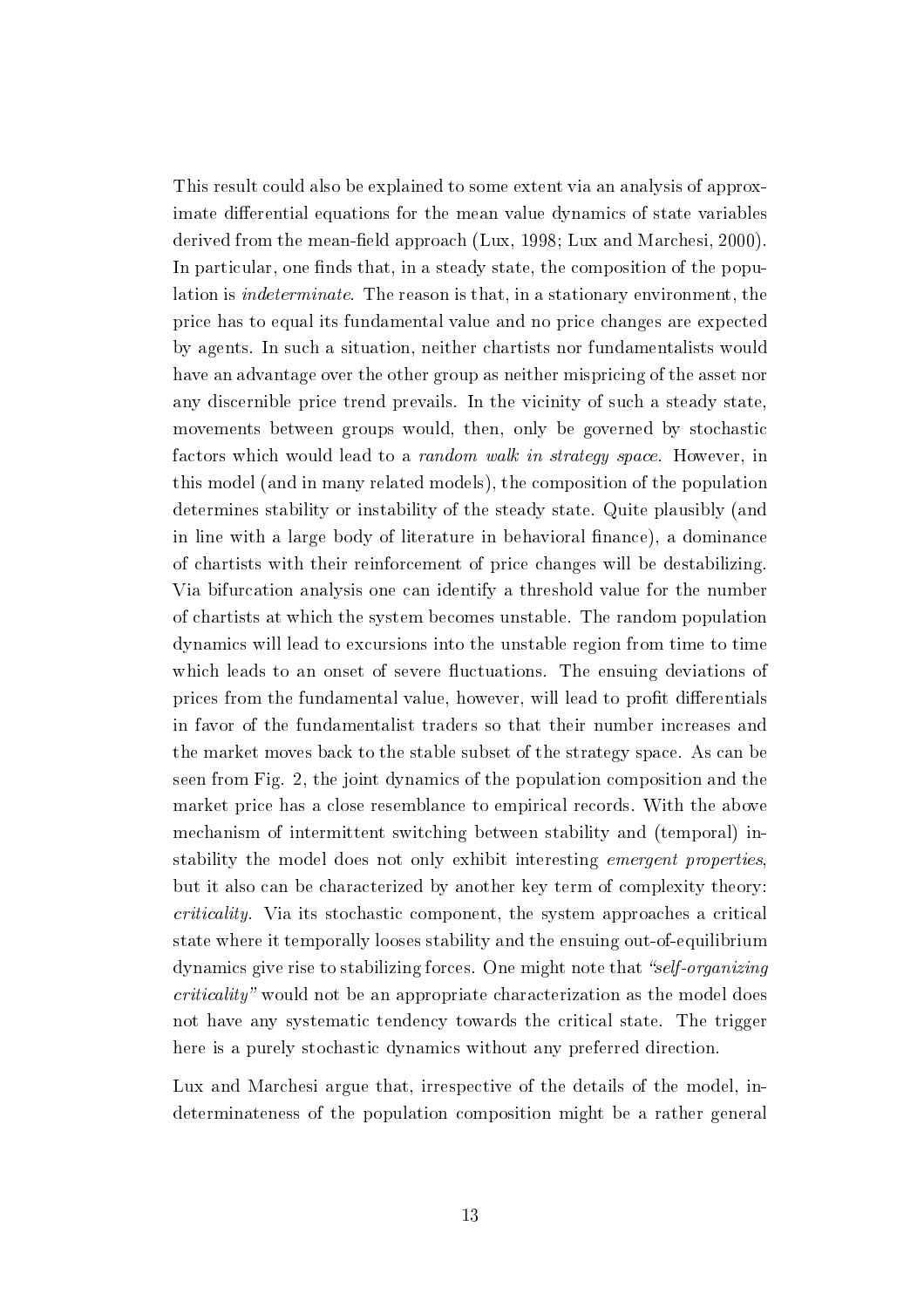phenomenon in a broad range of related models (because of the absence of protability of any trading strategy in any steady state). Together with dependency of stability on the population composition, the intermittent dynamics outlined above should, therefore, prevail in a broad class of microscopic interaction models. Support for this argument is offered by Lux and Schornstein (2005) who investigate a multi-agent model with a very different structure. Adopting the seminal Kareken and Wallace (1983) approach to exchange rate determination, they consider a foreign exchange market embedded into a general equilibrium model with two countries and overlapping generations of agents. In this setting, agents have to decide simultaneously on their consumption and savings together with the composition of their portfolio (domestic vs. foreign assets). Following Arifovic  $(1996)$ , agents are assumed to be endowed with artificial intelligence (genetic algorithms) which leads to an evolutionary learning dynamics in which agents try to improve their consumption and investment choices over time. This setting also features a crucial indeterminacy of strategies: in a steady state, the exchange rate remains constant so that holdings of domestic and foreign assets would earn the same return (assuming that returns are only due to price changes). Hence, the portfolio composition would be irrelevant as long as exchange rates do not change (in steady state) and any configuration of the GA for the portfolio part would have the same pay-off. However, out-of-equilibrium different portfolio weights might well lead to different performance as an agent might profit or loose from exchange rate movements depending on the fraction of foreign or domestic assets in her portfolio. The resulting dynamics again shares the scaling laws of empirical data. Similarly, Giardina and Bouchaud (2003) allow for more general strategies than Lux and Marchesi (1999) but also found a random walk in strategy space to be at the heart of emergent realistic properties.

A related branch of models with critical behavior has been launched by Cont and Bouchaud (2000). Their set-up also focuses on interaction of agents. However, they adapt the framework of percolation models in which agents are situated on a lattice with periodic boundary conditions. In percolation models, each site of a lattice might initially be occupied (with a certain probability p) or empty (with probability  $1-p$ ). Clusters are groups of occupied neighboring sites (various definitions of neighborhood could be applied). In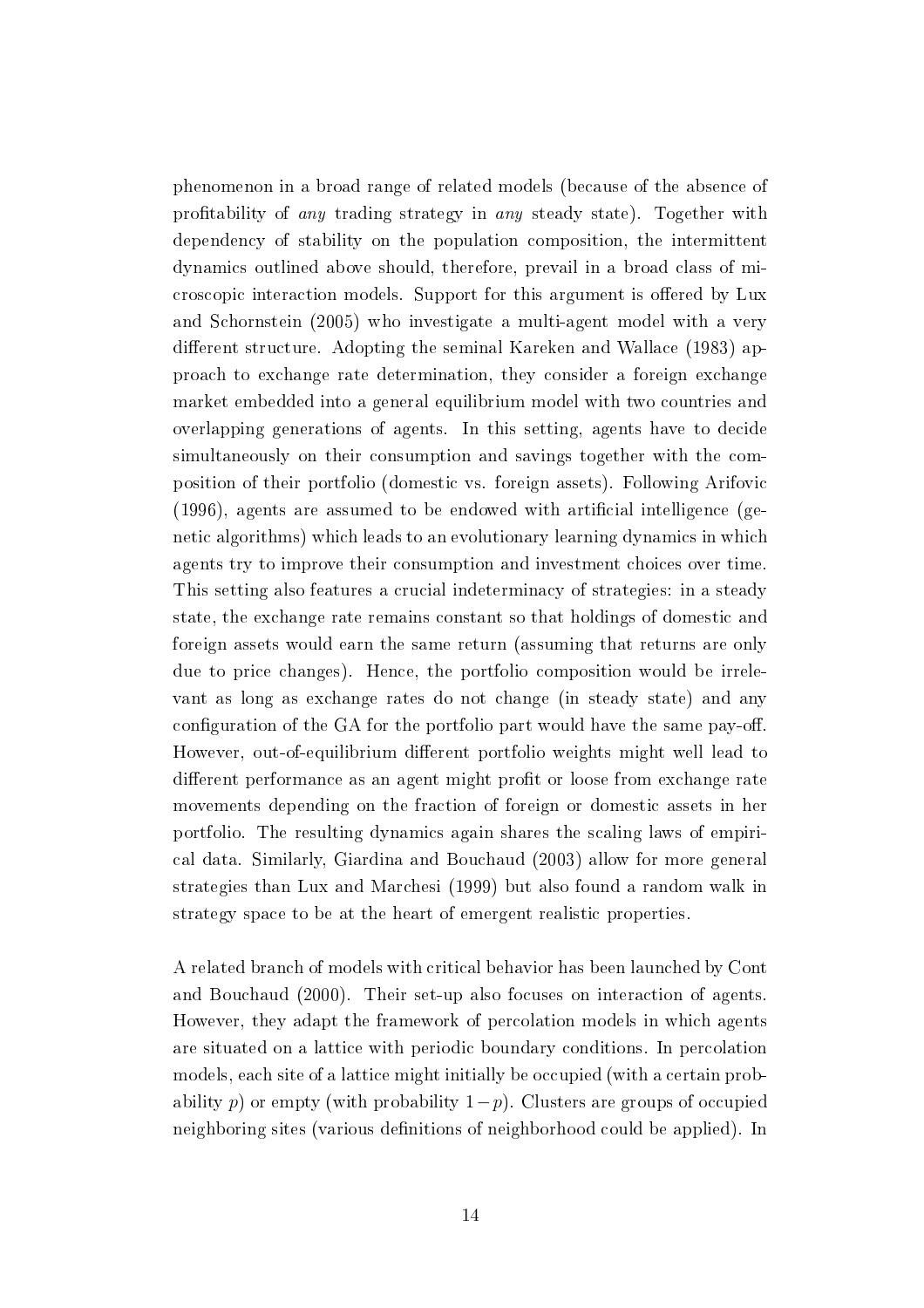Cont and Bouchaud occupied sites are traders and trading decisions (buying or selling a fixed number of assets or remaining inactive) are synchronized within clusters. Whether a cluster buys or sells or does not trade at all, is determined by random draws. Given the trading decisions of all agents, the market price is simply driven by the difference between overall demand and supply. Being modelled closely along the lines of applications of percolation models in statistical physics, it follows immediately that the distribution of returns (price changes) is connected to the scaling laws established for the cluster size distribution. Therefore, if the probability for connection of lattice sites, say  $q$ , is close to the so-called percolation threshold  $q_c$  (the critical value above which an infinite cluster will appear), the distribution will follow a power law. As detailed in Cont and Bouchaud, the power-law index for returns at the percolation threshold will be 1.5, some way apart from the "cubic law". As shown in subsequent literature, finite-size effects and variations of parameters could generate alternative power laws, but a cubic law would emerge only under particular model designs (Stauffer and Penna, 1998). Autocorrelation of volatility is entirely absent in these models, but could be introduced by sluggish changes of cluster configurations over time (Stauffer et al., 1999). If clusters dissolve or amalgamate after transactions, more realistic features could be obtained (Eguiluz and Zimmerman, 2000). As another interesting addition, Focardi et al. (2002) consider latent connections which only become active in times of crises. Alternative lattice types have been explored by Iori (2002) who considers an Ising type model with interactions between nearest neighbors. This approach appears to generate more robust outcomes and seems not to suffer from the percolation models' essential need to fine tune the parameter values at criticality for obtaining power laws. Another recent alternative is a cellular automaton model of percolation proposed by Bartolozzi and Thomas (2004). In this model each cell is occupied by one trader who might buy, sell or remain inactive at any time step. Traders influence their neighbors, become inactive or are activated spontaneously with certain probabilities. It is shown that time series from this model have realistic properties if the probability for natural influence among traders is sufficiently high. If traders are subjected to strong interpersonal influences, relatively large clusters of homogenous trading activity will emerge and these clusters of agents will lead to clusters of volatility.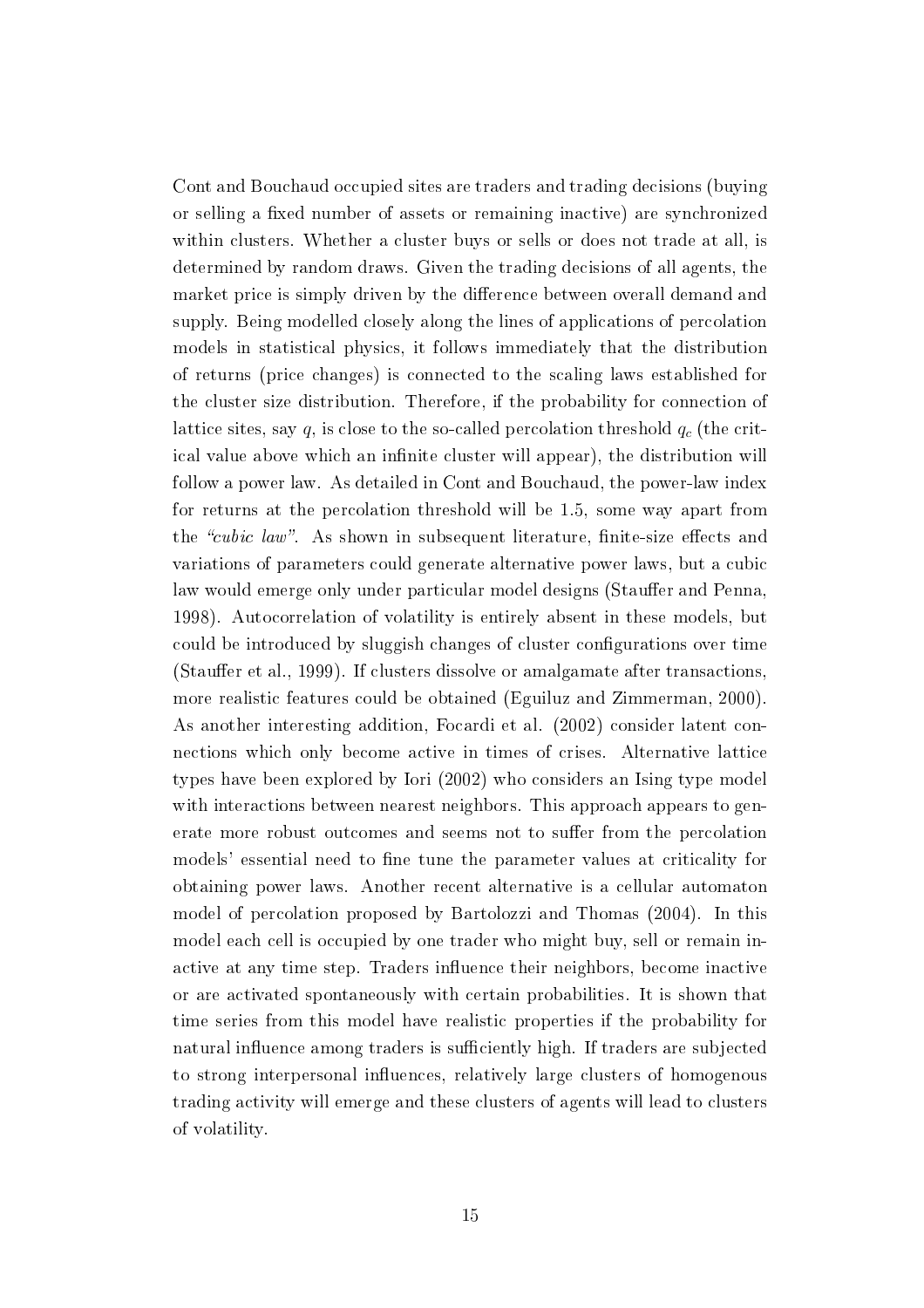As long as no self-organizing principles are offered for the movements of the system towards the percolation threshold, the extreme sensitivity of percolation models with respect to parameter choices is certainly unsatisfactory. Sweeping these systems back and forth through a critical state is an interesting variation (explored by Stauffer and Sornette, 1999) that gets rid of the necessity for fine-tuning of parameters. In the context of a stock market model, Stauffer and Sornette are able to get a robust cubic power law for returns. However, the behavioral underpinnings for such sweeping dynamics remain to be elucidated.

## 3 Other Applications in Financial Economics

The contributions of physicists to financial economics are voluminous. A great part of it is of a more applied nature and does not necessarily have any close relationship to the methodological view expressed in the manifesto of the Boston group of pioneers in this field:

Statistical physicists have determined that physical systems which consist of a large number of interacting particles obey laws that are independent of the microscopic details. This progress was mainly due to the development of scaling theory. Since economic systems also consist of a large number of interacting units, it is plausible that scaling theory can be applied to eco $nonics"$  (Stanley et al., 1996).

However, rather than investigating the underlying forces responsible for the universal scaling laws of nancial markets, a relatively large part of the econophysics literature mainly adopts physics tools of analysis to more practical issues in nance. This line of research is the academic counterpart to the work of "*quants*" in the financial industry who mostly have a physics background and are occupied in large numbers for developing quantitative tools for forecasting, trading and risk management. The material published in the journal *Quantitative Finance* (launched in 2000) provides ample examples for this type of applied work. Similarly, some of the monographs and textbooks from the econophysics camp have a strong focus on applied quantitative work in financial engineering. A good example is the well-known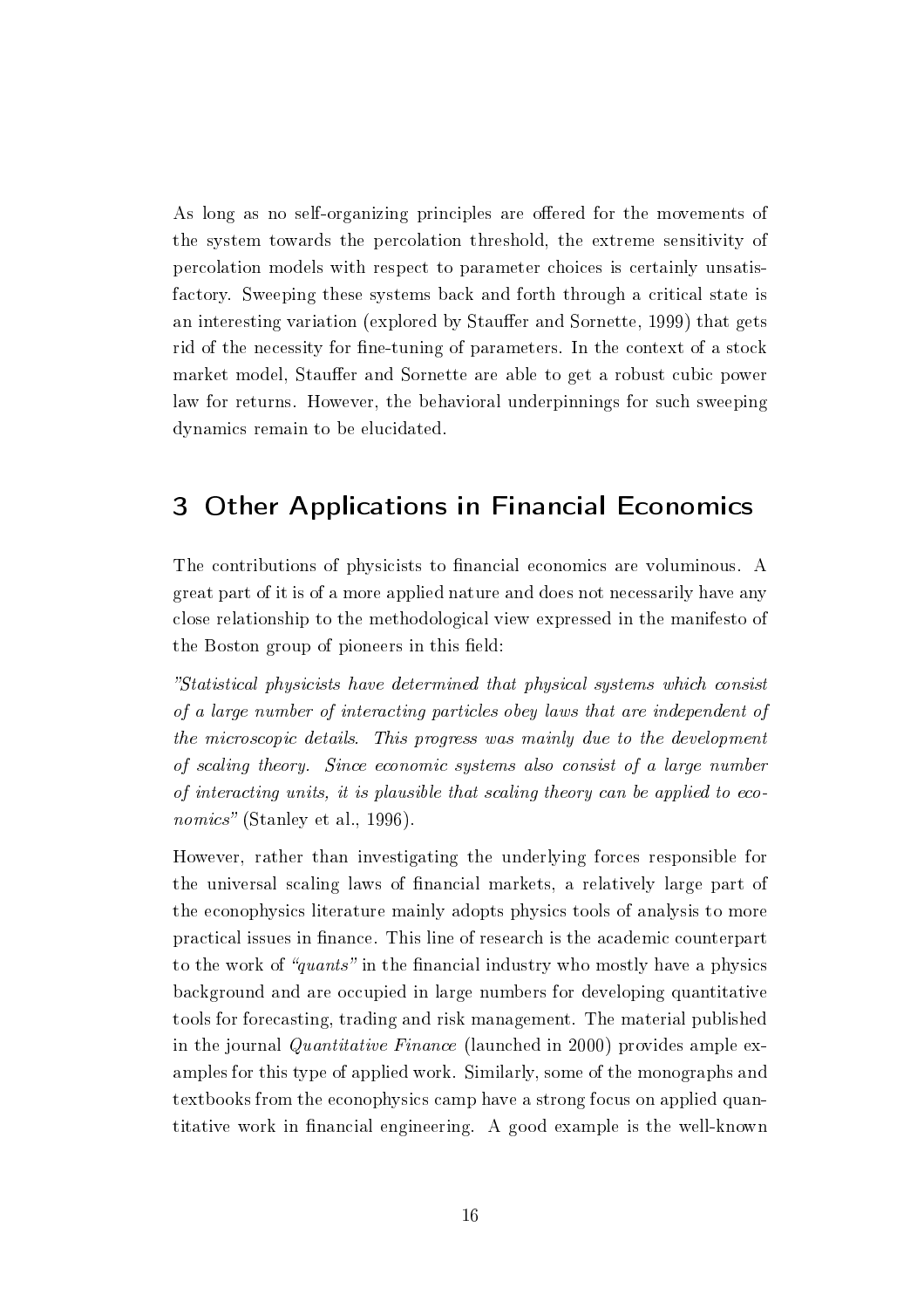monograph by Bouchaud and Potters (2000) whose list of contents covers an introduction to probability and the statistics of nancial prices, portfolio optimization and pricing of futures and options. While the volume provides a very useful and skilled introduction to these subjects, it has only cursory references to a view of the market as a complex system of interacting subunits. Much of this literature, in fact, fits well into the mainstream of applied and empirical research in finance although one often finds a scolding of the carefully maintained straw man image of traditional finance. In particular, ignoring decades of work in dozens of finance journals, it is often claimed that economists believe that the probability distribution of stock returns is a Gaussian", a claim that can easily be refuted by a random consultation of any of the learned journals of this field. In fact, while the (erroneous) juxtaposition of scaling (physics!) via Normality (economics!) might be interpreted as an exaggeration for marketing purposes, some of the early econophysics papers even gave the impression that what they attempted was a first quantitative analysis of financial time series ever. If this was, then, performed on a level of rigor way below established standards in economics (a revealing example is the analysis of supposed day-of-the-week effects in high-frequency returns in Zhang,  $1999)^2$  it clearly undermined the standing of econophysicists in the economics community.

However, among the (sometimes reinventive and sometimes original) contributions of physicists to empirical finance, portfolio theory and derivative pricing, a few strands of research stand out which certainly deserve a more detailed treatment. These include the intricate study of the microstructure of order book systems, new approaches to determining correlations among assets, the proposal of a new type of model for volatility dynamics (so-called multifractal models), and the much promoted attempts at forecasting financial downturns.

<sup>&</sup>lt;sup>2</sup>The reader might compare this paper with the more or less simultaneous paper by Sullivan, White and Golomb (2001) which is quite representative of the state-of-theart in this area in empirical finance.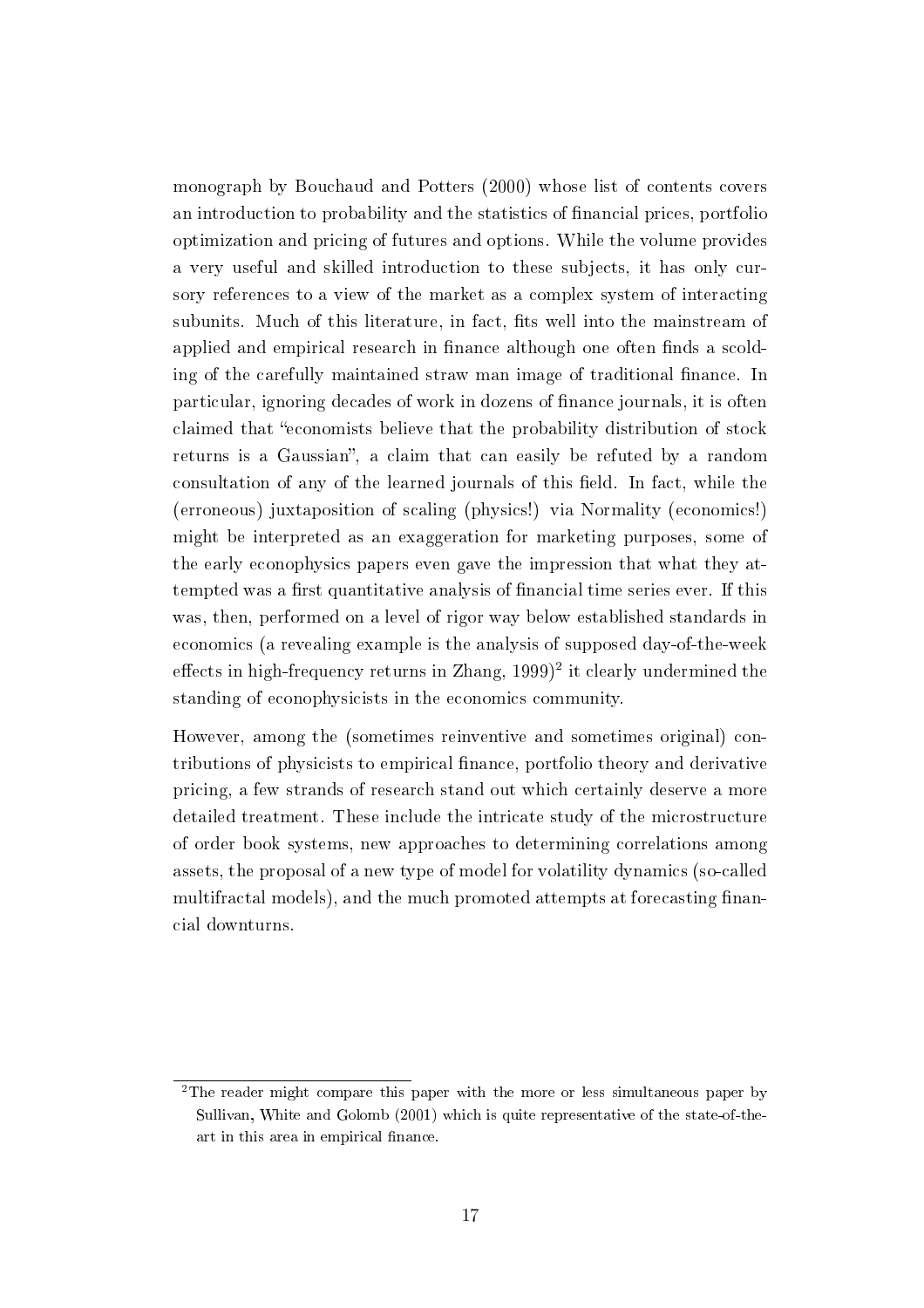#### 3.1 The Dynamics of Order Books

The impact of the institutional details of market organization is the subject of market microstructure theory (O'Hara, 1995). According to whether traders from the demand and supply side are getting into direct contact with each other or whether trades are carried out by middlemen (called market makers or specialists) one distinguishes between order-driven and quote-driven markets. The latter system is characteristic of the traditional organization of the U.S. equity markets in which trading has been organized by designated market makers whose task it was and still is to ensure continuous market liquidity. This system is called quote-driven since the decisive information for traders is the quoted bid and ask prices at which the market makers would accept incoming orders. In most European markets, these active market makers did not exist and trading was rather organized in a continuous double auction in which all orders of individual traders are stored in the *order book*. In this system, traders could either post limit orders which would have to be carried out when a pre-specified limiting price is reached over time and are stored in the book until execution, or market orders which are carried out immediately. The order book, thus, covers a whole range of limit-orders on both the demand and supply sides with a pertinent set of desired transaction volumes and pertinent prices. This information can be viewed as a complete characterization of the demand and supply schedules with the current transaction price and volume being determined at the intersection of both curves. Most exchanges provide detailed data records with all available information on the development of the book, i.e. time-stamped limit and market orders with their volumes, limit bid and ask prices and cancellation or execution times. The recent literature contains a wealth of studies of order book dynamics, both empirical analyses of the abundant data sets of various exchanges as well as numerical and theoretical studies of agents' behavior in such an institutional framework.

Empirical research has come up with some insights on the distributional properties of key statistics of the book. The distribution of incoming new limit orders had been found to obey a power-law in the distance from the current best price in various studies. There is, however, disagreement on the coefficient of this scaling relationship: while Farmer and Zovko (2002) report numbers around 1.5 for a sample of fifty stocks traded at the London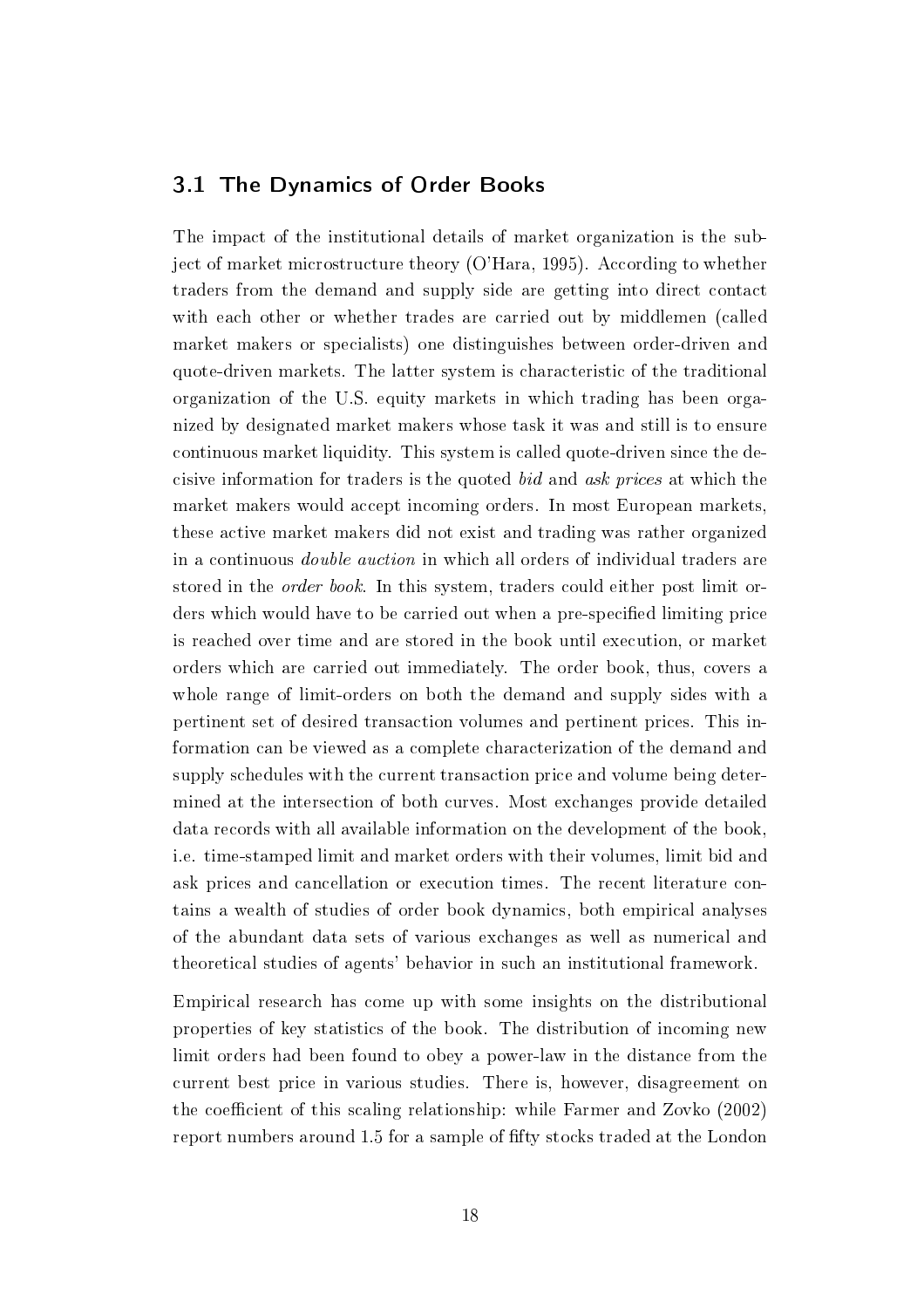Stock Exchange, Bouchaud et al. (2002) rather find a common exponent of ∼ 0.6 for three frequently traded stocks of Paris Bourse. The average volume in the queue of the order book was found to follow a Gamma distribution with roughly identical parameters for both the bid and ask side. This hump-shaped distribution with a maximum at a certain distance from the current price can be explained by the fact that past fluctuations might have thinned out limit orders in the immediate vicinity of the mid-price while those somewhat further away had a higher survival probability.

A recurrent topic in empirical studies of both quote-driven and order-driven systems had been the shape of the price impact function: as has been reported above, Gopikrishan et al. found a square-root dependency on volume in NYSE data:  $\Delta p \sim V^{0.5}$ . Conditioning on *volume imbalance* ( $\Omega$ ), i.e. the difference between demand and supply, Plerou et al. (2003) found an interesting bifurcation: while the conditional density of  $\Omega$  on its first absolute moment  $(\Sigma)$  was uni-modal for small  $\Sigma$  it developed into a bi-modal distribution for larger volume imbalances. They interpret this finding as indication of two different phases of the market dynamics: an *equilibrium phase* with minor fluctuations around the current price and an out-of-equilibrium phase in which a predominance of demand or supply leads to a change of the mid price in one or the other direction. However, Matia and Yamazaki (2005) show that this feature appears quite naturally in simulation experiments if the distribution of volume follows a power law simply because large positive and negative realisations of  $\Omega$  give rise to a bimodal distribution. This feature can, therefore, be explained almost mechanically and need not be due to the alleged presence of critical phenomena. Matia and Yamazaki also criticize the sloppy use of the concept of a phase transition in Plerou et al.'s Nature paper: While phase transitions in physics have an independent variable as the control parameter, here it is a moment of the order parameter itself.

The empirical work on order book dynamics is often accompanied by theoretical work or simulation studies trying to explain the observed regularities. Some of the earliest models in the econophysics literature already contained simple order book structures with limit orders being posted according to some simple stochastic rule. In Bak *et al.* (1997), bid and ask prices of individual agents change randomly over time with equal probabilities for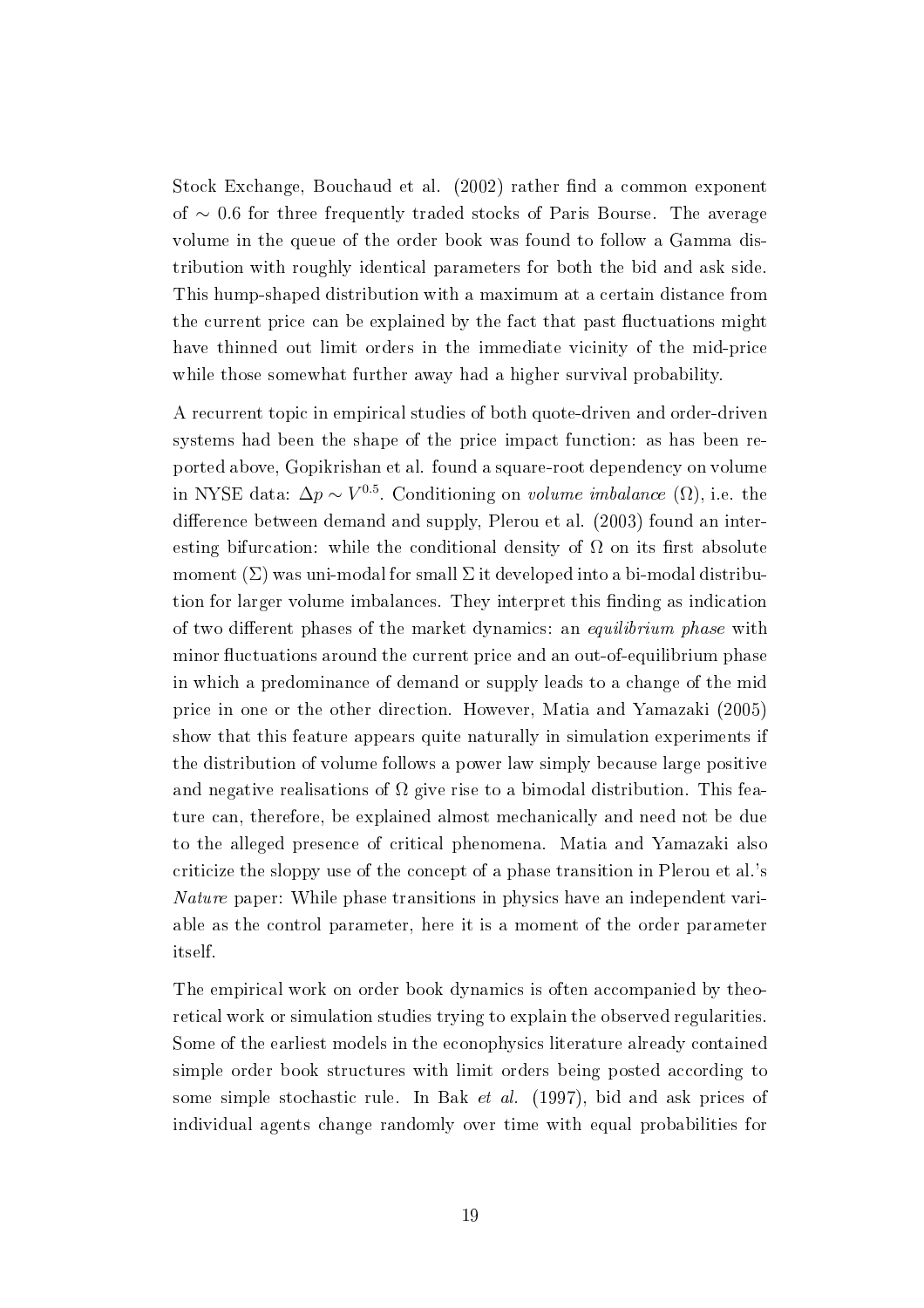upward and downward movements. If bid and ask prices cross each other, a trade between two agents will be induced. The two agents' bids and asks are subsequently cancelled. The agents are then reinjected into the market with randomly chosen new limit orders between the current market price and the maximum ask or minimum bid, respectively. Like in many early models this stochastic design of the market amounts to a process that has been studied before (it is isomorphic to a reaction-diffusion process in chemistry). For this process, the time variation of the price can be shown to follow a scaling law with Hurst exponent 1/4. Since this is clearly an unrealistic behavior, the authors expand their model by allowing for volatility feedback (the observed price change influencing the size of adjustment of bid and ask prices). In this case  $H = 0.65$  is estimated for simulated time series which would rather speak for long-term dependence in the price dynamics. Although it is plausible that the volatility feedback could lead to this outcome, this is also different from the well-known martingale behavior of financial markets with  $H = 0.5$  (Bak *et al.* quote some earlier econometric results which indeed found  $H \approx 0.6$ , but these are viewed as being due to biases of their estimation procedure nowadays).

A number of other papers have followed this avenue of analyzing simple stochastic interaction processes without too many behavioral assumptions: Tang and Tian (1999) provided analytical foundations for the numerical findings of Bak et al.. Maslov (1999) seemed to have been the first to attempt to explain fat tails and volatility clustering from a very simple stochastic market model. His model is built around two essential parameters: in every instant a new trader appears in the market who with probability q places a limit order and with the complementary probability  $1 - q$ trades at the current market price. New limit orders are chosen from a uniform distribution with a support on  $[0, \Delta_m]$  above or below the price of the last transaction. Slanina (2001) provides theoretical support for a power-law decline of price changes in this model. The mechanics of volatility clustering in this set-up might be explained as follows: if prices change only very little, more and more new limit orders in the vicinity of the current mid price built up which leads to persistence of low levels of volatility. Similarly, if price movements have been more pronounced in the past, the stochastic mechanism for new limit orders generates a more dispersed distribution of entries in the book which also leads to persistence of a high-volatility regime. Very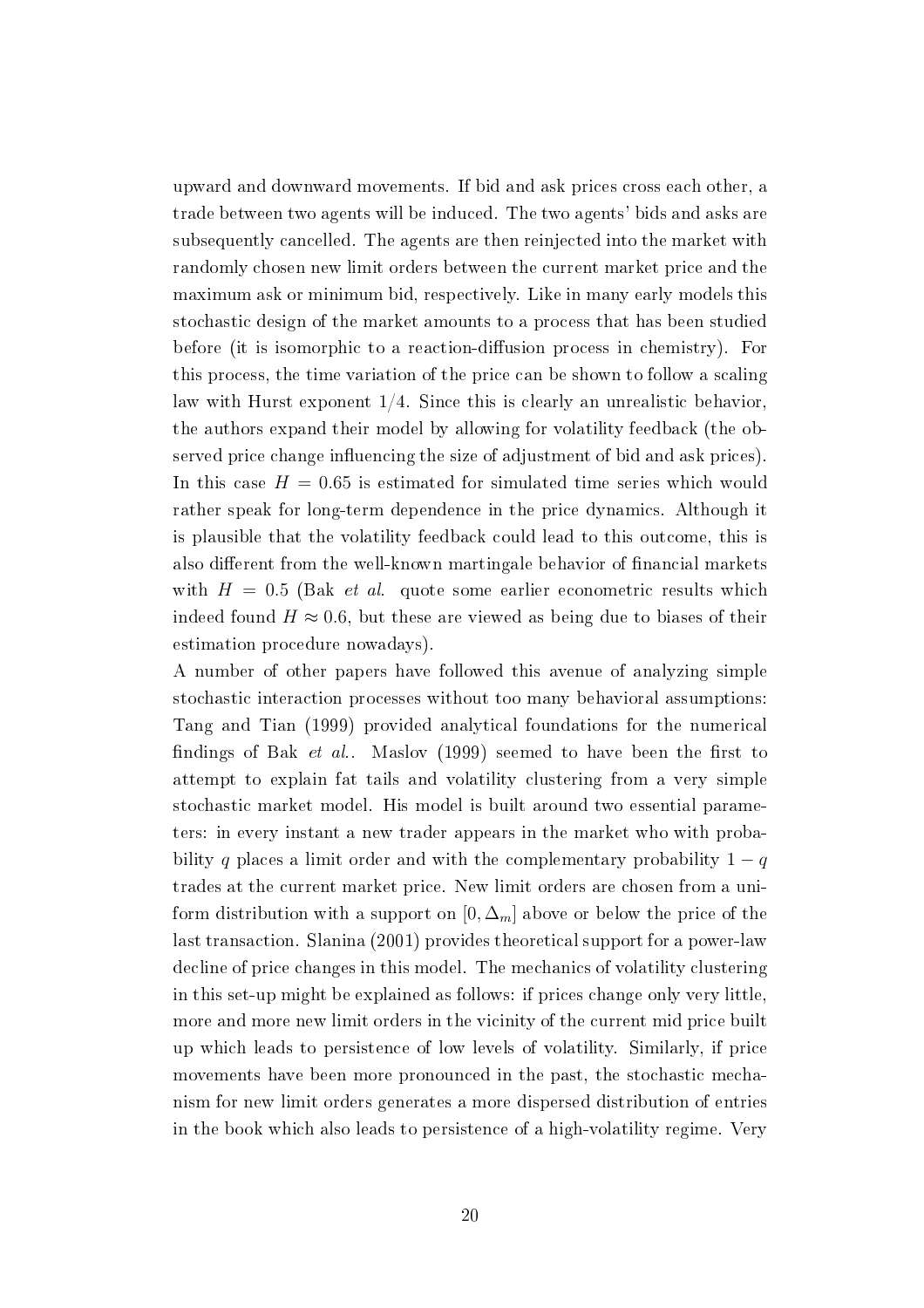similar models have been proposed by Smith  $et \ al.$  (2002) and Daniels  $et$ al. (2003) whose main message is that a concave price impact can emerge from such simple models without any behavioral assumptions.

What is the insight from this body of empirical research and theoretical models? First, the analysis of the huge data sets available from most stock markets might allow to identify additional stylized facts. So far, however, evidence for robust features, applying to more than one market, appears sparse. It rather seems that some microstructural features do vary between markets such as, e.g., the distribution of limit orders within the book. Second, the hope of simple interaction models is to explain stylized facts via the organization of the trading process. In a sense, this line of research is similar to earlier work in economics on markets with zero-intelligence traders (Gode and Sunder, 1993) and, in fact, physicists have often adopted this label for their pertinent research. However, the zero-intelligence literature in economics had a clear interest in the allocative efficiency of markets in the presence of agents without any understanding of the market mechanism. Such a criterion is absent in the above models: while one gets certain distributions of market statistics under certain assumptions on arrival probabilities of traders and the distribution of their limit orders, it is not clear how to compare different market designs. A clear benchmark both for the evaluation of the explanatory power of competing models as well as for normative conclusions to be drawn from their outcomes are entirely absent. As concerns explanatory power, most models feature some stylized facts. However, what would be a minimum set of statistical properties and how robust they would have to be with respect to slight variations of the distributional assumptions has not been specified in this literature. Any normative evaluation, for example with respect to excessive volatility caused by certain market mechanisms, is impossible simply because prices are not constrained at all by factors outside the pricing process. Recent papers by Chiarella and Iori (2002) have made some progress in this perspective by considering different trading strategies (chartist, fundamentalist) in an order-book setting. They note that incorporation of these behavioral components is necessary in their model for generating realistic time series.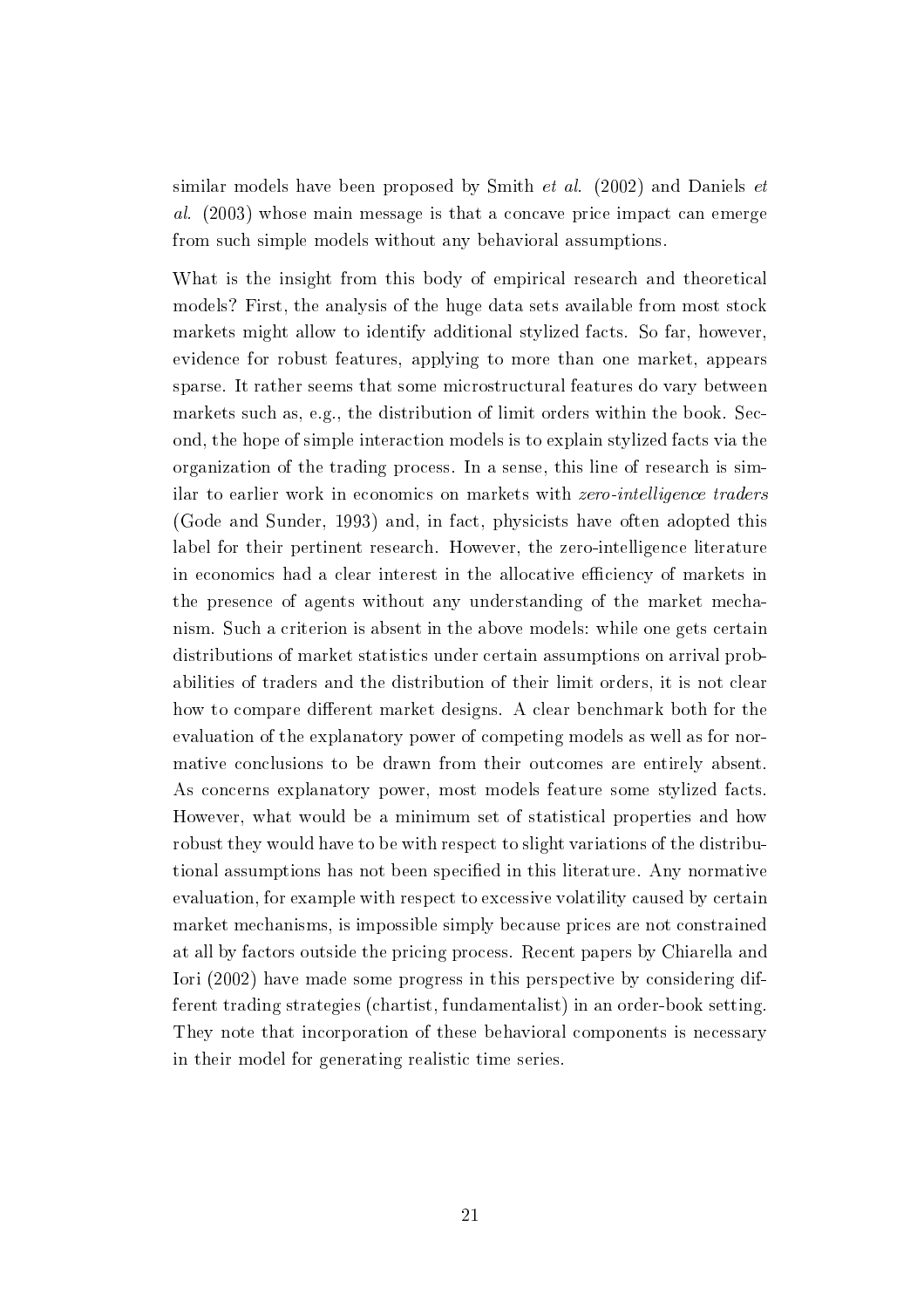#### 3.2 Analysis of Correlation Matrices

The study of cross-correlations between assets has attracted a lot of interest among physicists. This body of research has a strong resemblance to portfolio theory in classical finance. Consider the portfolio choice problem of an investor in an economy with an arbitrary number N of risky assets. One way to formulate this problem is to minimize the variance of the portfolio for a given required expected return  $\bar{r}$ . Solving this quadratic programming problem for all  $\bar{r}$  leads to the well-known efficient frontier which depicts the trade-off the investor faces between the expected portfolio return and its riskyness (i.e., the variance). A central but problematic ingredient in this exercise (the so-called Markowitz problem, Markowitz, 1952) is the  $N \times N$ covariance matrix. Besides its sheer size (when including all assets of a developed economy or, as one should do in principle, all assets available around the world's financial markets), stability and accuracy of historical estimates of cross-asset correlations to be used in the Markowitz problem are problematic in applied work. Furthermore, the formulation of the problem assumes either quadratic utility functions (so that investors only care about the first and second moments) or Normally distributed returns (so that the first and second moments are sufficient statistics for the entire shape of the distribution). Of course, both variants are easily criticized: returns are decisively non-Normal at least at daily frequency and developments like value-at-risk are a clear indication of more complex objective functions than mean-variance optimization.

The econophysics literature has contributed to the literature at various ends: first, some papers took stock of theoretical results from random matrix theory. Random matrix theory allows to establish bounds for the eigenvalues of a correlation matrix under the assumption that the matrix has random entries. As has been shown only a few eigenvalues 'survive' above the noise bands (Laloux et al., 1999). In a comprehensive study of the U.S. stock market, Plerou *et al.* (2000) found that the deviating non-random eigenvalues were stable in time and that the largest eigenvalue corresponded to a common influence on all stocks (in line with the market portfolio of the Capital Asset Pricing Model). Various studies have proposed methods for identification of the non-random elements of the correlation matrix (Laloux et al., 1999; Noh, 2000; Gallucio et al., 1998). It can easily be imagined that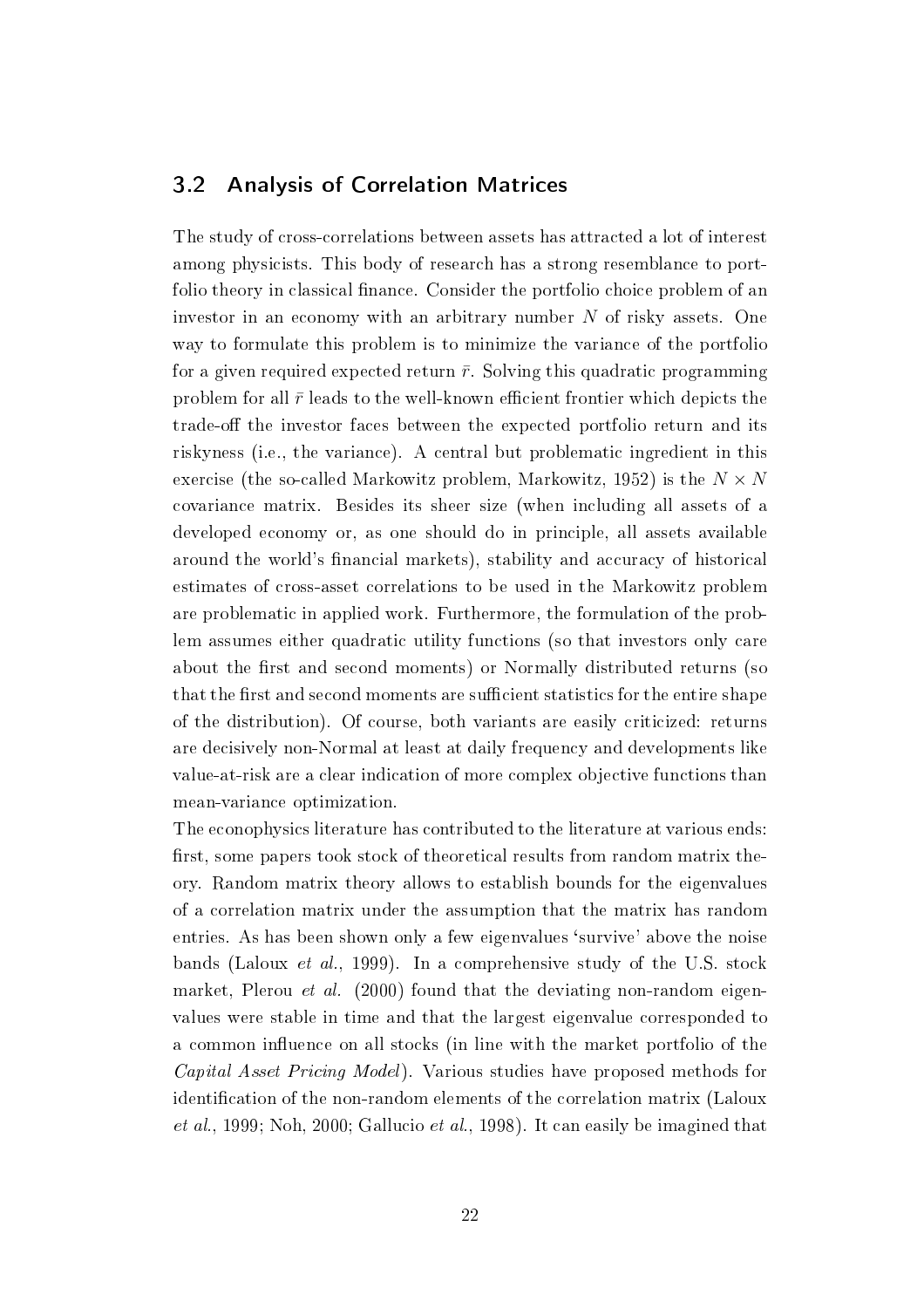efficient frontiers from the original correlation matrix might differ strongly from those generated from a correlation matrix that has been cleaned by eliminating the eigenvalues within the noise band. Quite plausible, the incorporation of arguably unreliable correlations may lead to an illusory high efficient frontier. According to the underlying argument, standard covariance matrix estimates might then vastly overstate the chances of diversification so that better performance could be expected from using cleaned-up matrices. An interesting recent contribution uses random matrix theory for complexity reduction in large multivariate GARCH models (Rosenow, 2008). As demonstrated in this paper, determination of the small number of signicant components allows to easily estimate multivariate models with hundreds of stocks and to forecast portfolio volatility on the base of these estimates.

A closely related branch of empirical studies attempts to extract information on hierarchical components in the correlation structure of an ensemble of stocks. This line of research was pioneered by Mantegna (1999) who used an algorithm known as minimum spanning tree to visualize the correlation structures between stocks in a connected tree. Alternative methods for cluster identification have been proposed by Kullmann *et al.* (2002) and Onnela et al. (2003). A visualization is provided in Fig. 3 adopted from Onnela et al. From an economics point of view these approaches are germaine to so-called factor models that incorporate common risk factors (e.g. sectorspecific or country-specific ones) into asset pricing models (Chen, Roll and Ross, 1986). The clustering algorithms could, in principle, provide valuable inputs for the implementation of such factor models. Unfortunately, the major weakness of available research in this area is that it has confined itself to illustrating the application of a particular methodology. However, it had hardly ever tried a rigorous comparison of refined methods of portfolio optimization or asset pricing based on random matrix theory or clustering algorithms (a remarkable exception is the mentioned contribution by Rosenow, 2008). There seems to be some cultural difference between the camps of economists/statisticians and physicists that makes the former insist on rigorous statistical tests while the later inexplicably shy away from such evaluations of their proposed theories and methods.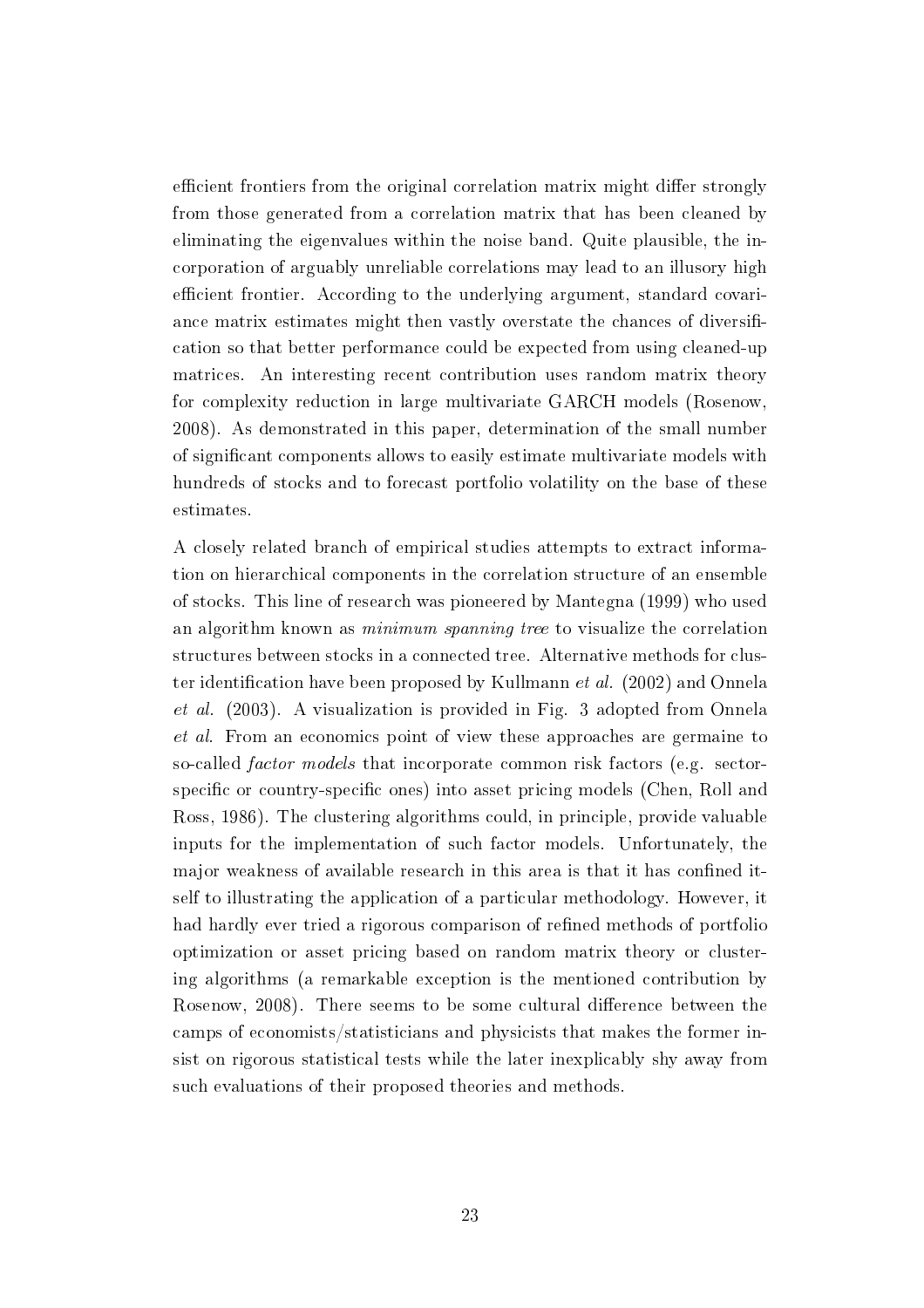

Figure 3: The hierarchical structure of the major U.S. stocks as indicated by a cluster identification algorithm. This taxonomy of a sample of 116 stocks has been obtained by constructing a so called minimum spanning tree for the mean correlation coefficients of stock returns over a certain time window (1996 to 1999 in the present case). By courtesy of J.-P. Onnela. Reprinted with permission from J.-P. Onnela et al., *Physical Review* E 68, 2003, 056110,  $\odot$ 2003 by the American Physical Society.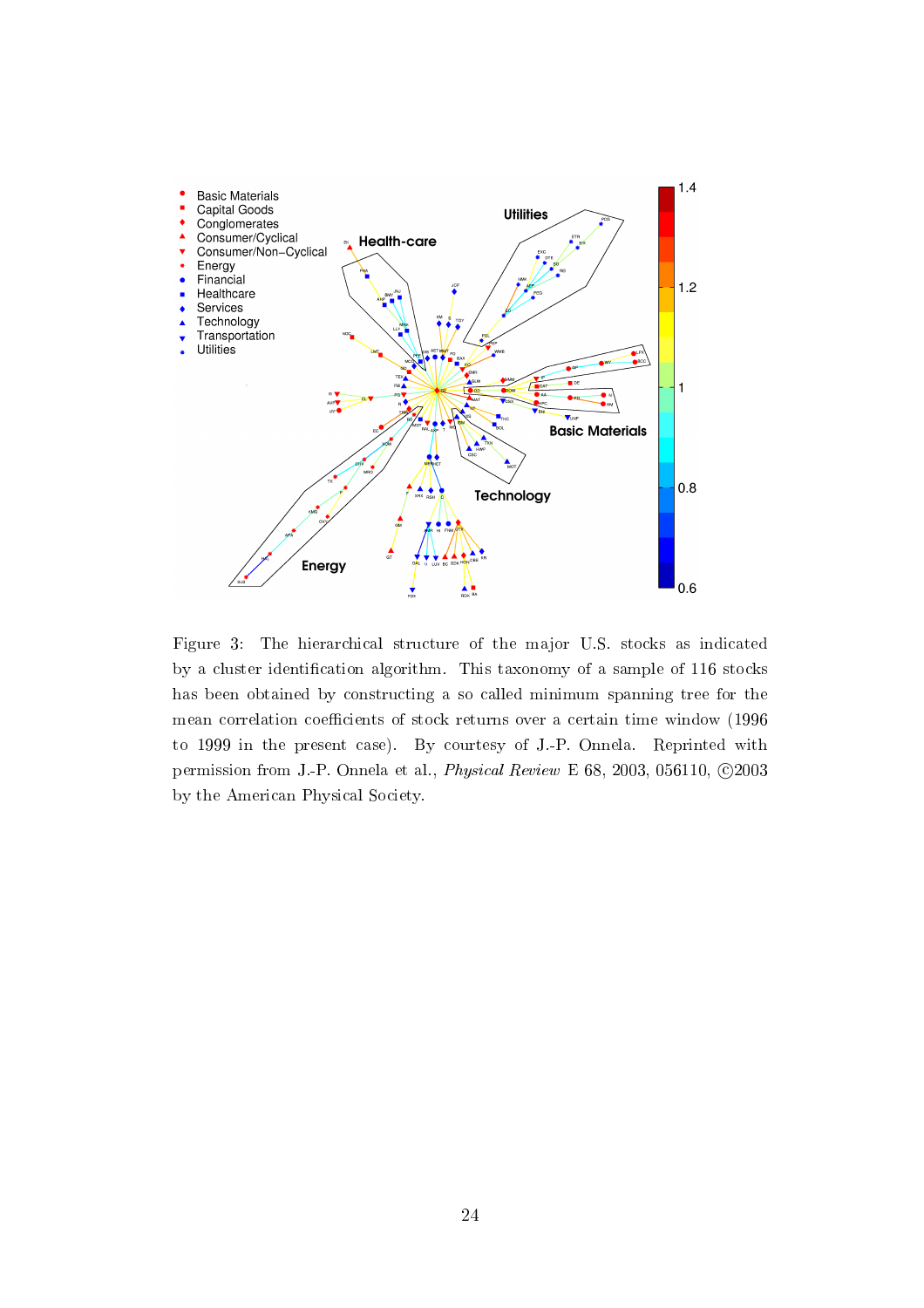#### 3.3 Forecasting Volatility: The Multifractal Model

There is, however, one area of application of statistical physics methods, in which researchers have rather successfully connected themselves to the mainstream of research in empirical finance: the small literature on multifractal models of asset returns. The introduction of so-called multifractal models (MF) as a new class of stochastic processes for asset returns was mainly motivated by the findings of their *multi-scaling* properties. Multiscaling (often also denoted as multifractality itself) refers to processes or data which are characterized by different scaling laws for different moments. Generalizing eq.  $(2)$ , these defining features can be captured by dependency of the temporal scaling parameter on the pertinent moment, i.e.

$$
E\left[|r_t^q r_{t-\Delta t}^q|\right] \sim \Delta t^{-\gamma(q)}.\tag{3}
$$

The phenomenology of eq. (3) has been described in quite a number of early econophysics papers. A group of authors at the London School of *Economics*, Vassilicos, Demos and Tata (1993) deserves credit for the first empirical paper demonstrating multi-scaling properties of financial data. Other early work of a similar spirit includes Ausloos and Vandewalle (1998) and Ghasghaie et al. (1996). The latter contribution estimates a particular model of turbulent processes from the physics literature and has stirred a discussion about similarities and differences between the dynamics of turbulent fluids and asset price changes (cf. Vassilicos, 1995; Mantegna and Stanley, 1996).

Note that eq.  $(3)$  implies that different powers of absolute returns (which all could be interpreted as measures of volatility) have different degrees of long-term dependency. In the economics literature, Ding, Engle and Granger (1993) had already pointed out that different powers have different dependence structures (measured by their ensemble of autocorrelations) and that the highest degree of autocorrelation is obtained for powers around 1. However, standard econometric models do not capture this feature of the data. Baseline models like GARCH and so-called stochastic volatility models rather have exponentially declining autocorrelations. While these models have been modified so as to allow for hyperbolic decline of the ACF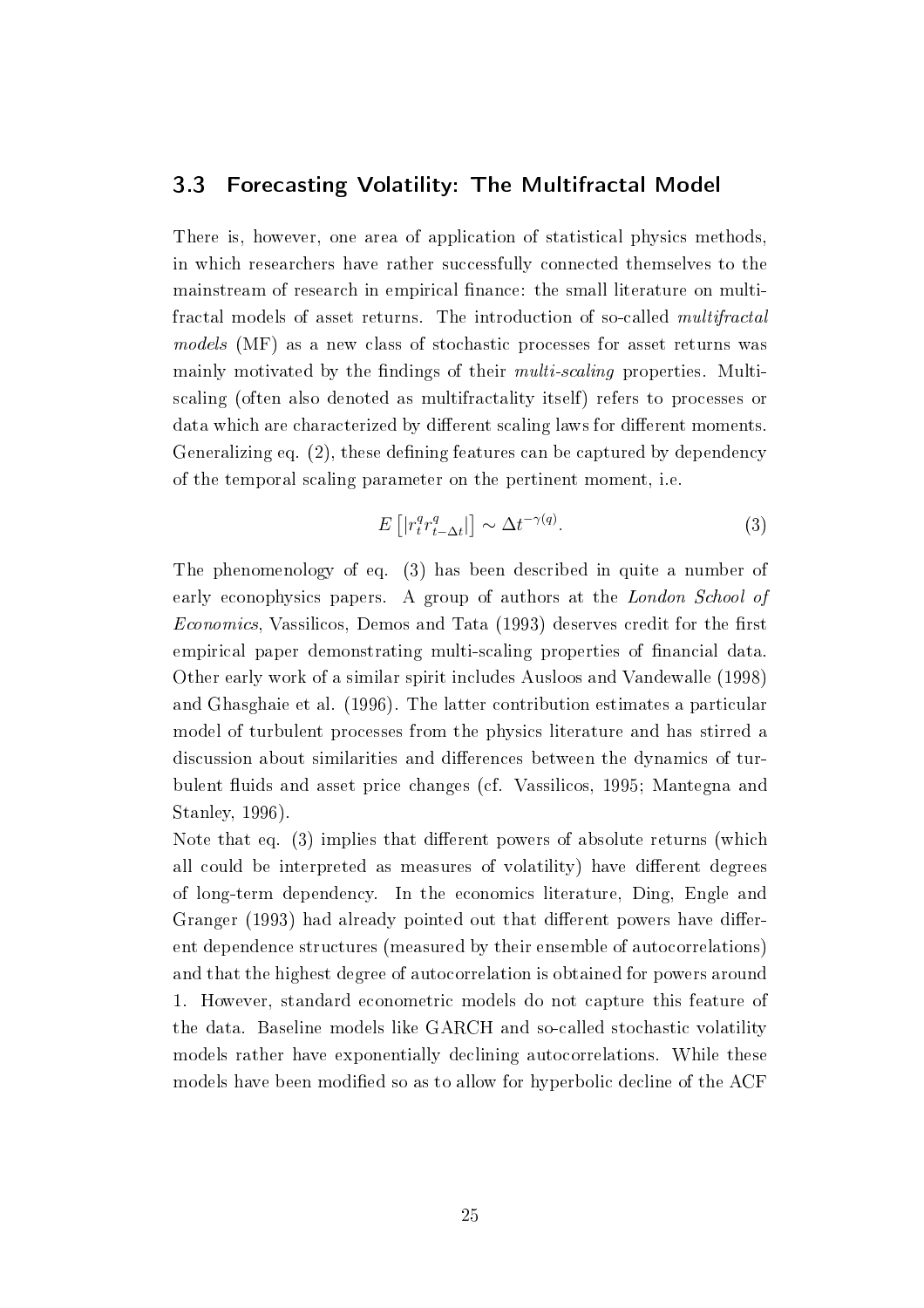according to eq. $(2)^3$ , no models have existed in the econometrics toolbox prior to the proposal of the MF model that generically could give rise to multi-scaling à la eq.  $(3)$ . However, since data from turbulent flows also exhibit multi-scaling, the literature on turbulence in statistical physics had already developed models with these characteristics. These are known as multifractal cascade models and are generated via operations on probability measures. To model the break-off of smaller eddies from bigger ones one starts with a uniform probability measure over the unit interval [0, 1]. In the first step, this interval is split up into two subintervals of equal length (smaller eddies) which receive fractions  $p_1$  and  $p_2 = 1 - p_1$  of their 'mother intervals'. In principle, this procedure is repeated ad *infinitum* for the resulting subintervals cf. Fig. 4. What it generates is a heterogeneous structure in which the final outcome after  $n$  steps of emergence of ever smaller eddies can take any of the values  $p_1^m p_2^{n-m}$ ,  $0 \leq m \leq n$ . This process is highly autocorrelated since neighboring values have on average several joint components. In the limit of  $n \to \infty$ , 'strict' multifractality according to eq. (3) can be shown to hold.

The literature on turbulent flows has investigated quite a number of variants of the above algorithm. The above multifractal measure is called a Binomial cascade. However, instead of taking the same probabilities, one could also have drawn random numbers for the multipliers. An important example of the later class is the Lognormal model in which the two probabilities of the new eddies are drawn from a Lognormal distribution. Note that in this case, the overall mass of the measure is not exactly preserved (as in the Binomial), but is maintained only in expectation (upon appropriate choice of the parameters of the Lognormal distribution). While the mean is, thus, constant in expectation over different steps, other moments might converge or diverge. Other extensions imply transition from the case of two subintervals to a higher number (Trinomial, Quadrunomial cascades) or using irregularly spaced subintervals.

How to apply these constructs as models of financial data? While the multifractal measure generated in Fig. 4 does not exhibit too much similarity with price charts, we know that by its very construction it shares the

<sup>&</sup>lt;sup>3</sup>The most prominent example is Fractionally Integrated GARCH, cf. Baillie *et al.* (1996).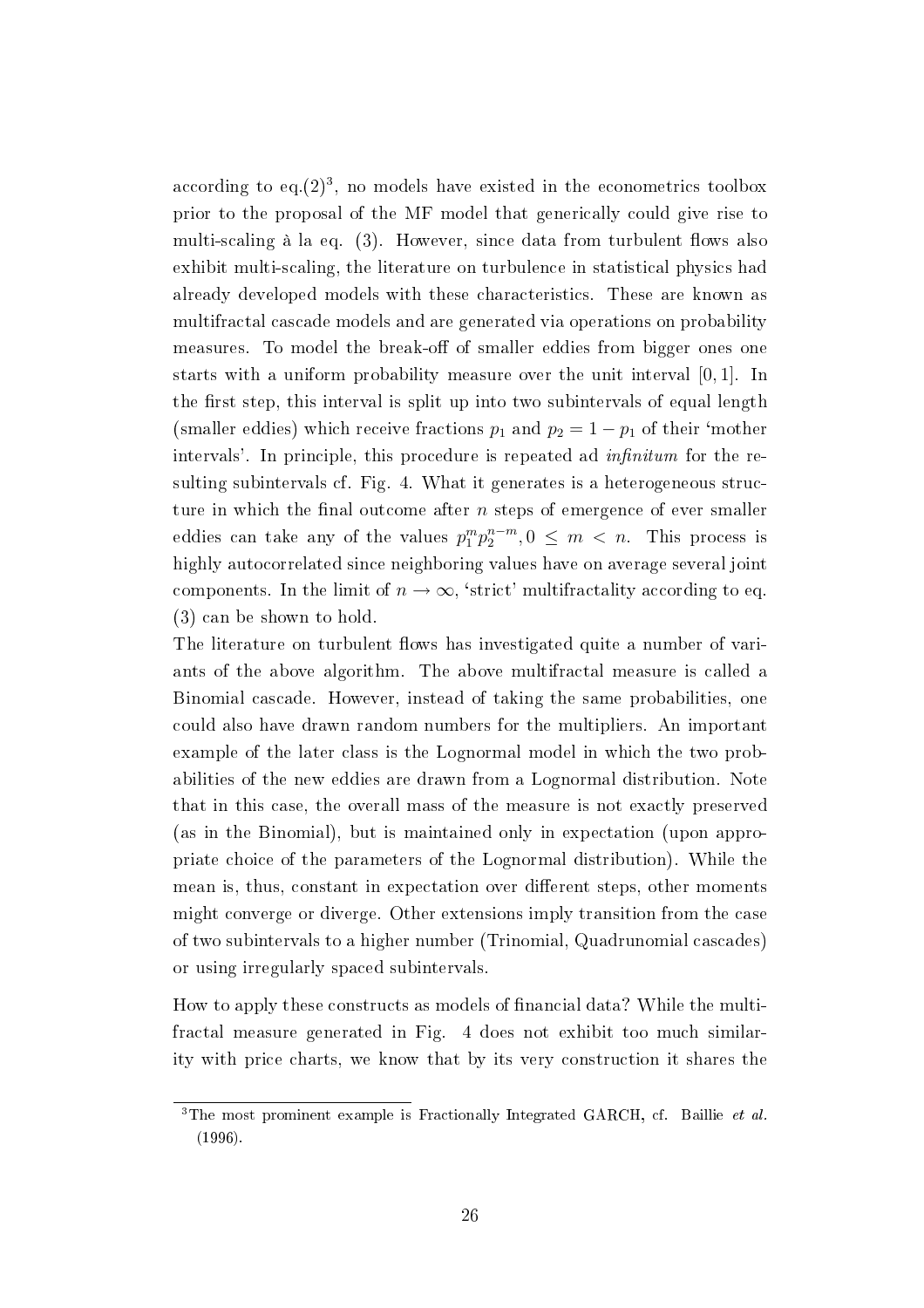multi-scaling properties of absolute moments of returns. Since multi-scaling applies to the *extent of fluctuations* (volatility), one would, therefore, interpret the non-observable process governing volatility as the analogue of the multifractal measure. The realizations over small subintervals would, then, correspond to local volatility. A broadly equivalent approach is to use the multifractal measure as a transformation of chronological time. Assuming that the volatility process is homogeneous in transformed time, then, means that via the multifractal transformation, time is compressed and retarded so that the extent of fluctuations within chronological time steps of the same length becomes heterogeneous. This idea was formulated by Mandelbrot, Calvet and Fisher (1997) in three seminal Cowles Foundation working papers which for the first time went beyond a mere phenomenological demonstration of multi-scaling in financial data. They assumed that log price changes follow a compound stochastic process in which the distribution function of a multifractal measure  $\Theta$  serves as the directing process (transforming chronological time into business time) and the subordinate process is fractional Brownian motion  $B_H$ ,

$$
r(t) = B_H[\Theta(t)].
$$
\n(4)

In contrast to GARCH and stochastic volatility models, this model is scalefree so that one and the same specification can be applied to data of various sampling frequencies. Mandelbrot, Calvet and Fisher (1997) show how the stochastic properties of the compound process reflect those of the directing multifractal measure. They also introduce a so-called scaling estimator for the parameters of the process and apply it to both daily and intra-daily data of the U.S. \$-DEM foreign exchange market. A more systematic analysis of the underlying estimation procedure and additional empirical applications can be found in Calvet and Fisher (2002).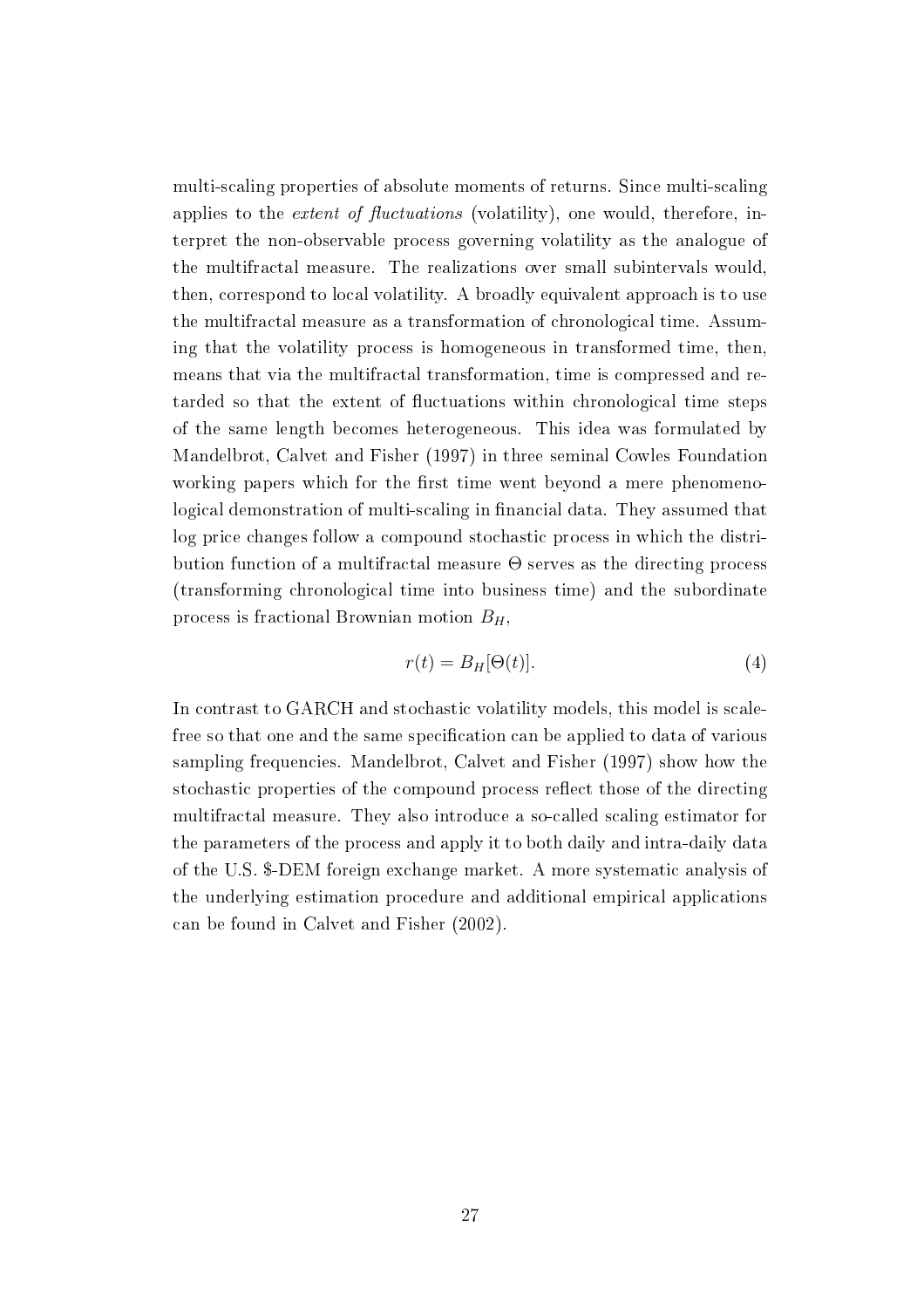

Figure 4: The construction of a multifractal cascade and its use as a time transformation. The first panel illustrates the segmentation of the unit interval into two segments of equal length receiving fractions  $p_1 = 0.65$  and  $p_2 = 0.35$  of the overall mass. The second panel shows the second stage of the Binomial cascade, while the third panel shows the result after 12 iterations of this process with a total of  $2^{12} = 4096$  segments. Using these segments as time transformations in the sense of eq. 4 with  $H = 0.5$  generates returns with heterogenous volatility (lower panel).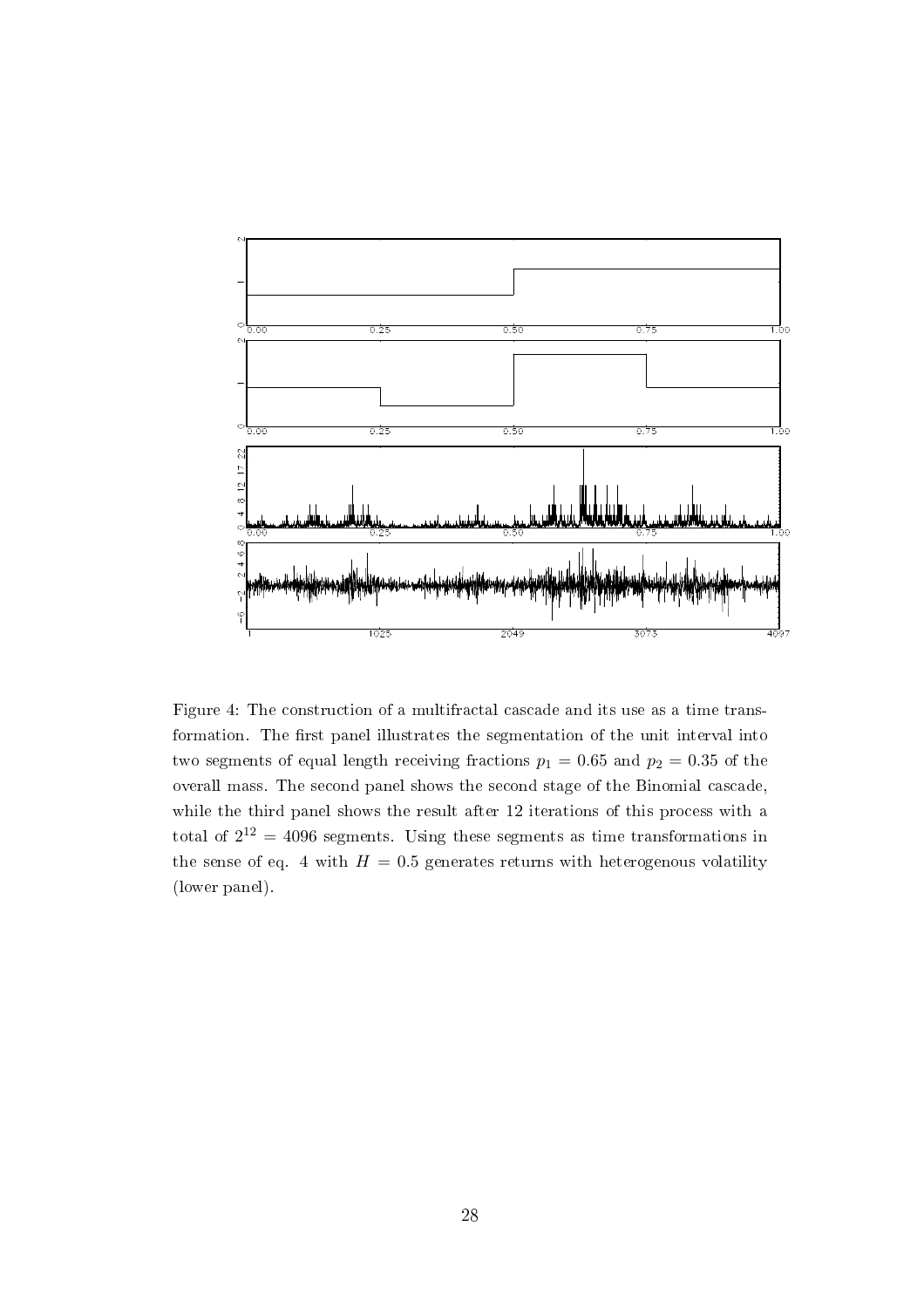Unfortunately, the process as specified in eq.  $(4)$  has serious drawbacks that limit its attractiveness in applied work: due to its combinatorial origin, it is bounded to a prespecified interval (which in economic applications might be a certain length of time) and it suffers from non-stationarity. Application of many standard tools of statistical inference would, therefore, be questionable and the combinatorial rather than causal nature limits its applicability as a tool for forecasting future volatility.

These restrictions do not apply to a time series model by Calvet and Fisher (2001) which preserves the spirit of a hierarchically structured volatility process but has a much more `harmless' format. Their Markov-Switching Multifractal process (MSM) can be interpreted as a special case of both Markov-switching and stochastic volatility models. Returns over a unit time interval are modeled as:

$$
r_t = \sigma_t \cdot u_t \tag{5}
$$

with innovations  $u_t$  drawn from a standard Normal distribution  $N(0, 1)$  and instantaneous volatility  $\sigma_t$  being determined by the product of k volatility components or multipliers, $M_t^{(1)}$  $t^{(1)}_t, M_t^{(2)}, \ldots, M_t^{(k)}$  and a constant scale factor σ:

$$
\sigma_t^2 = \sigma^2 \prod_{i=0}^k M_t^{(i)}.
$$
\n
$$
(6)
$$

Each volatility component is renewed at time t with probability  $\gamma_i$  depending on its rank within the hierarchy of multipliers. Calvet and Fisher propose the following flexible form for these transition probabilities:

$$
\gamma_i = 1 - (1 - \gamma_1)^{(b^k - 1)}\tag{7}
$$

with parameters  $\gamma_1 \in [0,1]$  and  $b \in (1,\infty)$ . This specification is derived by Calvet and Fisher (2001) as a discrete approximation to a continuoustime multifractal process with Poisson arrival probabilities and geometric progression of frequencies. They show that when the grid step size of the discretized version goes to zero, the above discrete model converges to the continuous-time process.

Estimation of the parameters of the model involves  $\gamma_1$  and b as well as those parameters characterizing the distribution of multipliers. If a discrete distribution is chosen for the multipliers (e.g., a Binomial distribution with states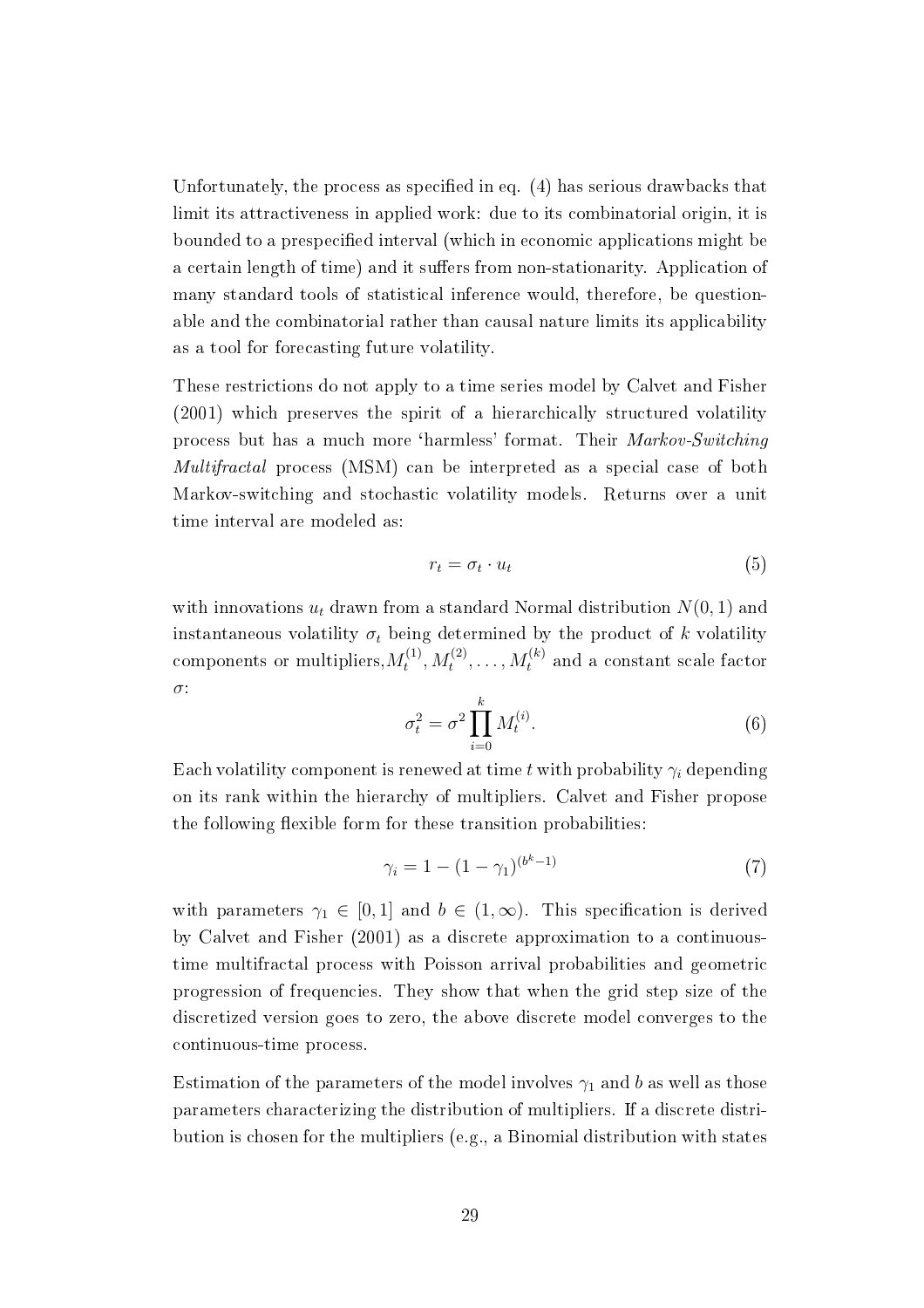$p_1$  and  $1-p_1$  like in our combinatorial example above), the discretized multifractal process is a well-behaved Markov-switching process with  $2^k$  states. This framework allows estimation of its parameters via maximum likelihood. ML estimation of this process comes along with identification of the conditional probabilities of the current states of the volatility components which can be exploited for computation of one-step and multi-step forecasts of the volatility process using Bayes's rule. The Markov-switching multifractal model, thus, easily lends itself to practical applications. Calvet and Fisher (2004) demonstrate that the model allows for improvements over various GARCH-type volatility processes in a competition for the best forecasts of exchange rate volatility in various currency markets. A certain drawback of the ML approach is that it becomes computationally unfeasible for a number of volatility components beyond 10. Its applicability is also limited to MSM specifications with a finite state space so that it can not be applied to processes where multipliers are drawn from a continuous distribution (e.g., the Lognormal). Recent additions to extant literature introduce alternative estimation techniques that allow to deal with these cases: Calvet, Fisher and Thompson (2006) consider a simulated maximum likelihood approach based on a particle filter algorithm which allows to estimate both models with continuous state space and a new bi-variate MSM (which would be computationally too demanding for exact ML). Lux (2008) proposes a Generalized Method of Moments technique based on a particular selection of analytical moments together with best linear forecasts along the lines of the Levinson-Durbin algorithm. Both papers also demonstrate the dominance of the multifractal model over standard specifications in some typical financial applications. Financial applications of a different formalization of multifractal process can be found in Bacry et al. (2008).

The relatively small literature that has emerged on multifractal processes over the last decade could be seen as one of the most signicant contributions of physics-inspired tools to economics and nance. In contrast to some other empirical tools, researchers in this area have subscribed to the level of rigor of empirical work in economics and have attempted to show in how far their proposed innovations provide an advantage over standard tools in crucial applications. Somewhat ironically, this literature is both better known and has had more of an impact in economics than in the econophysics community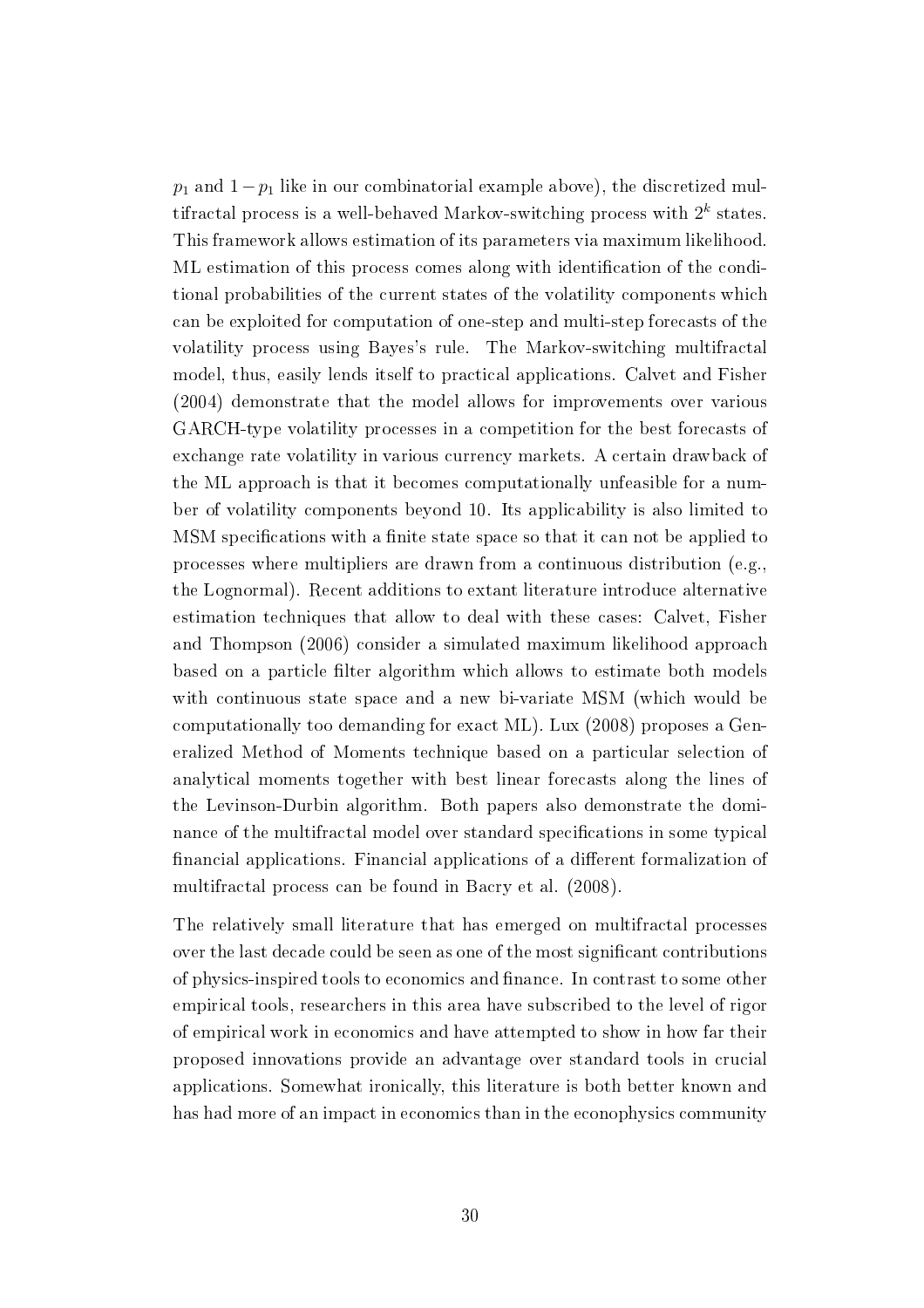itself.

Available literature on MF models is altogether empirical in orientation and is not very informative on the origin of multifractality <sup>4</sup> . However, the empirical success of the multifractal model suggests that their basic structural set-up, a multiplicative hierarchical combination of volatility components, might be closer to the real thing than earlier additive models of volatility. Some speculation on the source of this multi-layer structure can be found, for example, in Dacorogna et al. (2001) who argue that different types of market participants with different time horizons are at the heart of the data-generating mechanism. To substantiate such claims would offer a formidable challenge to agent-based models. While there are few papers that demonstrate multi-scaling of articial data from particular models (e.g. Castiglione and Stauffer, 2001, for a particular version of the Cont/Bouchaud model), it seems clear that most behavioral models available so far do not really have the multi-frequency structure of the stochastic MF models.

## 3.4 Problematic Prophecies: Predicting Crashes and Recoveries

While the success of MF volatility models has only received scant attention beyond the confines of financial econometrics, attempts at forecasting the time of stock market crashes from precursors became a notorious and highly problematic brand of econophysics activity. This strand of activity started with a number of papers offering ex-post formalizations of the dynamics prior to some major market crashes, e.g. the crash of October 1997 (Vandewalle and Ausloos, 1998; Sornette et al., 1996; Sornette and Johansen, 1999b, 1997). Adapting a formalization similar to that of precursor activity of earthquakes in geophysics, it was postulated that stock prices follow a log-periodic pattern prior to crashes which could be modelled by a dynamic equation of the type:

$$
p_t = A + B \left(\frac{t_c - t}{t_c}\right)^{-m} \left[1 + C \cos(\omega \ln \frac{t_c - t}{t_c}) + \Phi\right]
$$
 (8)

<sup>4</sup>However, Calvet, Fisher and Thomson (2006) relate low-frequency volatility components to certain macroeconomic risk factors.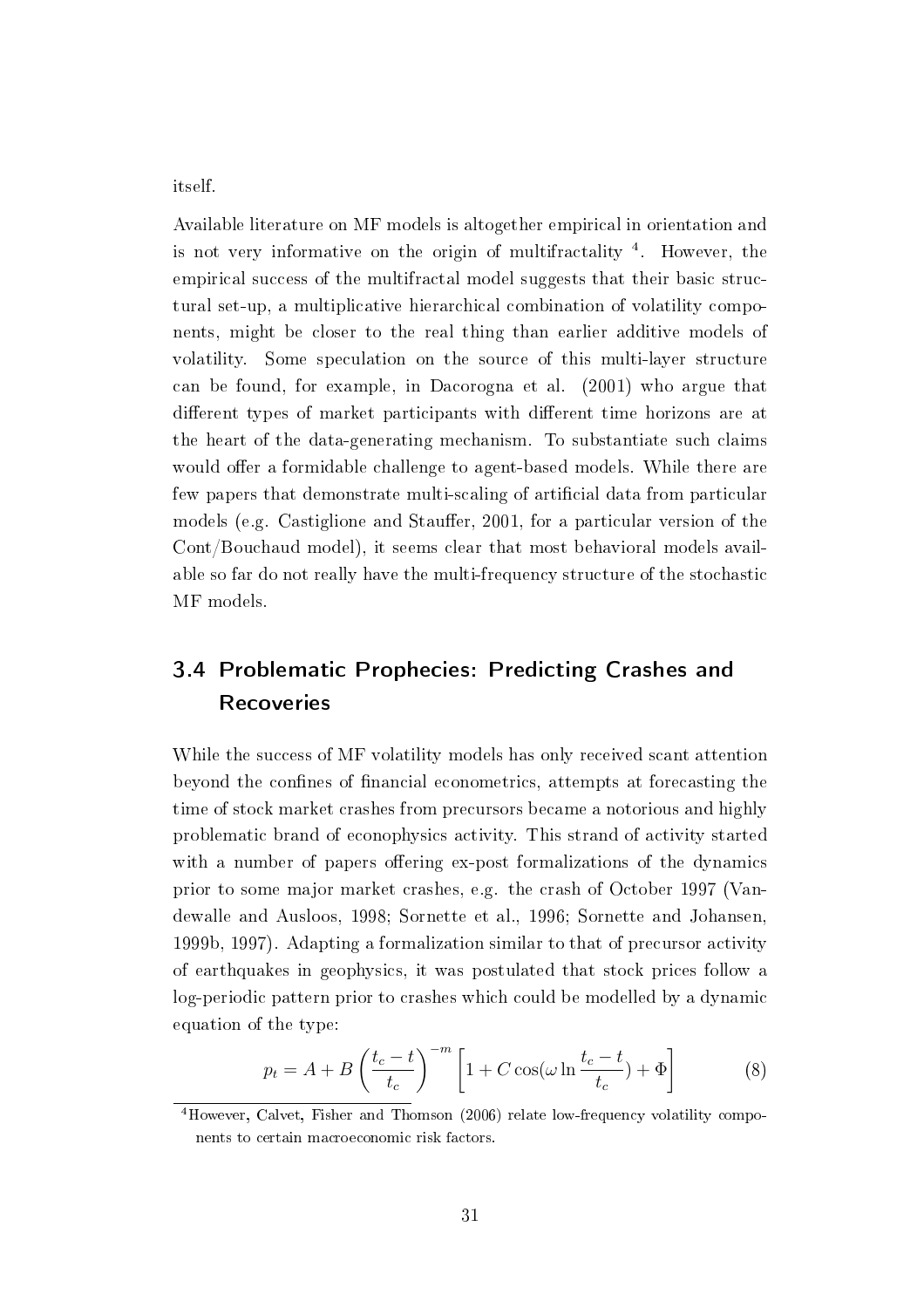for  $t < t_c$ . This equation generates fluctuations of accelerating frequency around an increasing trend component of the asset price. Such a development culminates in the singularity at the *critical time*  $t_c$ . Since the log-periodic oscillation breaks down at  $t_c$  this is interpreted as the estimate of the occurrence of the subsequent crash. Note that  $A, B, C, m, \omega, t_c$ , and  $\Phi$  are all free parameters in estimating the model without imposing a known crash time  $t_c$ . A voluminous literature has applied this model (and slightly different versions) to various financial data discovering - as it had been claimed - dozens of historical cases to which the log-periodic apparatus could be applied. This business had subsequently been extended to `anti-bubbles', mirror-imaged log-periodic downward movements which should give rise to a recovery at criticality. Evidence for this scenario has first been claimed for the Nikkei in 1999 (Johansen and Sornette, 1999a) and had also been extended to various other markets shortly thereafter (Johansen and Sornette, 2001b). Somewhat unfortunately, the details of the estimation algorithm for the many parameters of the highly nonlinear logperiodic equation have not been spelled out exactly in all this literature and an attempt at replicating some of the published estimates reported that the available information was not sufficient to arrive at anything close to the authors' original results (Feigenbaum, 2001a, b). Eventually, the work in this area culminated via an accelerating number of publications and logperiodically increasing publicity in its own critical rupture point: Sornette and Zhou (2002) published a prediction that the U.S. stock market would follow a downward log-periodic pattern for the years to come culminating in a sharp fall in the first half of 2004. Similar predictions were subsequently issued for other important markets (Zhou and Sornette, 2003). However, not much of these predictions did materialize. As can be seen in Fig. 5 for the case of the German DAX, the predicted log periodic evolution was quite different from the actual market development. While the in-sample fit (up to early 2003) seems quite good, the predicted and actual changes appear virtually uncorrelated.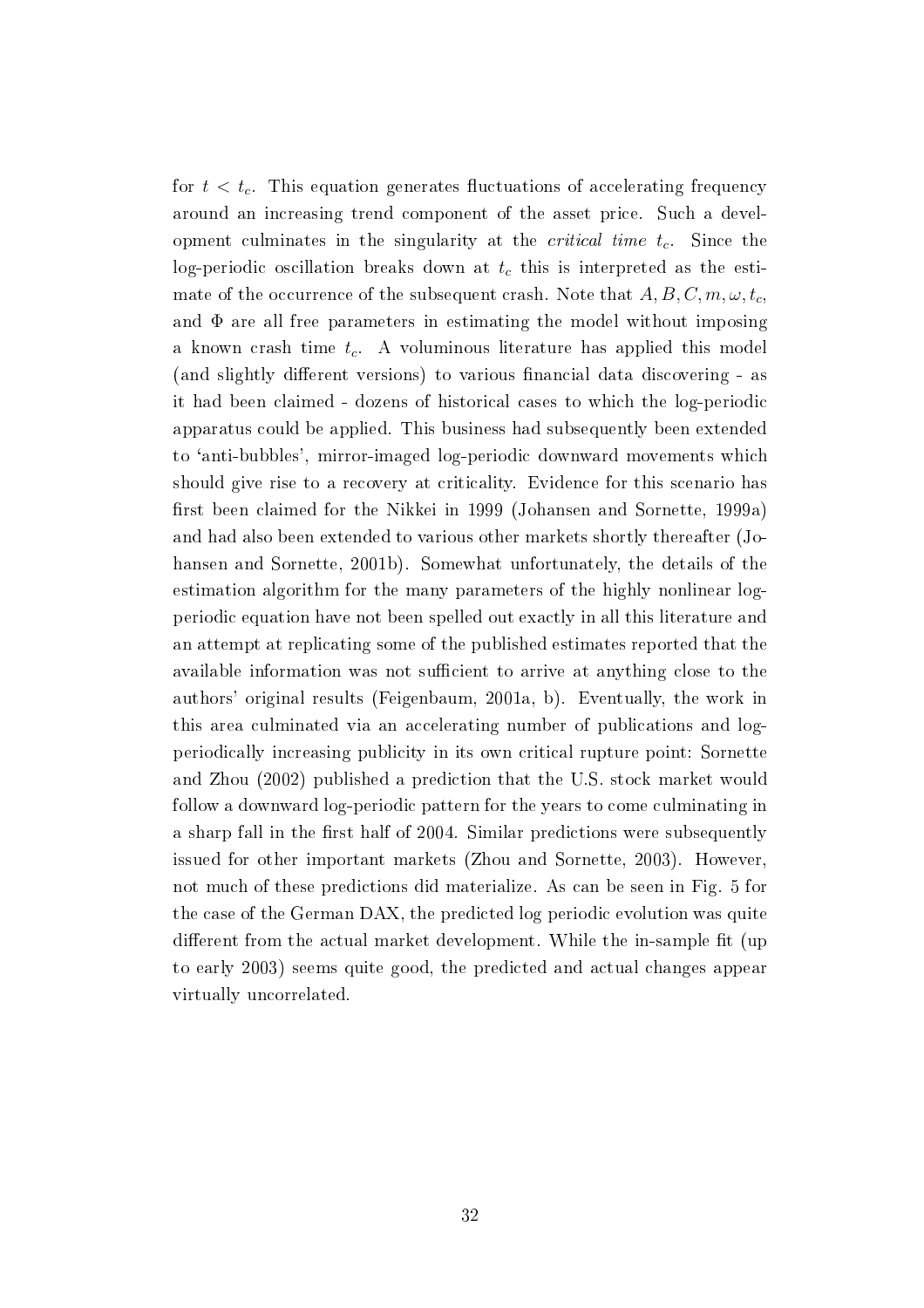

Figure 5: Log-periodic predictions: the figure compares the predictions by Zhou and Sornette (2003) and the subsequent development of the index. By courtesy of J. Voit. Reprinted with permission from Voit, J., Statistical Mechanics of Financial Markets, 3rd. ed., Springer 2005. ©2005 Springer Verlag.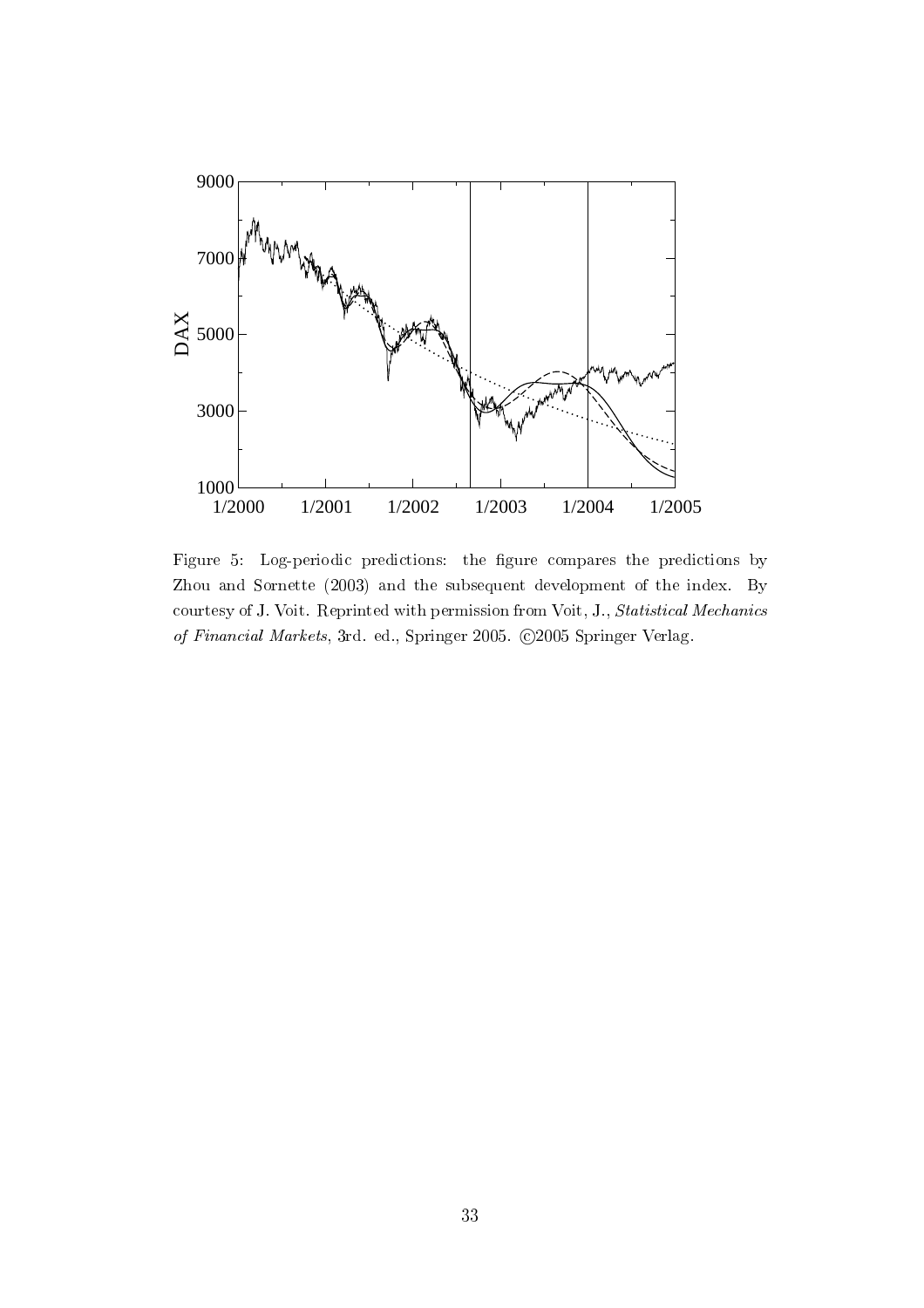The bubble of log-periodicity would certainly constitute an interesting episode for a deeper analysis of sociological mechanisms in scientific research. Within a few years, publications in learned journals (all authored by a very small group of scientists) on this topic reached almost three-digit numbers and the prospect of predicting markets created enormous excitement both in the popular press as well as among scientists. At the same time, almost no one had apparently ever successfully replicated these results. While physicists have often been sympathetic to this approach (due to its foundation in related work in geophysics) economists coming across the log-periodic hypothesis have always been conscious of the amount of `eye-balling' statistics involved. After all, inspecting a time window with a crash event, one is very likely to see an upward movement prior to the crash (otherwise the event would not qualify itself as a crash). Furthermore, it is well-known that the human eye has a tendency of 'detecting' spurious periodicity even in entirely random data, so that inspection of data prior to a crash might easily give rise to the impression of apparent oscillations with an upward trend. Because of this restriction to an endogenously selected subperiod of the data, a true test of log-periodicity would be highly demanding. On the other hand, one might have the feeling that the idea of a built-up of intensifying pressure and exuberance which can only be sustained for some time and eventually leads to a crash has some appeal. Unfortunately, the literature has not produced behavioral models in which such log-periodic patterns occurred.

The decline in the interest in log-periodic models was due to the poor performance of their predictions. There had, in fact, been strong emphasis within the econophysics community on producing point predictions of future events that would confirm the superiority of the underlying models.<sup>5</sup> While this

<sup>&</sup>lt;sup>5</sup>In relation to Zhou and Sornette's prediction of a steep decline of the U.S. stock market in  $2003/04$  Stauffer (2002), among others, had emphasized the importance of such "non-trivial statements ... published ... before the event is over" as a kind of litmus test for the signicance of econophysics research. While Zhou's and Sornette's predictions are quite remarkably rejected by the data, it is worthwhile to note that quite a variety of actual developments could have been claimed as supporting evidence. The upshot of the log periodic prediction was, in fact, summarized more in the style of an investors newsletter than a rigorous scientific statement: "...in the next two years, we predict an overall contribution of the bearish phase, punctuated by local rallies..." and so on, cf. Sornette and Zhou (2002, p. 468). Luckily, the lack of success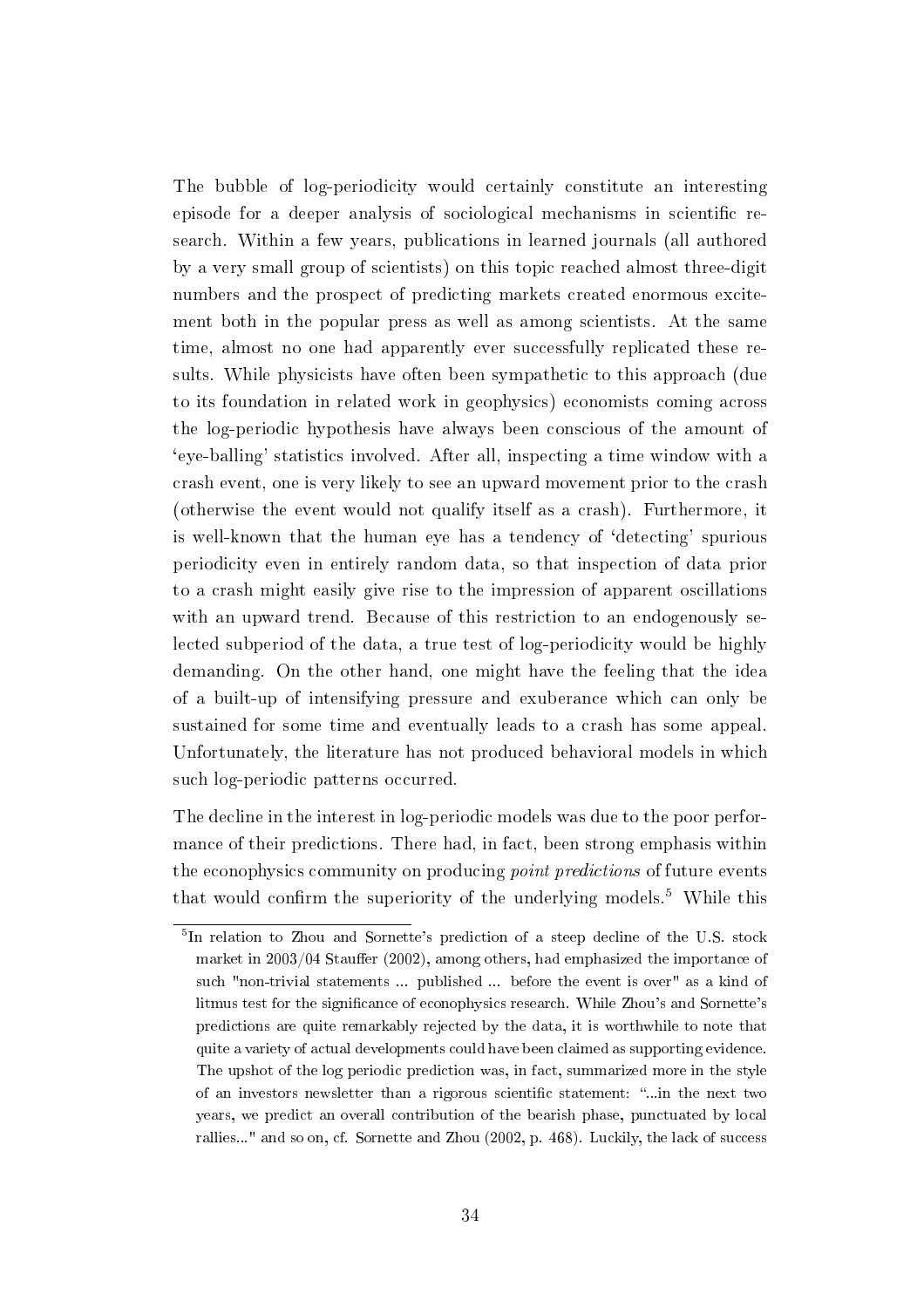aim is perhaps understandable from the importance of such predictions in the natural sciences, it might be misleading when dealing with economic data. The reason is that it neglects both the stochastic nature of economic systems (due to exogenous noise as well as the endogenous stochasticity of the large number of interacting subunits) as well as their self-referential nature. Rather than testing theories in a dichotomic way in the sense of a clear yes/no evaluation, the approach in economics is to evaluate forecasts statistically via their average success over a larger out-of-sample test period or a number of different cases. Unfortunately, the log-periodic theory like many other tools introduced in the econophysics literature has hardly ever been rigorously scrutinized in this manner.<sup>6</sup>

## 4 The Distribution of Wealth and Income

Although the predominant subjects of the econophysics literature have been various strands of research on financial markets, some other currents exist. Maybe the area with the highest number of publications next to finance is work on microscopic models of the emergence of unequal distributions of wealth and pertinent empirical work.

The frequency distribution of wealth among the members of a society has been the subject of intense empirical research since the days of Vilfredo Pareto (1897) who first reported power-law behavior with an index of about 1.5 for income and wealth of households in various countries. Empirical work initiated by physicists has confirmed these time-honored findings (Levy and Solomon, 1997; Fujiwara et al., 2003; Castaldi and Milakovic, 2005). While Pareto as well as most subsequent researchers have emphasized the power law character of the largest incomes and fortunes, the recent literature has also highlighted the fact that a crossover occurs from exponential behavior for the bulk of observations and Pareto behavior for the outmost tail. A

of stock market predictions also casts doubts on the validity of subsequent far-fetched doomsday scenarios derived from a log-periodic study of non-financial socio-economic data (Johansen and Sornette, 2001a).

 $6$ Chang and Feigenbaum (2006) make an effort on rigorous statistical tests of the logperiodic model. Their results are hardly supportive.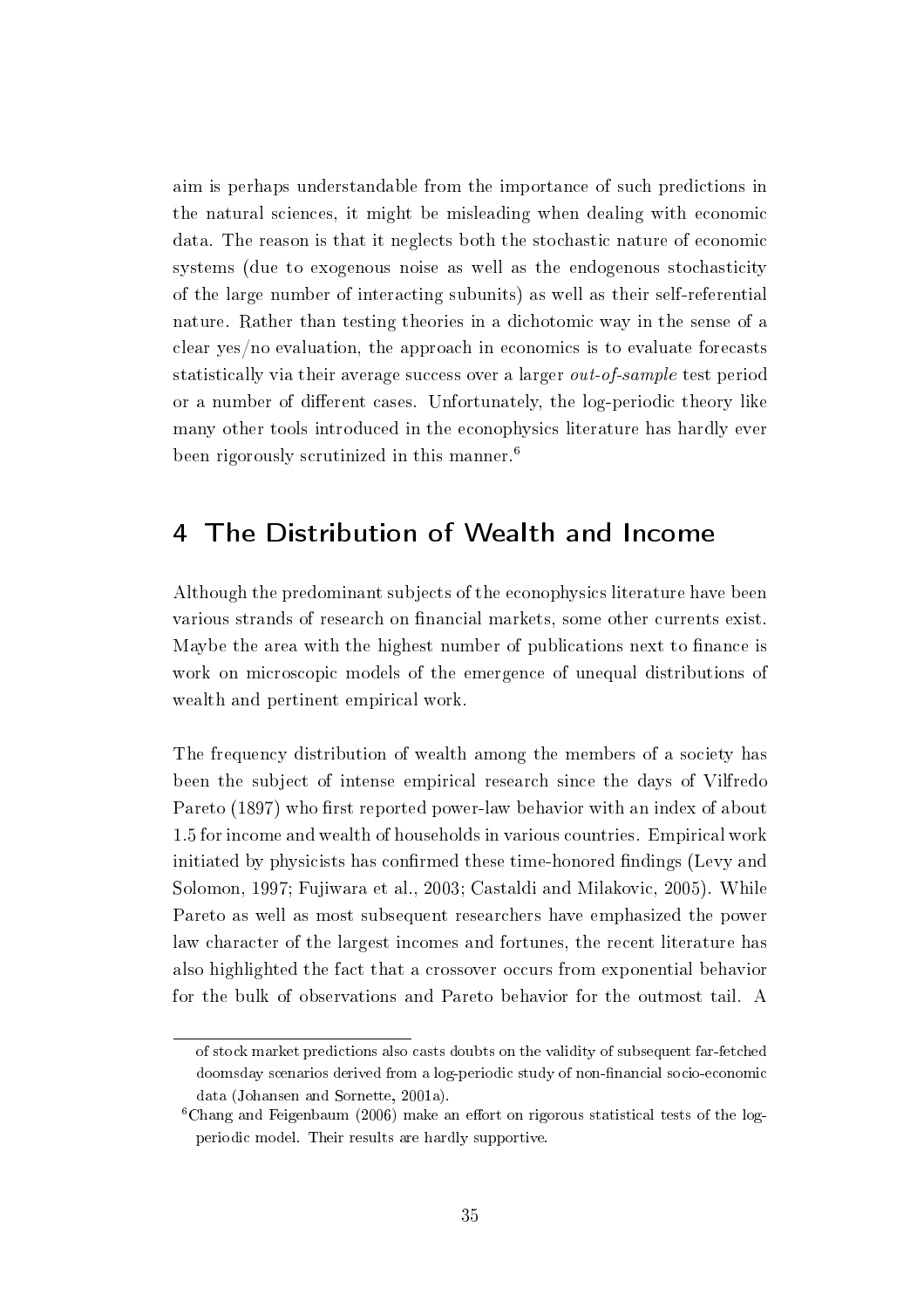careful study of U.S. income data locates the cross-over at about the 97 to 99 percent quantiles (Silva and Yakovenko, 2005) as illustrated in Fig. 6 taken from this source. It seems interesting to note that this scenario is similar to the behavior of financial returns which also exhibit an asymptotic power-law behavior in the tails and a relatively well-behaved bell shape in the center of the distribution. The difference between the laws governing the majority of the small and medium-sized incomes and fortunes and the larger ones might also point to different generating mechanisms underlying these two segments of the distribution.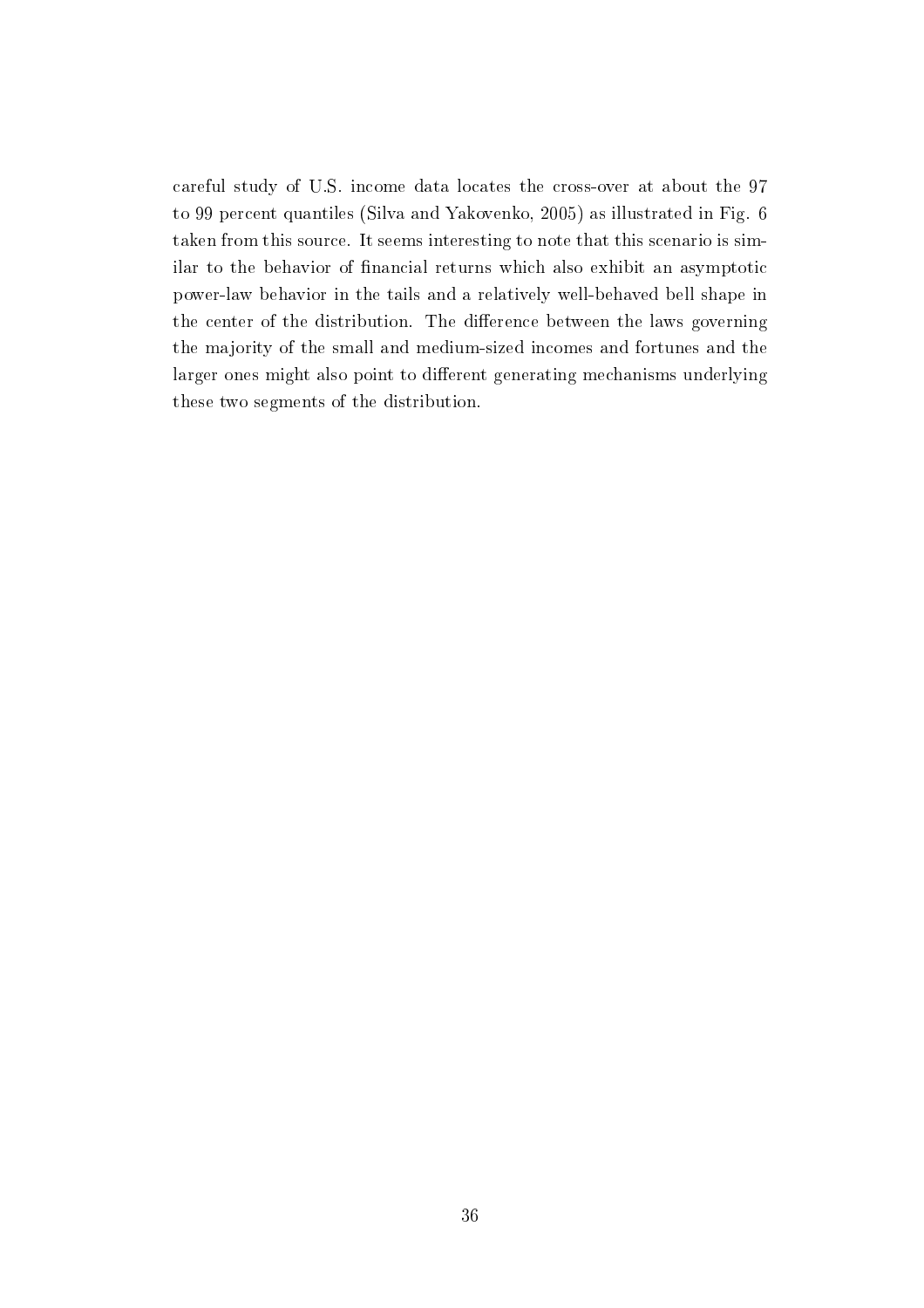

Figure 6: The distribution of gross income in the U.S. compiled from tax revenues over the period 1983-2001. The decomposition shows a pronounced crossover from the bulk of observations to a Pareto tail for the highest incomes. The numbers on the left-hand side give the average income per year. By courtesy of V. Yakovenko. Reproduced with permission from Yakovenko, V. and C. Silva, Two-class structure of income distribution in the U.S.A.: Exponential bulk and power-law tail, in: Chatterjee, A., S. Yarlagadda and B. Chakraborti, eds., Econophysics of Wealth Distribution. Springer 2005, ©2005 by Springer Verlag.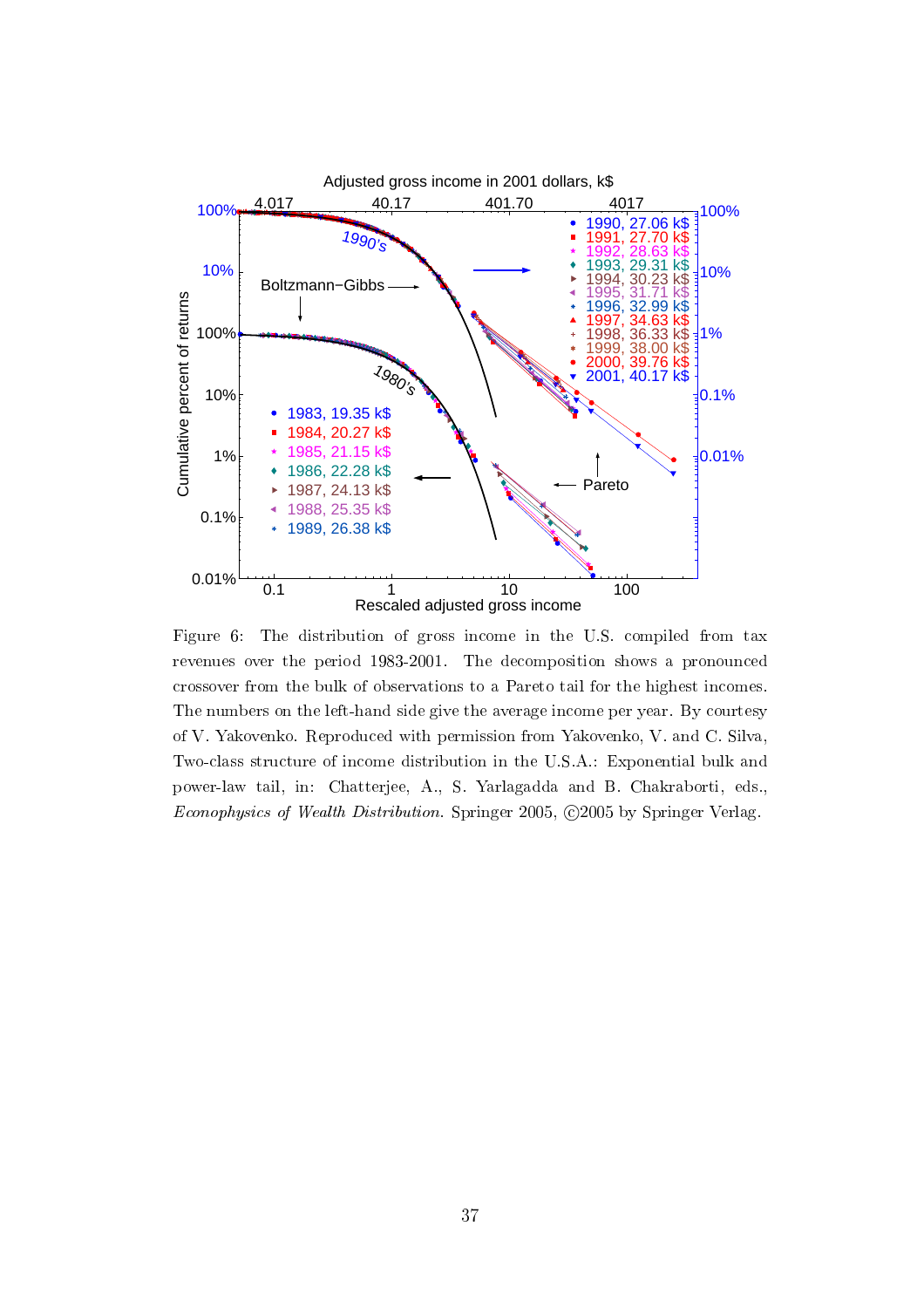In economics, the emergence of inequality had been a hot topic up to the fties and sixties. Several authors have proposed Markov processes that under certain conditions would lead to emergence of a Pareto distribution. The best known contribution to this literature is certainly Champernowne (1953): his model assumes that an individual's income develops according to a Markov chain with transition probabilities between a set of income classes (defined over certain intervals). As a basic assumption, transitions were only allowed to either lower income classes or the next higher class, and the mean change for all agents was assumed to be a reduction of income (which is interpreted as a stability condition). Champernowne showed that the equilibrium distribution of this stochastic process is the Pareto distribution in its original form. Variations on this topic can be found in Whittle and Wold (1957), Mandelbrot (1961) and Steindl (1965), among others. Over the sixties and seventies, the literature on this topic gradually died out due to the rise of the representative agent approach as the leading principle of economic modeling. From the point of view of this emergent new paradigm, the behavioral foundations of these earlier stochastic processes seemed too nebulous to warrant further research in this direction. Unfortunately, a representative agent framework - quite obviously - does not offer any viable alternative for investigation of distributions among agents. As a consequence, the subject of inequality in income and wealth has received only scant attention in the whole body of economics literature for some decades and lectures in the `Theory of Income Distribution and Wealth' eventually disappeared from the curricula of economics programs.<sup>7</sup>

The econophysics community recovered this topic in 2000 when three very similar models of `wealth condensation' (Bouchaud and Mézard, 2000) and the `statistical mechanics of money' (Dragulescu and Yakovenko, 2000; Chakraborti and Chakrabarti, 2000) appeared. While these attempts at microscopic simulations of wealth formation among interacting agents received an enthusiastic welcome in the popular science press (Buchanan,  $2002$ ; Hayes,  $2002$ ), they were actually not the first to explore this seemingly unknown territory. The credit for a much earlier analysis of essentially

<sup>7</sup>Another explanation of the decline of interest in distributional issues is that this was not a politically opportune topic in Western countries during the cold war era with its juxtaposition of communist and market-oriented systems.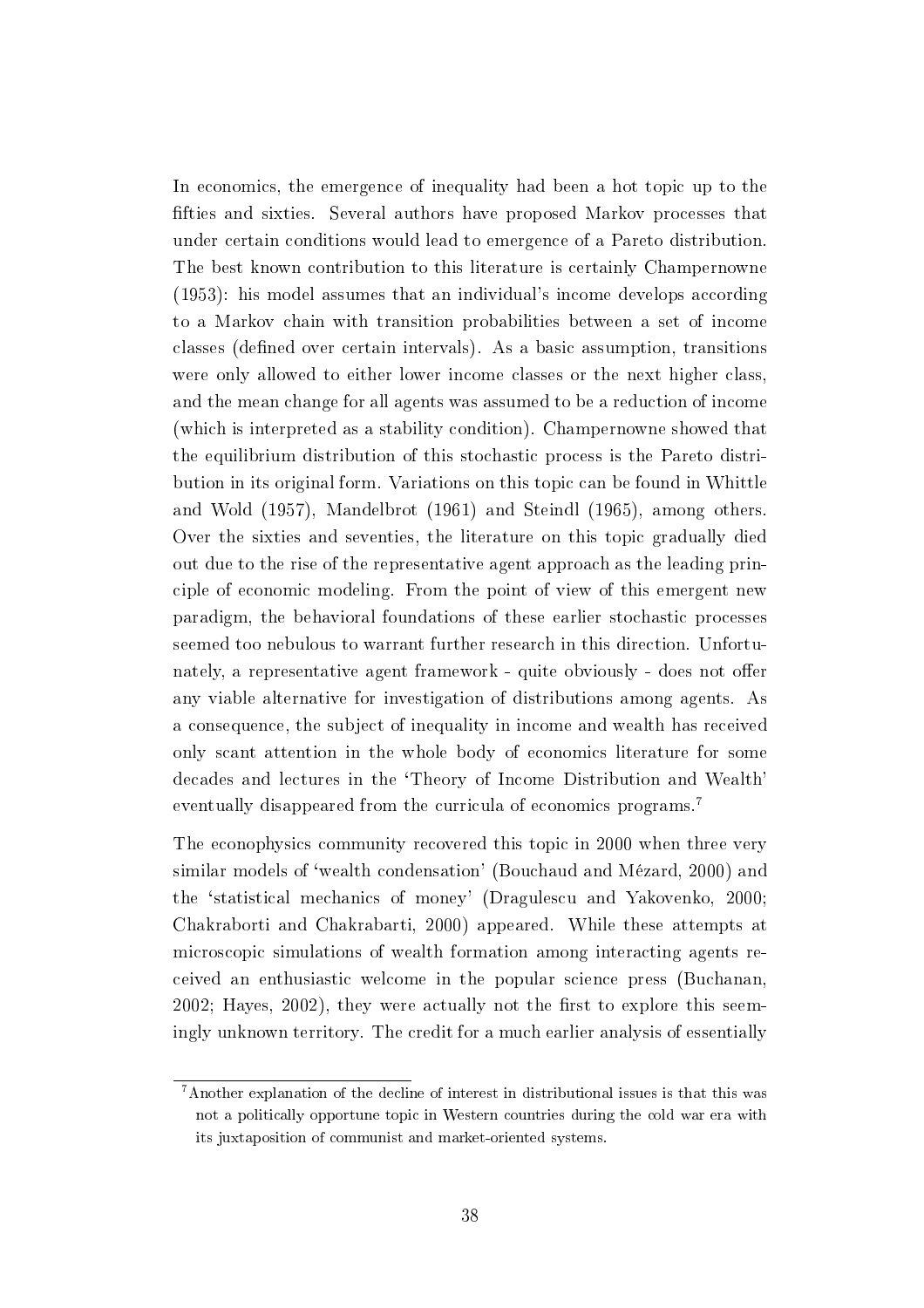the same type of structures has to be given to sociologist John Angle. In a series of papers starting in 1986 (Angle, 1986, 1993, 1996, among many others), he explored a multi-agent setting which draws inspiration from two quite distinct sources: particle physics and human anthropology. Particle physics motivates the modelling of agents' interactions as collisions from which one of both opponents emerges with an increase of his wealth at the expense of the other. Human anthropology provides a set of stylized facts that Angle attempts to explain with this `inequality process'. In particular, he quotes evidence from archeological excavations that inequality among the members of a society first emerges with the introduction of agriculture and the prevalence of food abundance. Once human societies proceed beyond the hunter and gatherer level and production of some 'surplus' becomes possible, the inequality of a 'ranked society' or 'chiefdom' appears. Since this ranked society persists through all levels of economic development, a very general and simple mechanism is required to explain its emergence. The 'inequality process' proposes a mechanism for this stratification of wealth from the following ingredients (Angle,  $1986$ ): within a finite population, agents are randomly matched in pairs. A random toss, then, decides which of both agents comes out as the winner of this encounter. In the baseline model, both agents have the same probabilities 0.5 of winning but other specifications have also been analyzed in subsequent papers. If the winner is assumed to take away a fixed portion of the other agent's wealth, say  $\omega$ , the simplest version of the process leads to a stochastic evolution of wealth of two individuals i and j bumping into each other according to:

$$
w_{i,t} = w_{i,t-1} + D_t \omega w_{j,t-1} - (1 - D_t) \omega w_{i,t-1},
$$
  
\n
$$
w_{j,t} = w_{j,t-1} + (1 - D_t) \omega w_{i,t-1} - D_t \omega w_{j,t-1}.
$$
\n(9)

Time t is measured in encounters and  $D_t \in \{0,1\}$  is a binary stochastic index which takes the value 1 (0) if  $i(j)$  is drawn as the 'winner'. Angle (1986) shows via microscopic simulations that this process leads to a limiting distribution that can be reasonably well tted by a Gamma distribution. Later papers provide a theoretical analysis of the process, various extensions as well as empirical applications (see Angle, 2006, for a summary).

The econophysics papers of 2000 proposed models that are almost undistinguishable from Angles's. Dragulescu and Yakovenko begin their investigation with a model in which a constant `money' amount is changing hands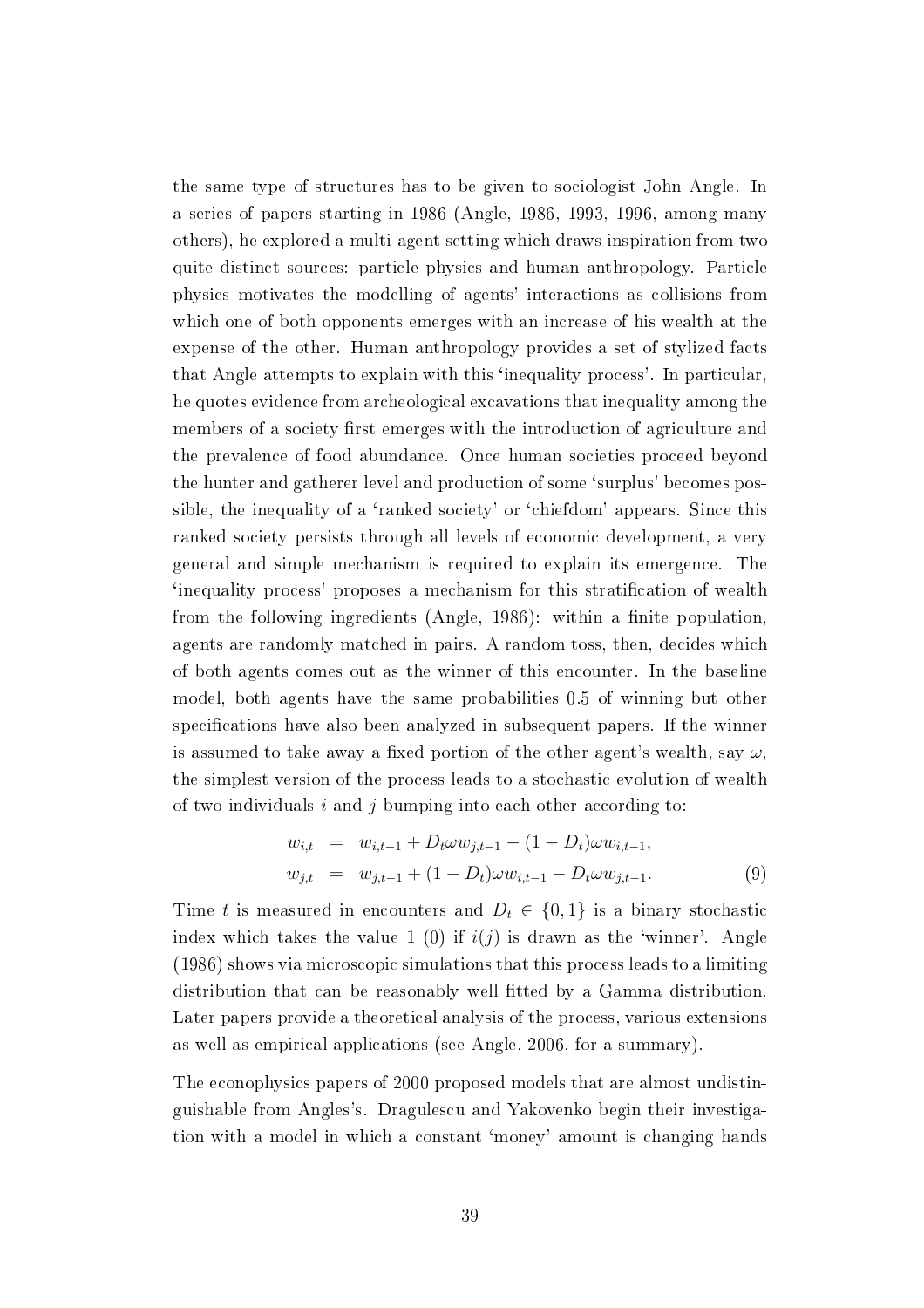rather than a fraction of one agent's wealth. They show that this process leads to a Boltzmann-Gibbs distribution  $P(w) \sim e^{-w/T}$  (with T 'effective temperature' or average wealth). Note that this variant of the inequality process is equivalent to a simple textbook model for the exchange of energy of atoms. One generalization of their model allows for a random amount of money changing hands, while another considers the exchange of a fraction of wealth of the losing agent, i.e. Angle's inequality process depicted in eqs.  $(9)$ . Chakraborti and Chakrabarti  $(2000)$  have a slightly different set-up allowing agents to swap a random fraction  $\varepsilon$  of their total wealth,  $w_{i,t} + w_{j,t}$ . A more general variant of the wealth exchange process can be found in Bouchaud and Mézard (2000) whose evolution of wealth covers simultaneous interactions between all members of the population. Cast into a continuous-time setting, agent i's wealth, then, develops according to:

$$
\frac{dw_{i,t}}{dt} = \eta_i(t)w_{i,t} + \sum_{j(\neq i)} J_{ij}w_{j,t} - \sum_{j(\neq i)} J_{ji}w_{i,t}
$$
\n(10)

with:  $\eta_i$  a stochastic term and the matrix  $J_{ij}$  capturing all factors of redistribution due to interactions within the population. Solving the resulting Fokker-Planck equation, for the case of identical exchange parameters  $J_{ij} = J/N$ , the authors show that the equilibrium distribution of this model obeys a power law with the exponent depending on the parameters of the model (J and the distributional parameters of  $\eta_i$ ). In the rich literature following Dragulescu and Yakovenko and Chakraborti and Chakrabarti one of the main goals was to replace the baseline models with their exponential tail behavior by refined ones with power law tails. Power laws have been found when introducing 'savings' in the sense of a fraction of wealth that is exempted from the exchange process (Chatterjee, Chakraborti and Manna, 2003) or asymmetry in interactions (Sinha, 2005).

What is the contribution of this literature? As pointed out by Lux (2005) and Anglin (2005), economists (even those subscribing to the usefulness of agent-based models) might feel bewildered by the sheer simplicity of this approach. Taken at face value, it would certainly be hard to accept the processes surveyed above as models of the emergence of inequality in market economies. A first objection would be that the processes, in fact, do model what has been called `theft and fraud' economies (Hayes, 2002). The principles of voluntary exchange to the mutual benefit of both parties are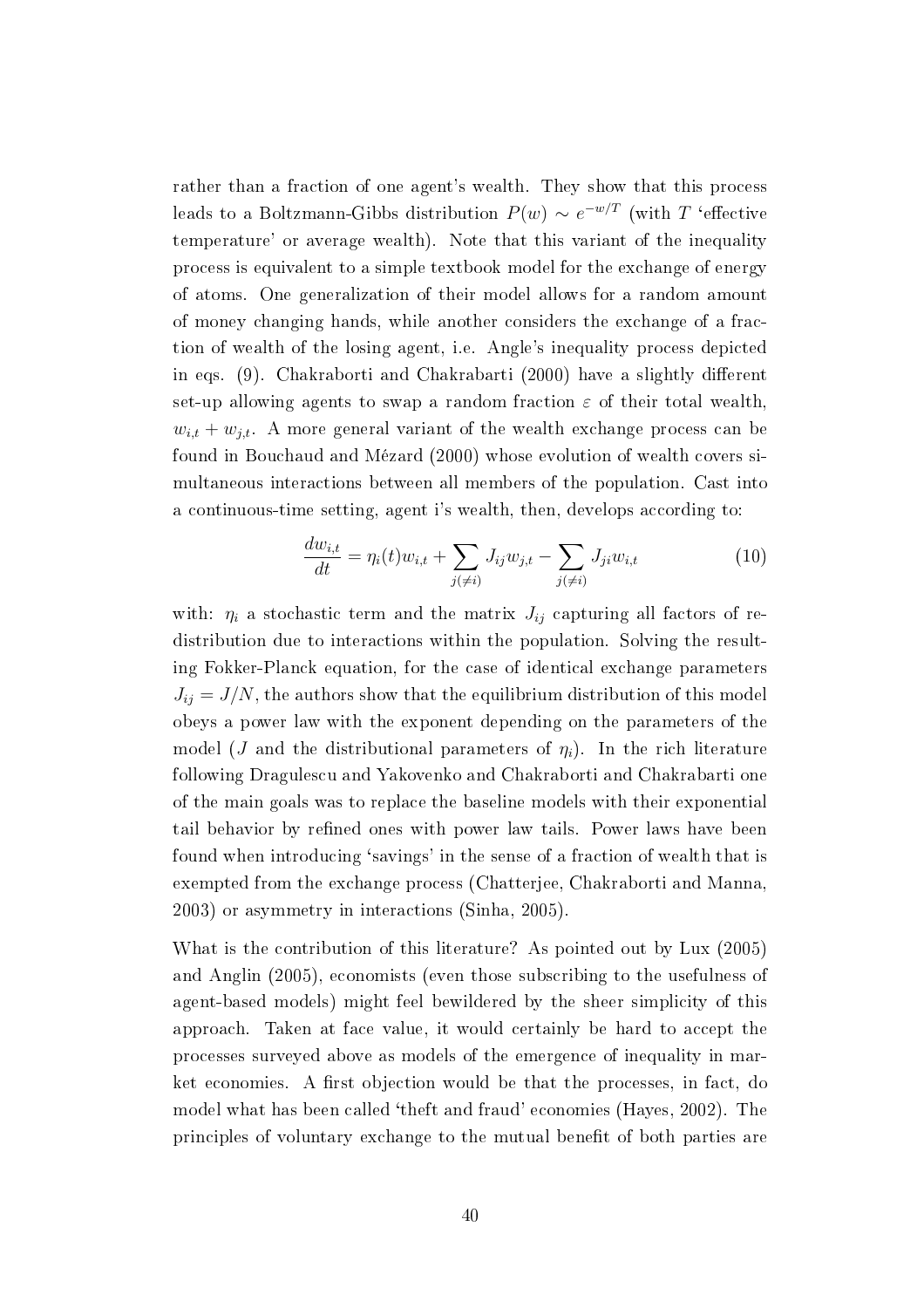entirely at odds with the model's main building blocks. Human agents with a minimum degree of risk aversion would certainly prefer not to participate at all in this economy. The models also dispense with all facets of collaborative activity (i.e. production) to create wealth and merely focus on redistribution of a constant, given amount of wealth (although there is a point to Angle's implicit view that the universality of inequality for all advanced societies may allow to abstract from wealth creation). What is more and what perhaps is at the base of economists' dissatisfaction with this approach is that wealth is a derived concept rather than a primitive quantity. Tracking the development of the distribution of wealth, then, requires to look at the more basic concepts of quantities of goods traded and the change of evaluation of these goods via changes of market prices.

Luckily, a few related papers have been looking at slightly more complicated models in which 'wealth' is not simply used as a primitive concept, but agents' wealth is derived from the valuation of their possessions. Silver et al. (2002) consider an economy with two goods and an ensemble of agents endowed with Cobb-Douglas preferences:

$$
U_{i,t} = x_{i,t}^{f_{i,j}} y_{i,t}^{1-f_{i,t}}
$$
\n(11)

Eq. (11) formalizes the utility function of agent  $i$  at time  $t$  whose message is that the agent derives pleasure from consuming (possessing) goods  $x$ and  $\gamma$  and their overall contribution to the agent's well-being depends on the parameter  $f_{i,t}$ . This parameter is drawn independently, for each agent in each period, from a distribution function with support in the interval  $[0, 1]$ . This stochasticity leads to changing preferences for both goods which induce agents to exchange goods in an aggregate market. Summing up demand and supply over all agents one can easily determine the relative price between x and y in equilibrium at time t as well as the quantities exchanged between agents. Changes of quantities and prices over time lead to emergence of inequality. Starting from a situation of equal possessions of all agents, wealth stratification is simply due to the favorable or unfavorable development of agents' preferences vis-à-vis the majority of their trading partners (for example, if one agent develops a strong preference for one good in one particular period, he is likely to pay a relatively high price in terms of the other good and might undergo a loss in aggregate wealth if his preferences shift back to more `normal' levels in the next period).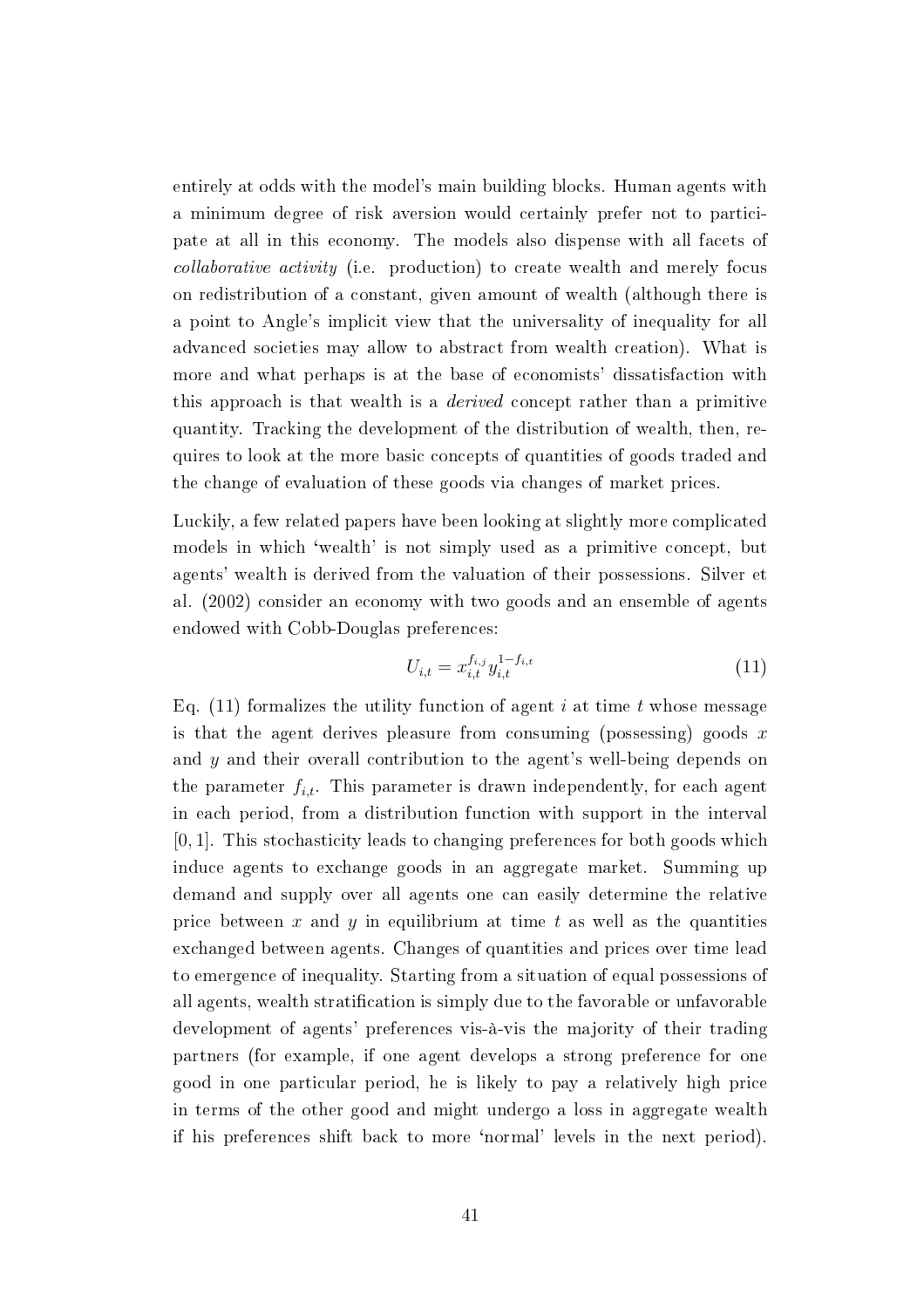Note that exchange is entirely voluntary in this economy and allows all agents to achieve their maximum utility possible in any period with given resources and preferences. Silver et al. show both via simulations and theoretical arguments that this process converges to a limiting distribution which is close to the Gamma distribution. A somewhat similar result is already reported in passing in Dragulescu and Yakovenko (2000, p. 725) who besides their simple wealth exchange models reviewed above had also studied a more involved economic model with a production sector.

It, therefore, seems that a certain tendency prevails both in simple physicssociological models and in more complicated economic models of wealth formation to arrive at an exponential distribution for large fortunes. The analogy to the Boltzmann-Gibbs theory for the distribution of kinetic energy might be at the heart of this (almost) universal outcome of various simple models. All the relevant papers consider conservative systems (in the sense of a given amount of `wealth' or otherwise given resources) governed by random reallocations. The limiting distribution in such a setting, then, reflects the maximization of entropy through the random exchange mechanisms. The important insight from this literature is that the bulk of the distribution can, in fact, be explained simply by the influence of random forces. While the primitive models à la eqs. (9) and (10) are the purest possible formalization of this randomization, the economically more rened version of Silver et al. demonstrates that their results survive in a setting with more detailed structure of trading motives and exchange mediated via markets.

This leaves the remaining Pareto tail to be explained by other mechanisms. Although some power-laws have been found in extended models, these seem to depend on the parameters of the model and do not necessarily yield the apparently universal empirical exponents. In the view of the above arguments, it might also seem questionable whether one could find an explanation of Pareto laws in conservative systems. Economists would rather expect capital accumulation and factors like inheritance to play a role in the formation of big fortunes. Extending standard representative agent models of the business cycle to a multi-agent setting, a few attempts have been made recently to explore the evolution of wealth among agents. A good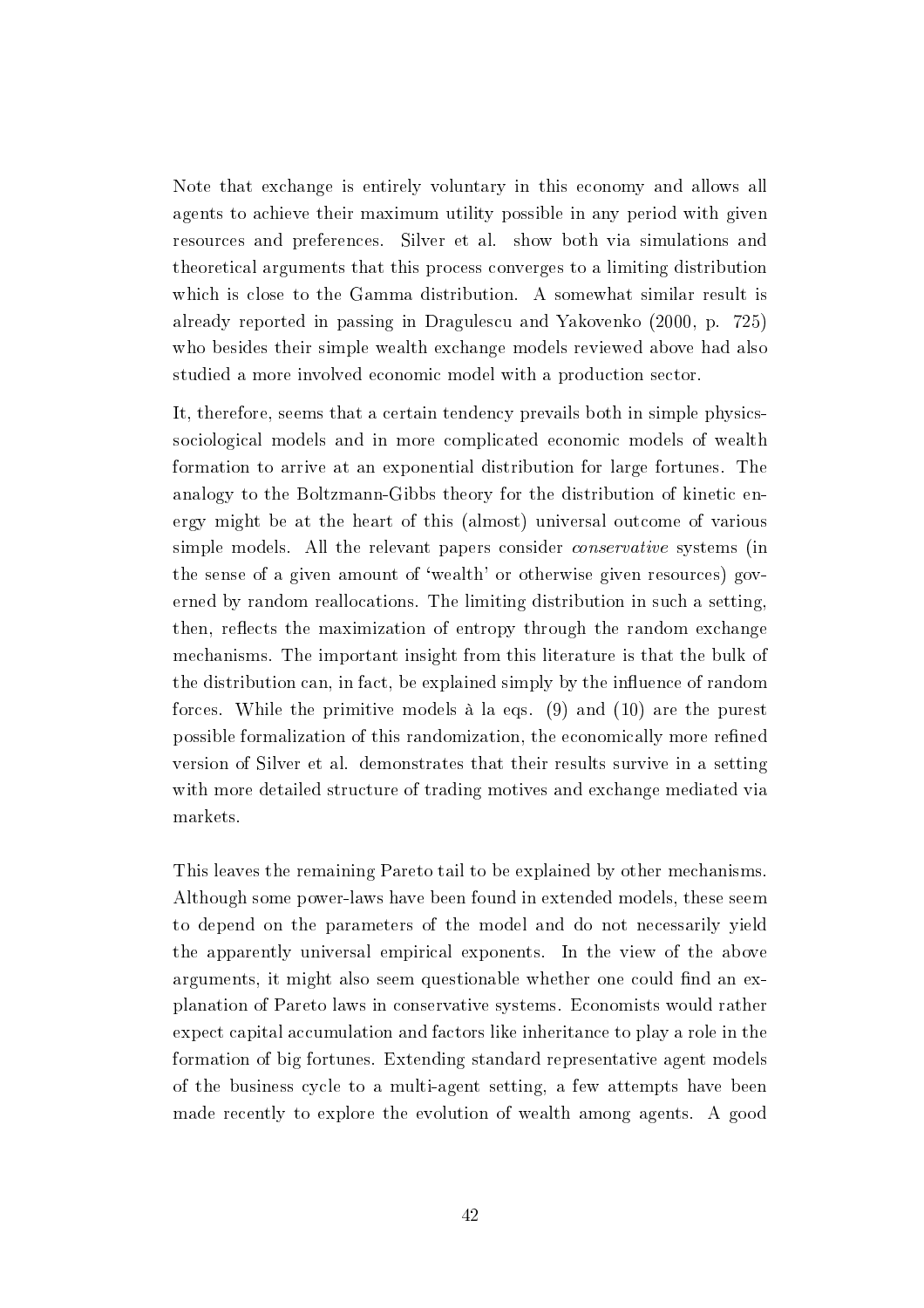example of this literature is Krusell and Smith (1998) who study a standard growth model with intertemporally optimizing agents. Agents have to decide about consumption and wealth accumulation and are made heterogeneous via shocks in their labor market participation (i.e. they stochastically move in and out of unemployment) and via shocks to their time preferences (i.e. preferences for consumption vis-à-vis savings). The major contributions of this paper are: the development of a methodology to derive rational (i.e. consistent) expectations in a multi-agent setting and the calibration of their model with respect to selected quantiles of the U.S. Lorenz curve.

Alternative models with a somewhat different structure are to be found in Hugget (1996) and Castañeda et al. (2003). All these models, however, restrict themselves to matching selected moments of the wealth dispersion in the U.S. It is, therefore, not clear so far, whether their structures are consistent with a power law tail or not. While the unduely neglected topic of the emergence of inequality in modern societies has been approached from various sides, none of these new developments has come out with an explanation for the Pareto tails so far. It seems, therefore, to be a worthwhile undertaking to bridge the gap between the extremely simple wealth exchange processes proposed in the econophysics literature and the much more involved emergent new literature on wealth formation in economics. An appropriate middle way might provide useful insights into the potential sources of power-law tails.

## 5 Macroeconomics and Industrial **Organization**

Much of the work done by physicists on non-financial data is of an exploratory data-analytical nature. Most of it focuses on the detection of power laws that might have gone unrecognized by economists. Besides high-frequency financial data, another source of relatively large data sets is cross-sectional records of firms' characteristics such as sales, number of employees etc. One such data set, the Standard and Poor's COMPUSTAT sample of U.S. firms has been analyzed by the Boston group around G.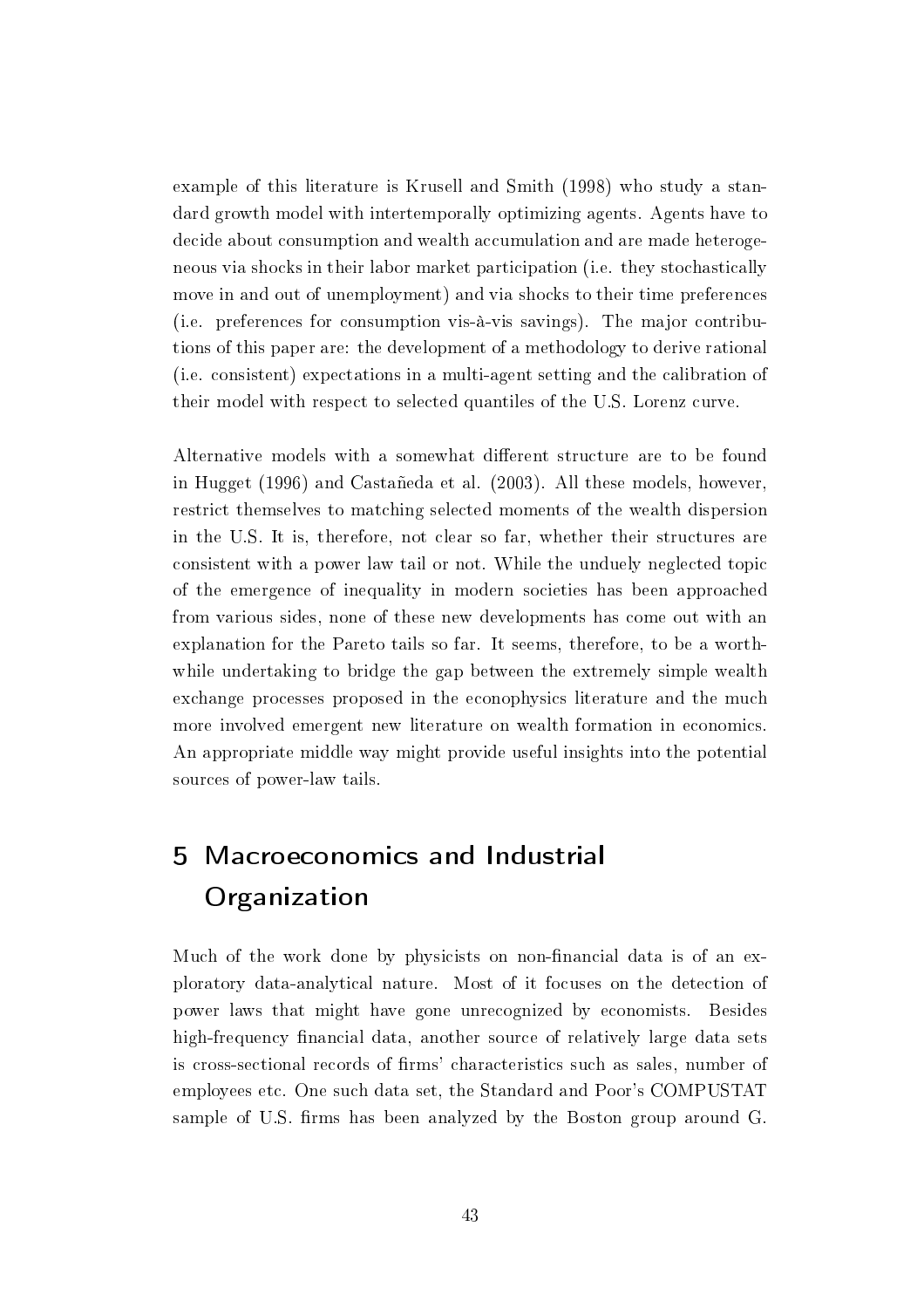Stanley in a sequence of empirical papers. Their findings include:

- $(i)$  the size distribution of U.S. firms follows a Log-normal distribution (Stanley et al. 1995),
- $(iii)$  a linear relationship prevails between the log of the standard deviation  $\sigma$  of growth rates of firms and the log of firm size, s (measured by sales or number of employees, cf. Stanley et al., 1996). The relationship is, thus,

$$
\ln \sigma \approx \alpha - \beta \ln s \tag{12}
$$

with estimates of  $\beta$  around 0.15. This finding has been shown by Canning et al. (1998) to extend to the volatility of GDP growth rates conditioned on current GDP. Due to this surprising coincidence, the relationship has been hypothesized to be a universal feature of complex organizations,

(iii) the conditional density of annual growth rates of firms  $p(r_t | s_{t-1})$ with s the log of an appropriate size variable (sales, employees) and  $r$ its growth rate,  $r_t = s_t - s_{t-1}$ , has an exponential form

$$
p(r_t | s_{t-1}) = \frac{1}{\sqrt{2}\sigma(s_{t-1})} \exp\left(-\frac{\sqrt{2} |r_t - \overline{r}(s_{t-1})|}{\sigma(s_{t-1})}\right) \tag{13}
$$

cf. Stanley et al. (1996), Amaral et al. (1997).

Log-normality of the firm size distribution (finding  $(i)$ ), is, of course, wellknown as Gibrat's law of proportional effect (Gibrat 1931): if firms' growth process is driven by a simple stochastic process with independent, Normally distributed growth rates, the Log-normal distribution governs the dispersion of firm sizes within the economy. The Log-normal hypothesis has earlier been supported by Quandt (1966). However, other studies suggest that the Log-normal tails decrease too fast and that there is excess mass in the extreme part of the distribution that would rather speak in favor of a Pareto law. Pareto coefficients between 1.0 and 1.5 have already been estimated for the size distribution of firms in various countries by Steindl  $(1965)$ . Okuayama et al. (1999) also report Pareto coefficients around 1 (between 0.7 and 1.4) for various data sets. Probably the most comprehensive data set has been used by Axtell (2001) who reports a Pareto exponent close to 1 (hovering between 0.995 and 1.059 depending on the estimation method)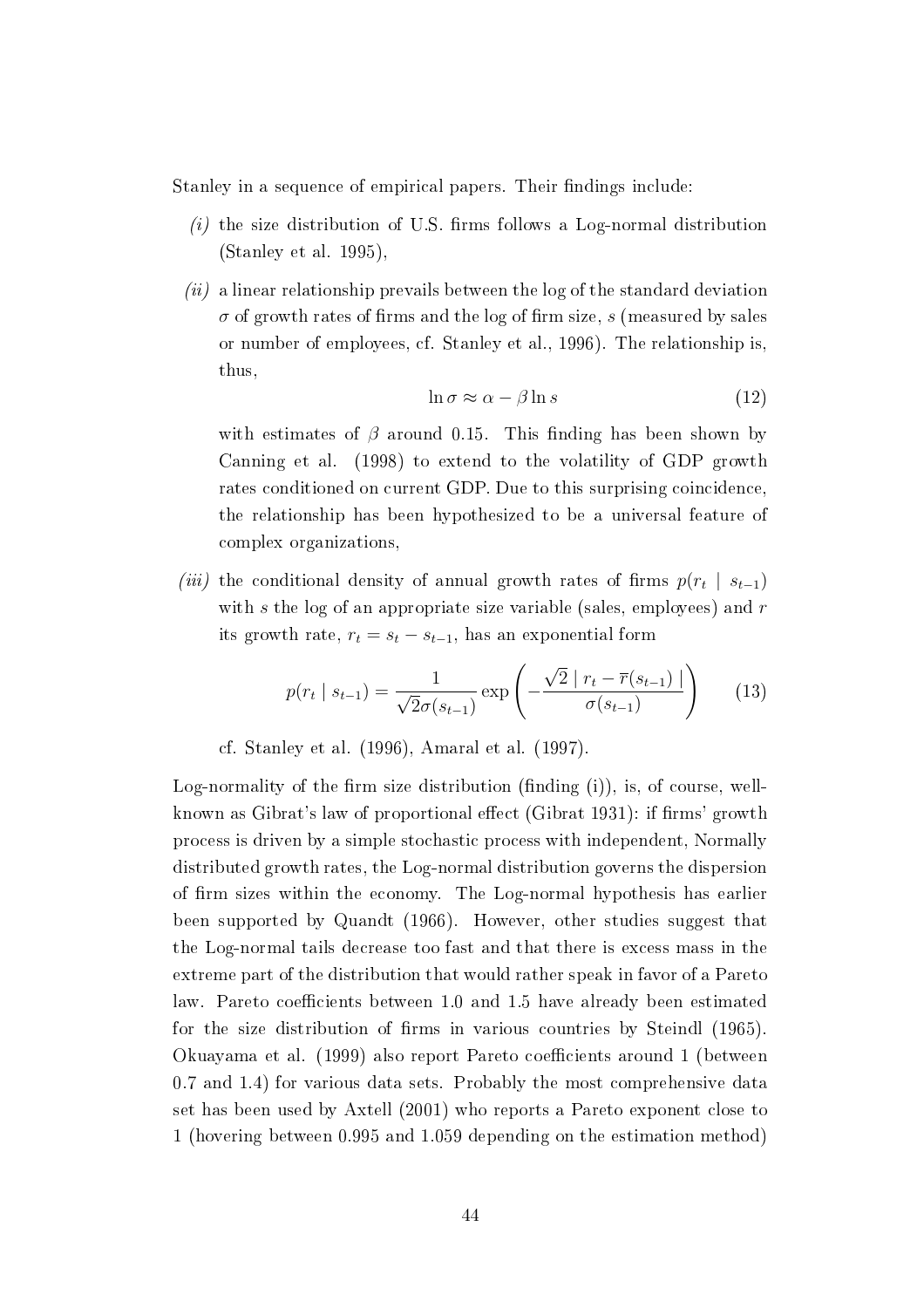for the total ensemble of firms operating in  $1997$  as recorded by the U.S. Census Bureau<sup>8</sup>.

Finding (ii) has spawned work in economics trying to elucidate the sources of this power law. Sutton  $(2002)$  shows that one arrives at a slope coefficient between -0.21 and -0.25 under the assumption that the growth rates of constituent businesses within a firm are uncorrelated. The difference between these numbers and the slightly flatter empirical relationship would, then, have to be attributed to joint firm-specific effects on all business components.

From a broader perspective, a number of researchers have shown the emergence of several empirically relevant statistical laws in articial economies with a complex interaction structure of their inhabitants. Axtell (1999) building upon the "sugarcube economy" of Epstein and Axtell (1996) allows agents to self-organize into productive teams. Cooptation of additional workers to existing teams is advantageous because of increasing returns, but also provides the danger of suffering from free riding of some group members who might reduce the level of effort invested in team production. This later effect limits the growth potential of firms since agents have less and less incentives to supply effort in growing teams because of the decreasing sensitivity of overall output to individual contributions. In an agent-based model in which workers have to decide adaptively on the formation and break-o of teams, the evolving economy exhibits a number of realistic features: log growth rates of firms (in terms of the number of employees) follow a Laplace distribution (finding (iii)), and the size distribution of firms is skewed to the right. Estimation of the Pareto index yields 1.28 for employees and 0.88 for the distribution of output.

Delli Gatti et al. (2003) arrive at a very similar replication of empirical stylized facts for firm sizes and growth rates. However, their starting point is a framework in which the basic entities are the firms themselves and the heterogeneity of the ensemble of firms with respect to market and financial conditions is emphasized. Focusing on the development of firms' balance sheets, the nancial conditions of the banking sector and allowing

 $8$ The Zipf's law for the size distribution of firms is reminiscent of well-known Pareto law for the distribution of city sizes, cf. Nitsch (2005) for a review of the evidence and Gabaix (1999) for a potential explanation.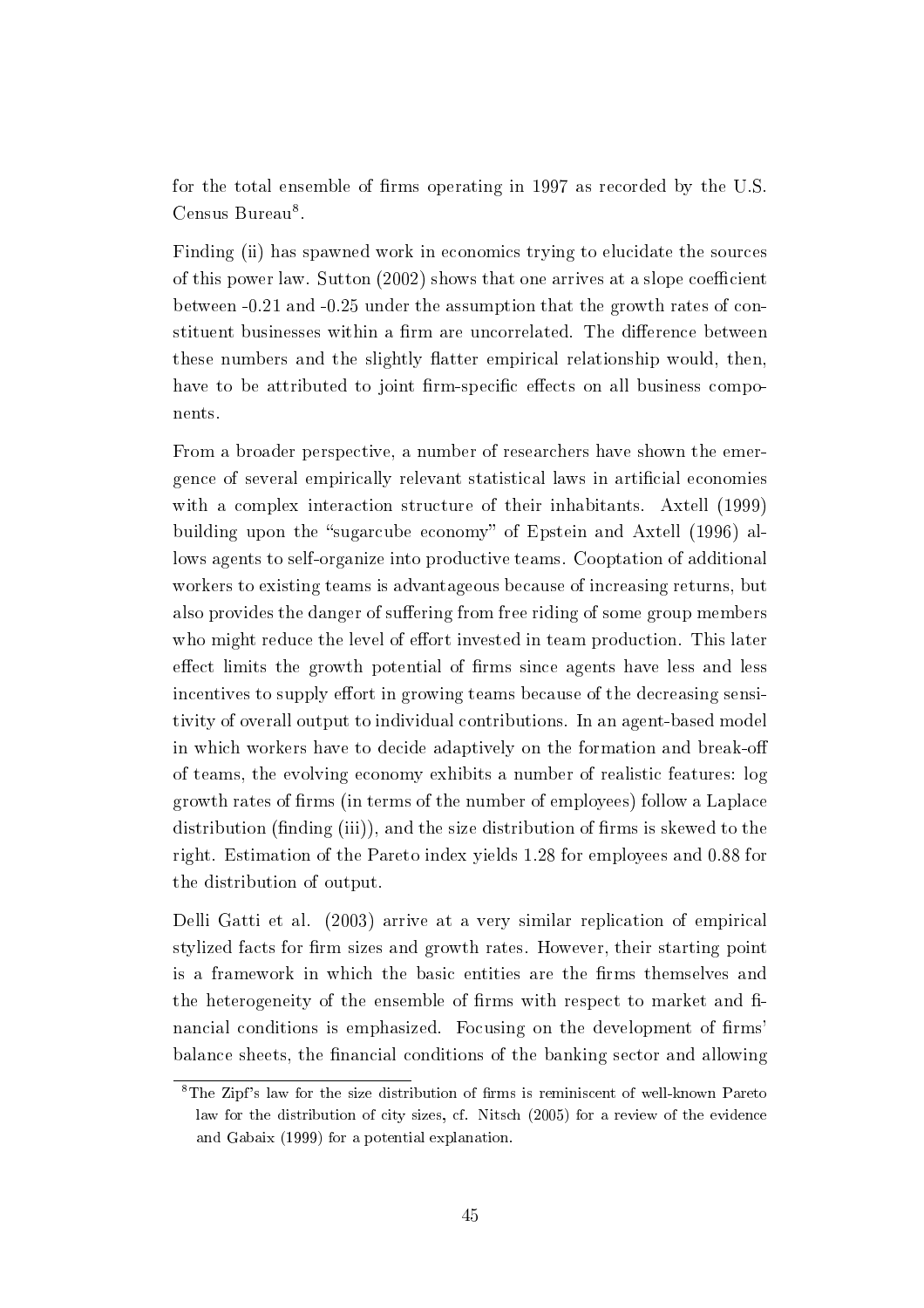for bankruptcies, their model generates business cycle fluctuations driven by the nancial sphere of the economy. Simulations and statistical analyses of the synthetic data reveal a reasonable match not only of some of the stylized facts above, but also conformity with other aspects of macroeconomic fluctuations. A third independent approach which not only reproduces IO facts but also a Pareto wealth distribution is the model by Wright (2005). Wright considers a computational model with both workers and firm owners. His framework covers stochastic processes for consumption, hiring and firing decisions of firms and the distribution of agents on classes. Despite the relatively simple behavioral rules for all these components, the resulting macroeconomy seems remarkably close to the empirical data in its statistical features.

While so far the number of papers on agent-based artificial economies is extremely limited, the fact that computational models with very different building blocks have been shown to reproduce stylized facts seems encouraging. Clearly, these promising results still leave a long agenda of investigations in the robustness and generating mechanisms of the macroeconomic power laws.

The agent-based approach to macroeconomic modeling has also been pursued by Aoki in a long chain of publications most of which are summarized in his recent books (Aoki 1996, 2002, Aoki and Yoshikawa, 2007). His approach had initially been rather technically orientated advocating the use of tools from statistical physics like mean-field approximations, Master equations and clustering processes. In some of his work, he had nicely illustrated the potential usefulness of these techniques by revisiting well-known economic models. An example is Diamond's (1982) model of a search economy with multiple equilibria (cf. Aoki,  $2002$ , c.9). With a mean-field approach, the assumption of an infinite population can be dispensed with and one arrives at new results on cyclicity and equilibrium selection in this benchmark model of the Neokeynesian macroeconomics literature.

Recent work by Aoki and Yoshikawa makes an even stronger point for replacing the representative agent paradigm in macroeconomics by an agentbased approach. Most interestingly, the proposed new models have a strong Keynesian flavor revisiting such concepts like the liquidity trap, the role of uncertainty in macroeconomics and the possibility of a slow-down of eco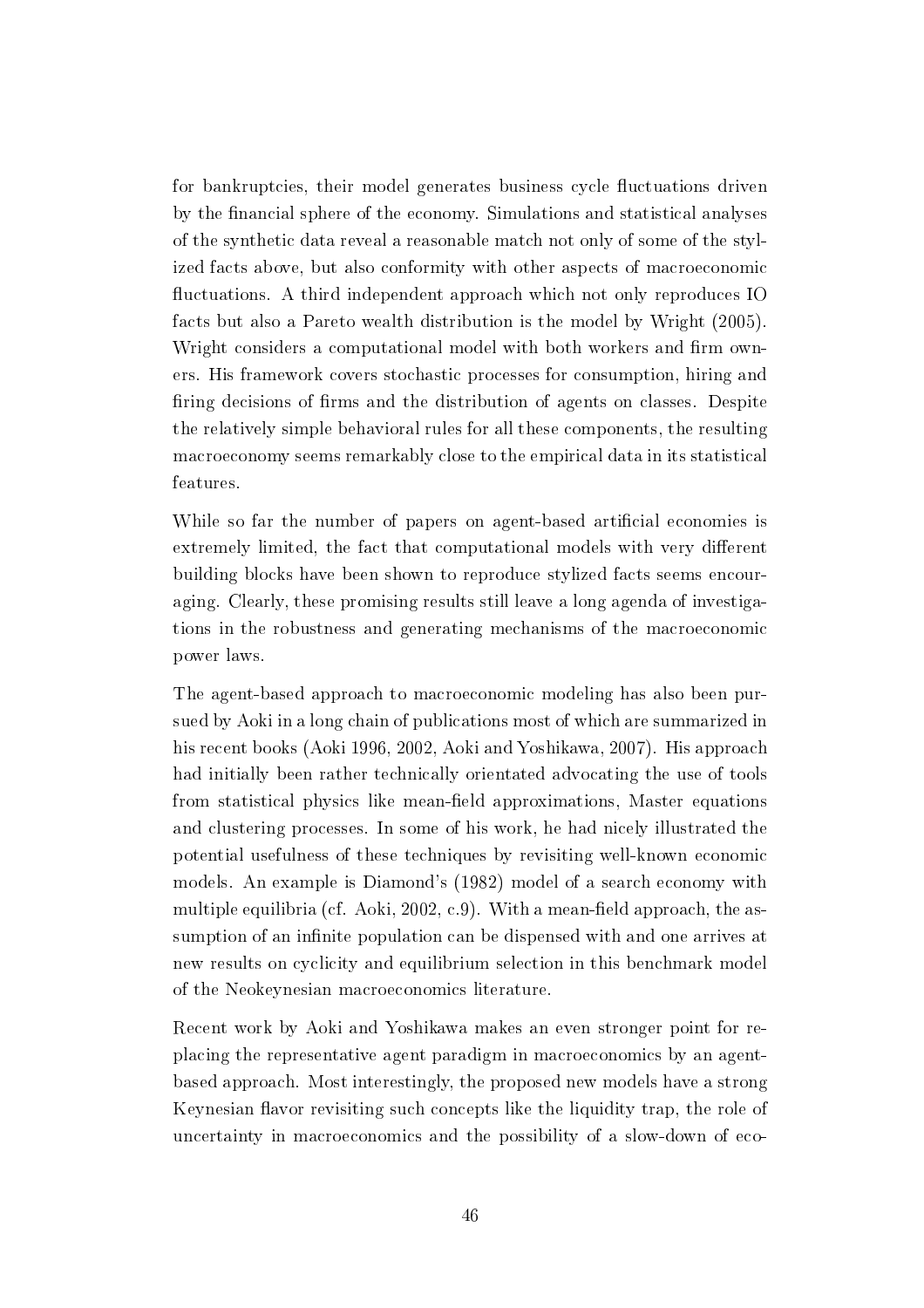nomic growth due to demand saturation. With their focus on analytical tractability, the models proposed by Aoki and Yoshikawa are more stylized than the computational approaches reviewed above. They are not analyzed from a power-law perspective, but rather from the perspective of other wellknown macroeconomic laws like Okun' s (a decrease of unemployment by one percent comes along with an additional increase of GDP by 2.5 percent). Nevertheless, their approach is very similar to that of Axtell, Delli Gatti et al. and Wright in that well-known statistical relationships on the macro level are explained as emergent results of a multi-sectoral industrial dynamics.

One particular interesting innovation in Aoki and Yoshikawa's recent work is the application of ultrametric structures as an ingredient in a labor market model. Ultrametric structures are tree-like, hierarchical structures pretty similar to the hierarchical structure of the multifractal volatility model exhibited in Fig. 4. Such structures are applied here to measure the distance in terms of specialization of different occupations. A worker at one end node of the tree model has a very similar specialization to that of his neighbor if their branch stems from the same mother nodes at higher hierarchic levels, but they might as well have a large "ultrametric distance" if they originate from different mother nodes (cf. Fig. 7). This hierarchy provides an avenue for explaining the differences in adaptability of certain workers to new jobs offered, the time needed for retraining and the likelihood to find employment in a different occupation. With high ultrametric differences, restructuring of the labor force in the presence of structural change might be a sluggish process. The model, therefore, provides an avenue towards modeling of the much discussed hysteresis phenomenon in labor markets: the long-lasting influence of transitory shocks to employment that is held responsible for high levels of unemployment in European countries $^9$ .

<sup>9</sup>While the notion of hysteresis stems from physics and engineering, it has become the standard technical term for this phenomenon in economics already some twenty years ago, cf. Cross (1988).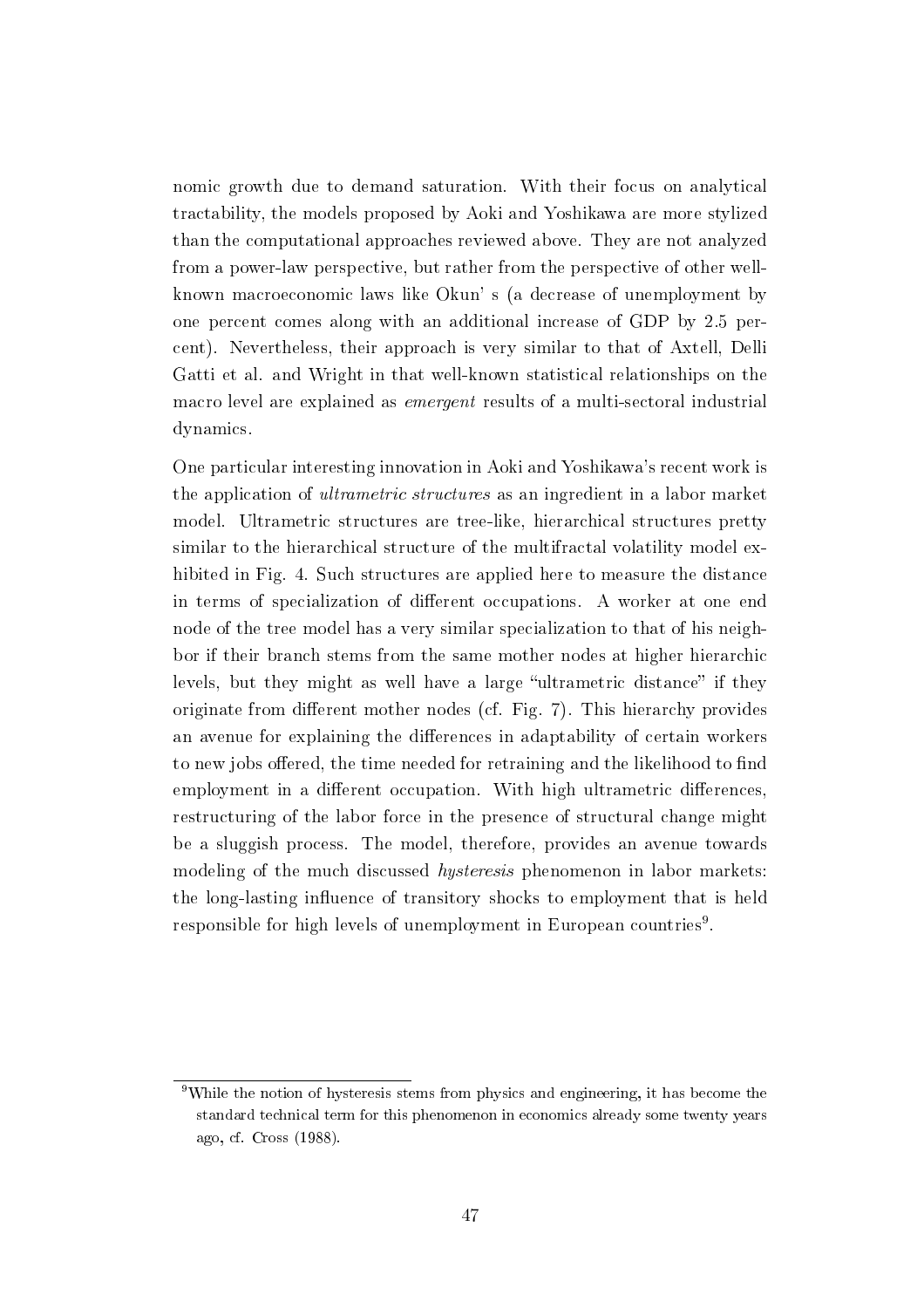

Figure 7: Example of hierarchical structure in an ultrametric space: Such a structure could be contemplated as a formalization of the proximity of professional specializations. In a macroeconomic setting, the ultrametric structure of industries would, then, determine the costs of relocating resources from one sector to another. Note the formal similarity of hierarchical trees to multifractal cascades (depicted in Fig. 5). The cluster formation algorithm underlying Fig. 3 is also based upon an ultrametric concept of distance between companies.

## 6 Concluding Remarks

While there had been some crossover of ideas from the econophysics literature into economics and finance, much of the current research still lives in a kind of parallel society that is largely unheard of in the native population of economics departments. Where it had become known, exaggerated claims of the superiority of econophysics and the uselessness of traditional economic thought (McCauley, 2006) together with a sometimes amateurish use of terminology and concepts from economics have inhibited fruitful communication. Economists also often found the empirical analyses in the log-log style to represent substandard methodology compared to the refined methodology developed in econometrics. However, the development of, for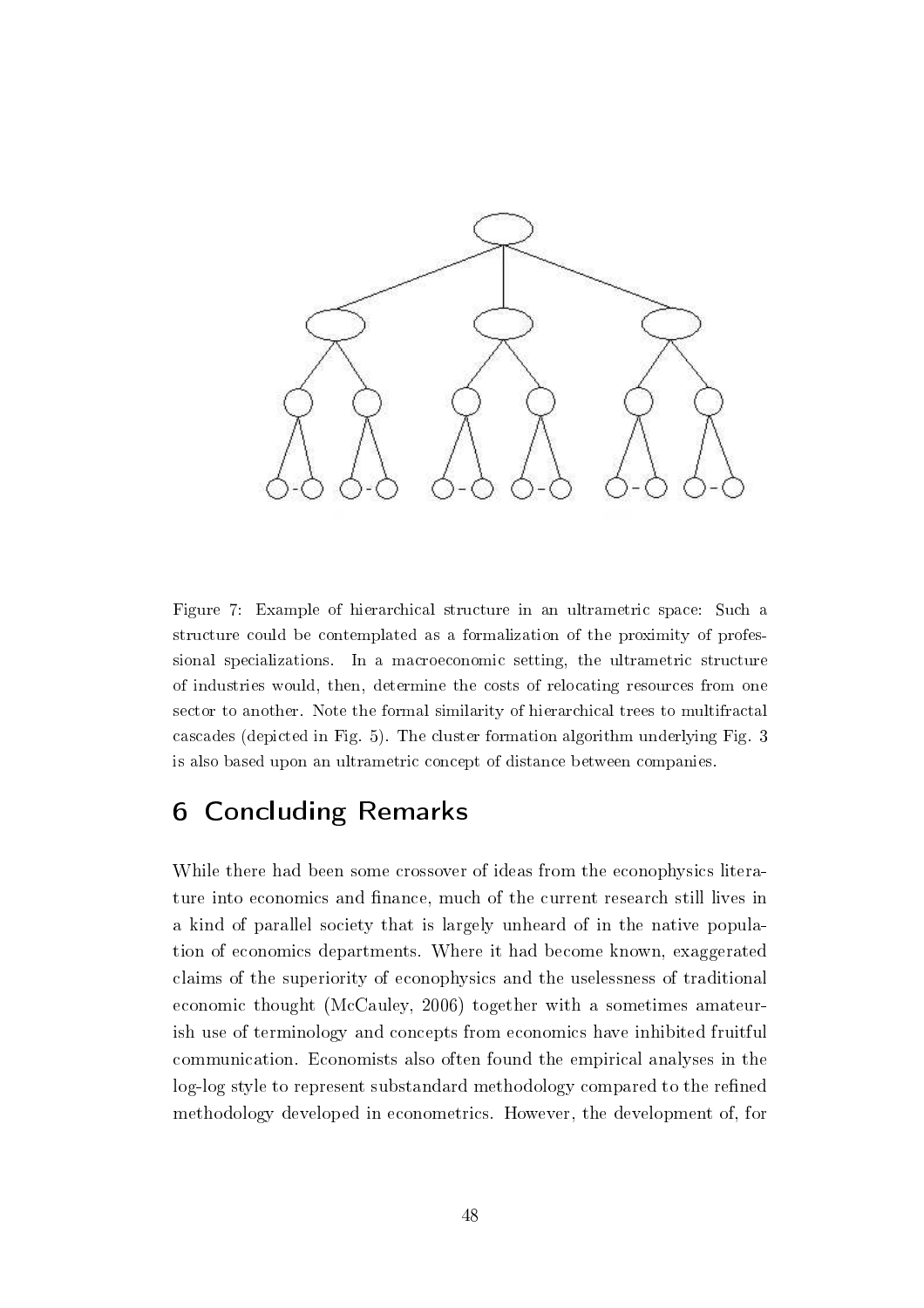example, the literature on multifractal models in econometrics demonstrates that new concepts from statistical physics can be successfully adapted for economic applications and integrated into the econometrician's toolbox. It is particularly remarkable that in this area progress was exactly due to the more rigorous development of methods of statistical inference and forecasting instead of simple copying of the formalism inherited from the turbulence literature. It is worth emphasizing that applications of these models in the economics literature go far beyond contemporaneous econophysics publications that still confine themselves to only demonstrating some scaling laws of empirical data. It could be possible that the methodological developments in this area feed back to the original subject and we will see applications of Markov-switching multifractal processes on turbulent flows in the near future. Other methods brought to the attention of economists via the econophysics literature might undergo a similar transformation.

While the dissemination of various methodological concepts that have been unfamiliar to economists so far, is certainly an important aspect of `econophysics', there might be an even more seminal influence in its natural emphasis on economies and markets as dispersed systems of interacting units. After the disappointing insights in the (near) impossibility of deriving stable macroeconomic (or macroscopic) behavioral correspondences as the aggregate of individual decisions, much of mainstream economic theory has simply side-stepped this issue by evoking representative agents as the (one or two) single actors in macroscopic models. However, "... there is no plausible formal justification for the assumption that the aggregate of individuals, even maximizers, acts itself like an individual maximizer. (Kirman, 1992), "... macro activity is essentially the result of the *interactions between agents* and as such is not usefully represented by a single 'optimizer' that by definition eliminates all trade between agents and thereby ignores the interactions between them." (Ramsey, 1996). Behavioral work in econophysics typically starts out from the interactions of the elementary units of a system whose macroscopic regulations are emergent properties of the overall dynamics of the system. In empirical research, instead of postulating ad hoc the existence of meaningful macro variables, one can let the data themselves speak and reveal its stable properties. It might well be the case that some scaling laws are more robust characterizations of economic data than the behavior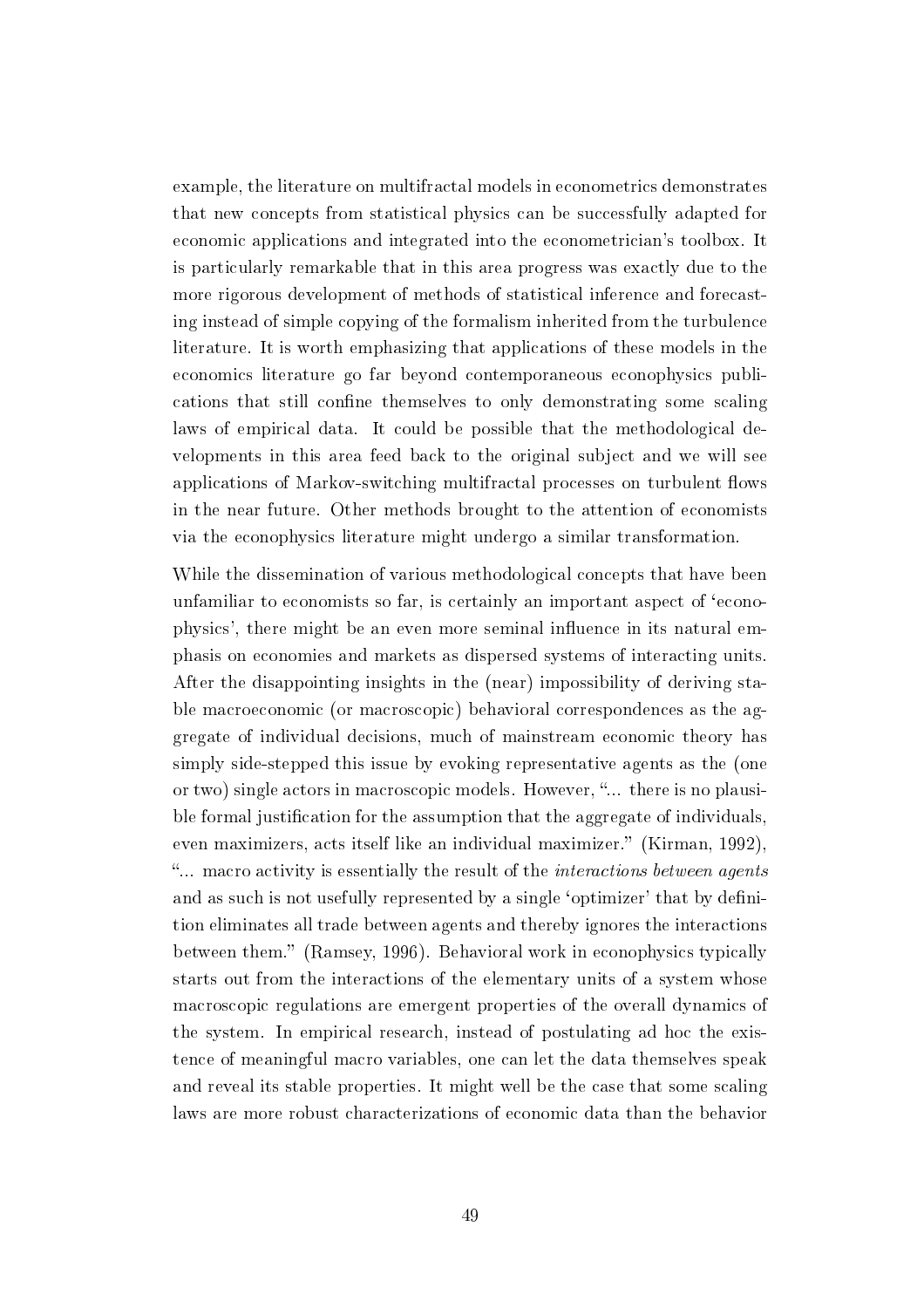of a simple average of some measurement. The prevalence of Pareto laws in income, wealth, firm size and financial returns supports the view that the scaling view of statistical physics could be fruitful in economics, too. In any case, these emergent properties seem to be much more stable (even quantitatively so) than many of the well-known hypothesized relationships between macro variables in economic theory (take money demand as a striking example, cf. Knell and Stix, 2006, for a recent survey). Since economics deals with statistical ensembles of microscopic configurations, whose exact realization cannot be determined, what can be said about the system as a whole must be based on the statistical laws governing the entire ensemble. These ensemble averages are objects of study in their own right and will - except for trivial cases - not correspond to the behavioral laws of individual members of the ensemble. A satisfactory theory will, therefore, typically require the analysis of both time-varying population averages and their dispersion (second moment). In many cases, even the investigation of the co-evolution of means and (co-)variances of sensible macroscopic measurements might be too rough an approximation and one might want to extend the analysis to higher moments like skewness and kurtosis.<sup>10</sup> Since statistical physics has developed a formal apparatus for dealing with collective phenomena in non-human systems, it provides a rich source of inspiration for the analysis of collective behavior in markets and other areas of social interaction.

#### Acknowledgement

I am indebted to Simone Alfarano, Jack Angle, Mishael Milakovic, Dietrich Stauffer and Friedrich Wagner for many intense discussions on the relationships between physics and economics. I also wish to thank Maren Brechtefeld, Claas Prelle, Dietrich Stauffer and the editor, J. Barkley Rosser, for their careful reading of a previous version of this chapter and many useful and important comments. Financial support by the European Commission under STREP contract no. 516446 is greatfully acknowledged.

 $10$ Note that the exponent of a scaling law also gives the highest existing moment of the underlying time series.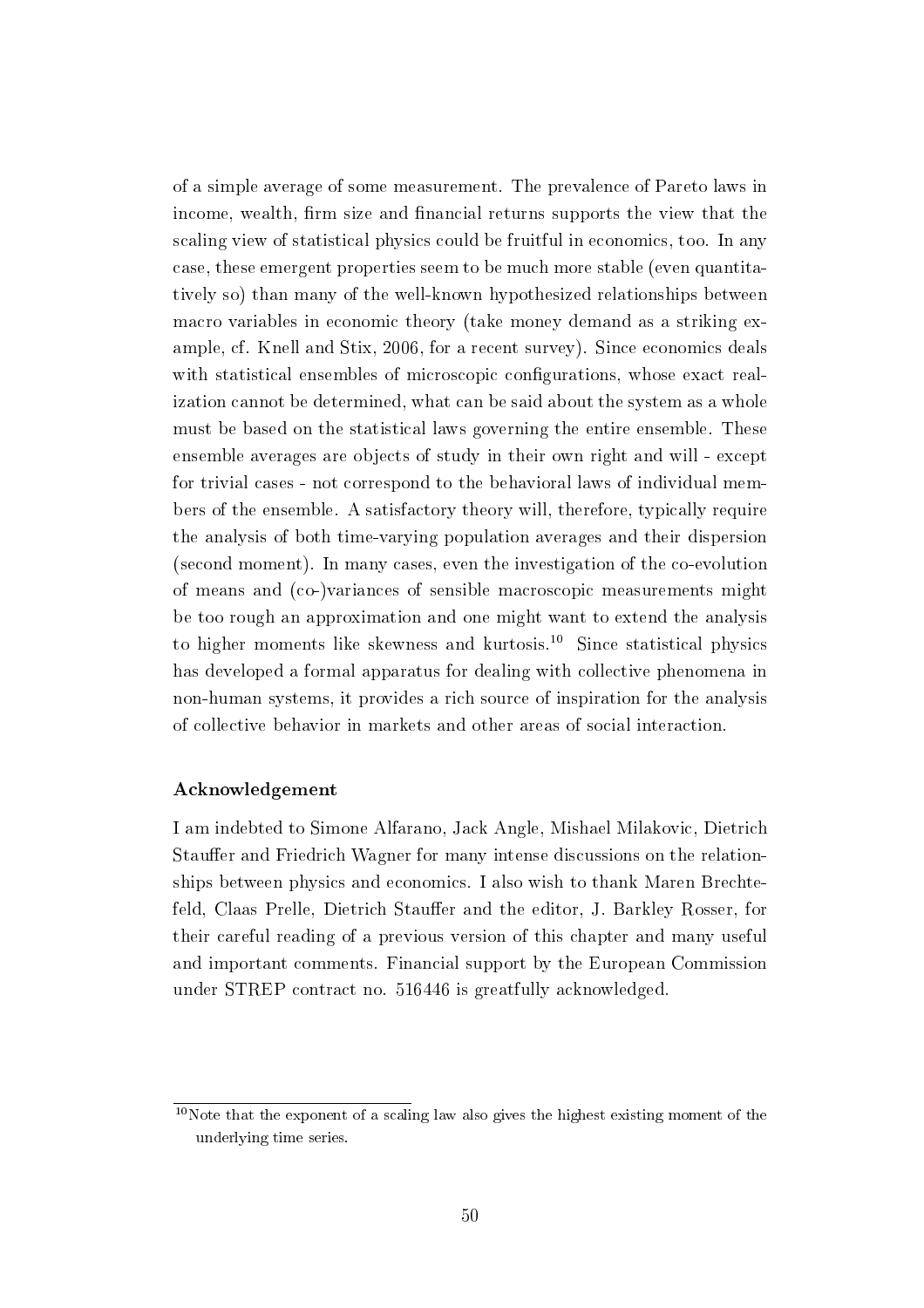## References

- [1] Amaral, L.A.N., S.V. Buldyrev, S. Havlin, P. Maass, M.A. Salinger, H.E. Stanley, and M.H.R. Stanley (1997), "Scaling behavior in economics: The problem of quantifying company growth", *Physica A*, 244, 124.
- [2] Anglin, P. M. (2005) "Econophysics of wealth distribution: a comment", in A. Chatterjee et al., eds, Econophysics of Wealth Distribution: Econophys-Kolkata, Springer: Milan, 229–238.
- [3] Angle, J.(1986),"The surplus theory of social stratication and the size distribution of personal wealth", Social Forces  $65(2)$ , 293-326.
- [4] Angle, J. (1993), "Deriving the size distribution of personal wealth from `The rich get richer, the poor get poorer'", Journal of Mathematical  $Sociology$  18, 27-46.
- [5] Angle, J. (1996), "How the gamma law of income distribution appears invariant under aggregation", Journal of Mathematical Sociology 31, 325358.
- [6] Angle, J. (2006), "The inequality process as a wealth maximizing process", *Physica A* 367, 388-414.
- [7] Aoki, M. (1996), New Approaches to Macroeconomic Modelling: Evolutionary Stochastic Dynamics, Multiple Equilibria, and Externalities as Field Effects, University Press: Cambridge.
- [8] Aoki, M. (2002) Modeling Aggregate Behavior and Fluctuations in Economics, University Press: Cambridge.
- [9] Aoki, M., and H. Yoshikawa (2007), A Stochastic Approach to Macroeconomics and Financial Markets, University Press: Cambridge.
- [10] Arifovic, J. (1996), "The behavior of the exchange rate in the genetic algorithm and experimental economies ", Journal of Political Economy 104, 510-541.
- [11] Ausloos, M., and N. Vandewalle (1998), "Multi-affine analysis of typical currency exchange rates", European Physical Journal  $B$  4, 257–261.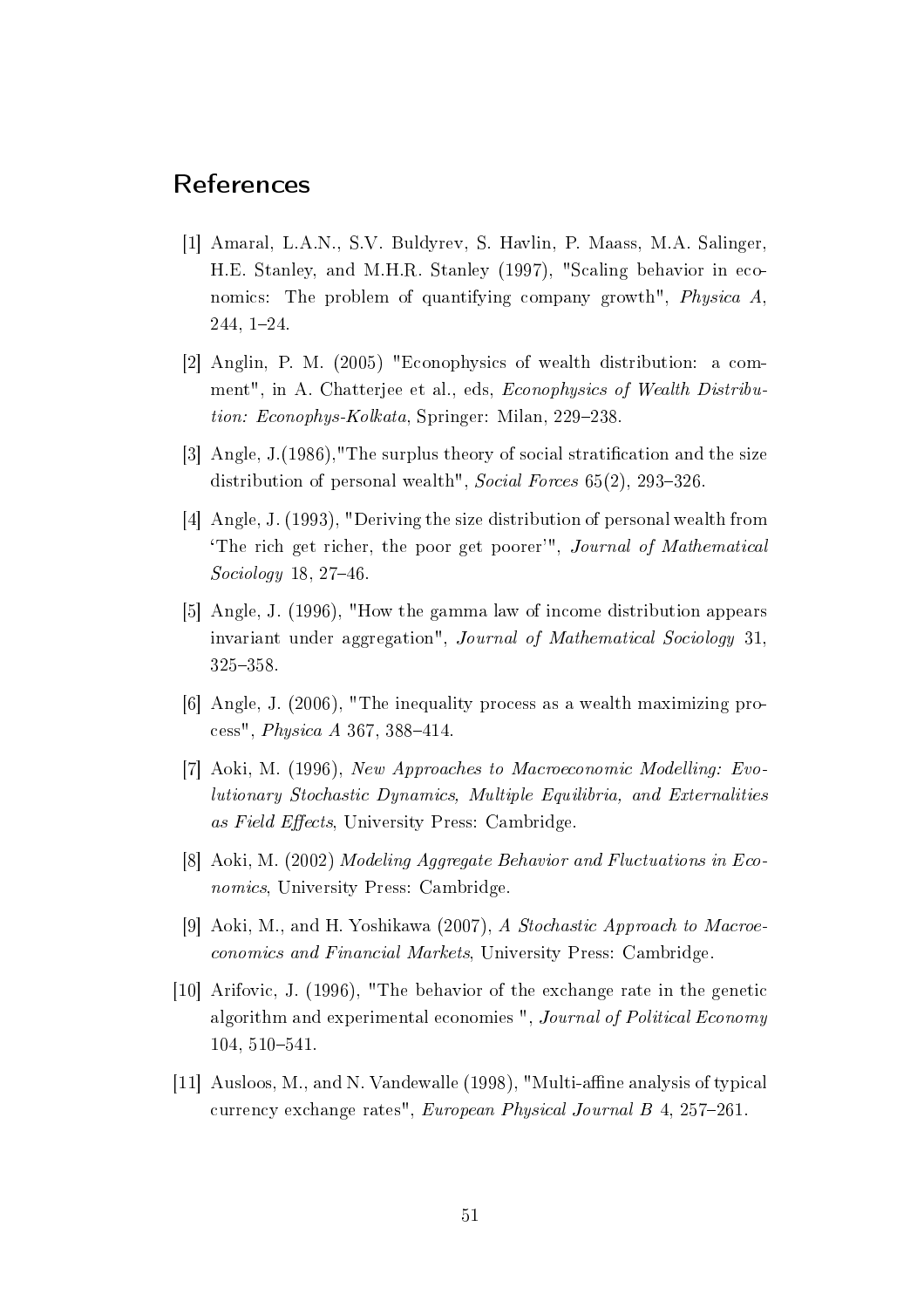- [12] Axtell, R. L. (1999), "The Emergence of Firms in a Population of Agents: Local Increasing Returns, Unstable Nash Equilibria and Power Law Size Distribution, Brookings Institution, Center for Social and Economic Dynamics Working Paper
- [13] Axtell, R. L.  $(2001)$ , "Zipf distribution of U.S. firm sizes", *Science* 293 18181820.
- [14] Baillie, R. T., T. Bollerslev, and H. Mikkelsen (1996), "Fractionally integrated generalized autoregressive conditional heteroskedasticity", Journal of Econometrics 74, 3-30.
- [15] Bacry, E., A. Kozhemyak, and J.-F. Muzy (2008), "Continuous cascade models for asset returns", Journal of Economic Dynamics and Control 32, 156-199.
- [16] Bak, P., M. Paczuski, and M. Shubik (1997), "Price variations in a stock market with many agents", *Physica A* 246, 430-453.
- [17] Bartolozzi, M., and A.W. Thomas (2004), "Stochastic cellular automata model for stock market dynamics", Physical Review E E69, 046112.
- [18] Bouchaud, J.-P., and M. Mézard (2000), "Wealth condensation in a simple model of economy", *Physica A* 282, 536-545.
- [19] Bouchaud, J.-P., and M. Potters (2000), Theory of Financial Risks: From Data Analysis to Risk Management, University Press: Cambridge.
- [20] Bouchaud, J.-P., M. Potters , and M. Mézard (2002),"Statistical properties of stock order bocks: empirical results and models", Quantitative Finance 2, 251.
- [21] Bollerslev, T. (1986) "A generalized autoregressive conditional heteroskedasticity", Journal of Econometrics 31, 307-327.
- [22] Breidt, F., N. Crato, and P. de Lima (1998), "On the detection and estimation of long memory in stochastic volatility", Journal of Econometrics 83, 325–348.
- [23] Breymann, W., S. Ghashghaie, and P. Talkner (2000), "A stochastic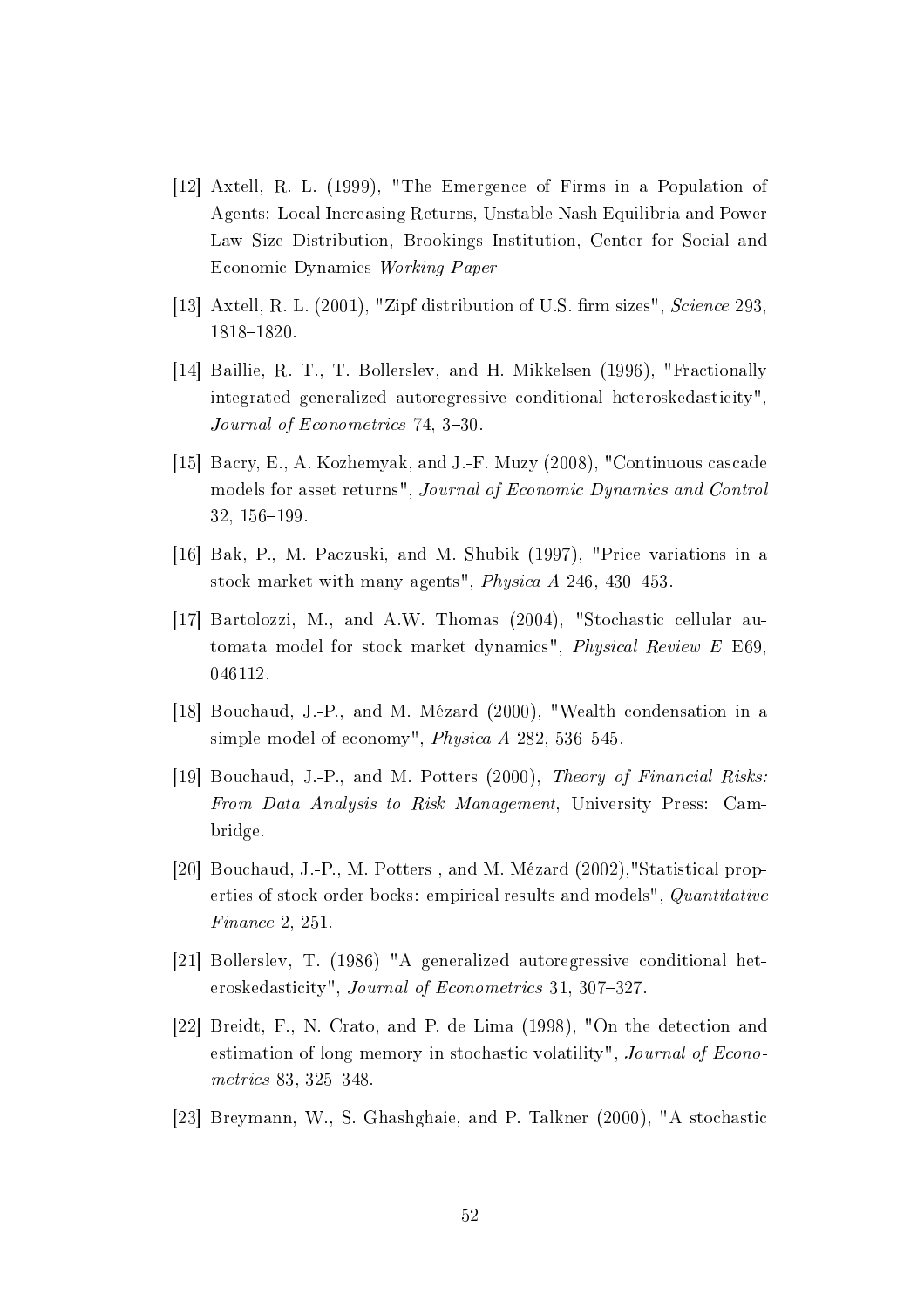cascade model for FX dynamics", International Journal of Theoretical and Applied Finance 3,  $357-360$ .

- [24] Buchanan, M. (2002), "Wealth happens", Harvard Business Review, April, 49-54.
- [25] Buldyrev, S. V., A. L. Goldberger, S. Havlin, C. K. Peng, M. Simons, and H. E. Stanley (1996), "Mosaic organisation of DNA nucleotides", Physics Review  $E$  49, 1685-1689.
- [26] Calvet, L.E., B. Mandelbrot, and A. Fisher (1997), "Large deviations and the distribution of price changes", Mimeo: Cowles Foundation for Research in Economics.
- [27] Calvet, L.E., and A. Fisher (2001), "Forecasting multifractal volatility", Journal of Econometrics  $105, 27-58$ .
- [28] Calvet, L.E., and A. Fisher (2002), "Multifractality in asset returns: theory and evidence", The Review of Economics and Statistics 94, 381 406.
- [29] Calvet, L.E., and A. Fisher (2004), "How to forecast long- run volatility: regime switching and the estimation of multifractal processes", Journal of Financial Econometrics 2, 49-83.
- [30] Calvet, L.E., A. Fisher, and S.B. Thompson (2006), "Volatility comovement: a multifrequency approach ", Journal of Econometrics 131, 179-215
- [31] Canning, D., L. A. N. Amaral, Y. Lee, M. Meyer, and H. E. Stanley (1998), "A power law for scaling the volatility of GDP growth rates with country size",  $Economics$  Letters 60, 335-341.
- [32] Castaldi, C., and M. Milakovic (2007), "Turnover activity in wealth portfolios", Journal of Economic Behavior and Organization 63(3), 537-552.
- [33] Castañeda, A., J. Díaz-Giménez, and J.-V. Ríos-Rull (2003) "Accounting for the US earnings and wealth inequality" The Journal of Political  $Economy 111(4), 818-857.$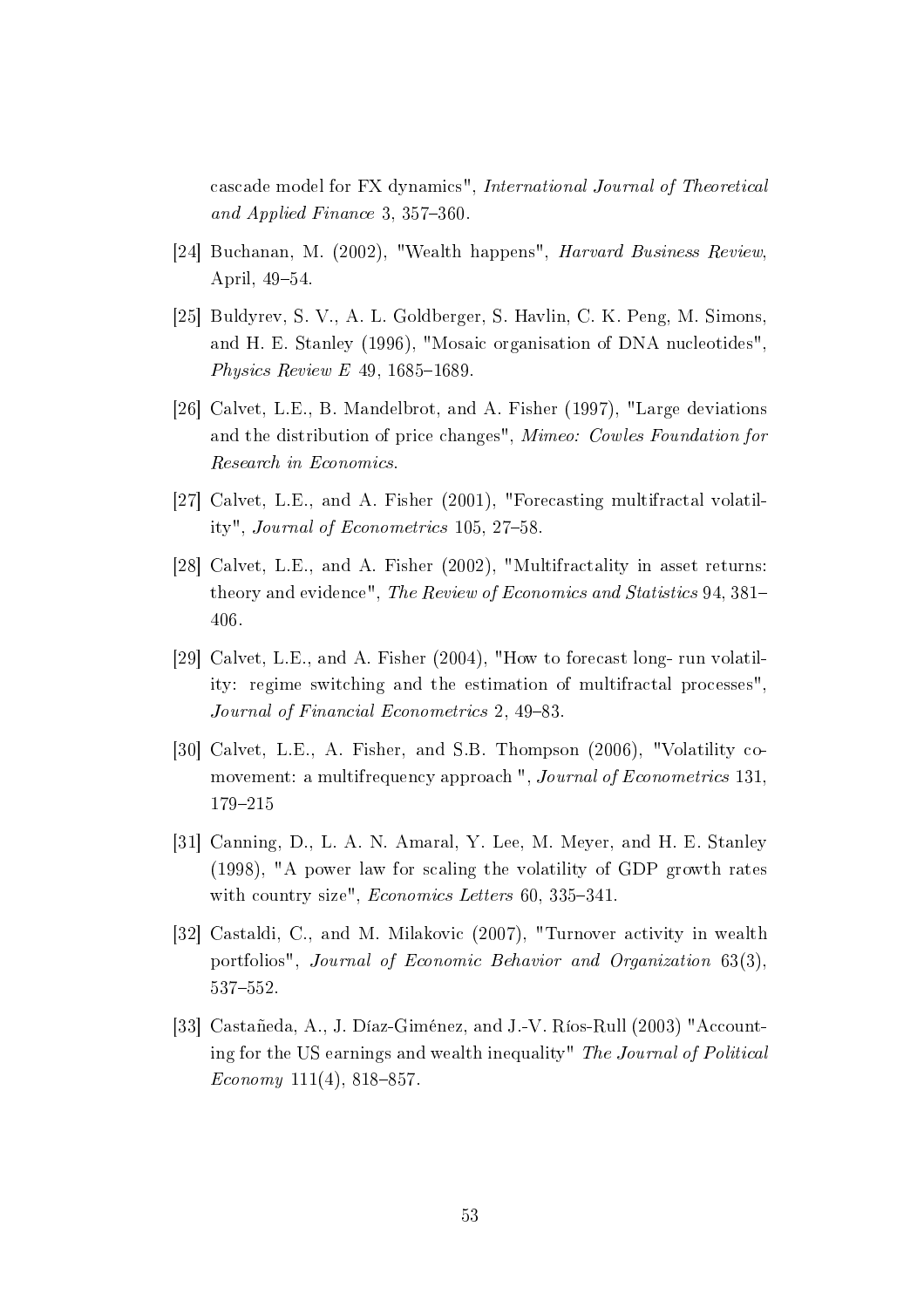- [34] Castiglione, F., and D. Stauffer(2001), "Multi-scaling in the Cont-Bouchaud microscopic stockmarket model", *Physica A* 300, 531-538.
- [35] Chakraborti, A., B. Chakrabarti (2000), "Statistical mechanics of money: How saving propensities affects its distribution", *European* Physical Journal B17,  $167-170$ .
- [36] Champernowne, D. G. (1953)," A model of income distribution", The  $Economic\ Journal\ 63,\ 318-351.$
- [37] Chang, G. and J. Feigenbaum (2006), "A Bayesian analysis of logperiodic precursors to financial crashes", Quantitative Finance 6, 15-36.
- [38] Chatterjee, A., B. Chakrabarti, and S. S. Manna (2003), "Money in gas-like markets: Gibbs and Pareto laws", *Physica Scripta* 106, 36–38.
- [39] Chen, S.-H., T. Lux, and M. Marchesi (2001), "Testing for non-linear structure in an artificial market", Journal of Economic Behavior and Organization 46, 327-342.
- [40] Chen, N., R. Roll, and S. A. Ross (1986), "Economic forces and the stock market", Journal of Business 59, 3, 383-403.
- [41] Chiarella, C., and G. Iori (2002), "A simulation analysis of the microstructure of double auction markets" Quantitative Finance 2, 246 353.
- [42] Cioffi, C. (2008), ed., *Power Laws in the Social Sciences: Discover*ing Complexity and Non-Equilibrium Dynamics in Social Universe, in preparation.
- [43] Cont, R., and J.-P. Bouchaud (2000), "Herd behavior and aggregate fluctuations in financial markets, Macroeconomic Dynamics 4, 170–196.
- [44] Cross, R., ed. (1988), Hysteresis and the Natural Rate Hypothesis, Blackwell: Oxford.
- [45] Dacorogna, M., R. Gencay, U. Muller, R. Olsen and O. Pictet (2001), "An Introduction to High-frequency Finance", Academic Press: San Diego.
- [46] Daniels, M.G., J. D. Farmer, L. Gillemot, G. Iori, and E. Smith (2003),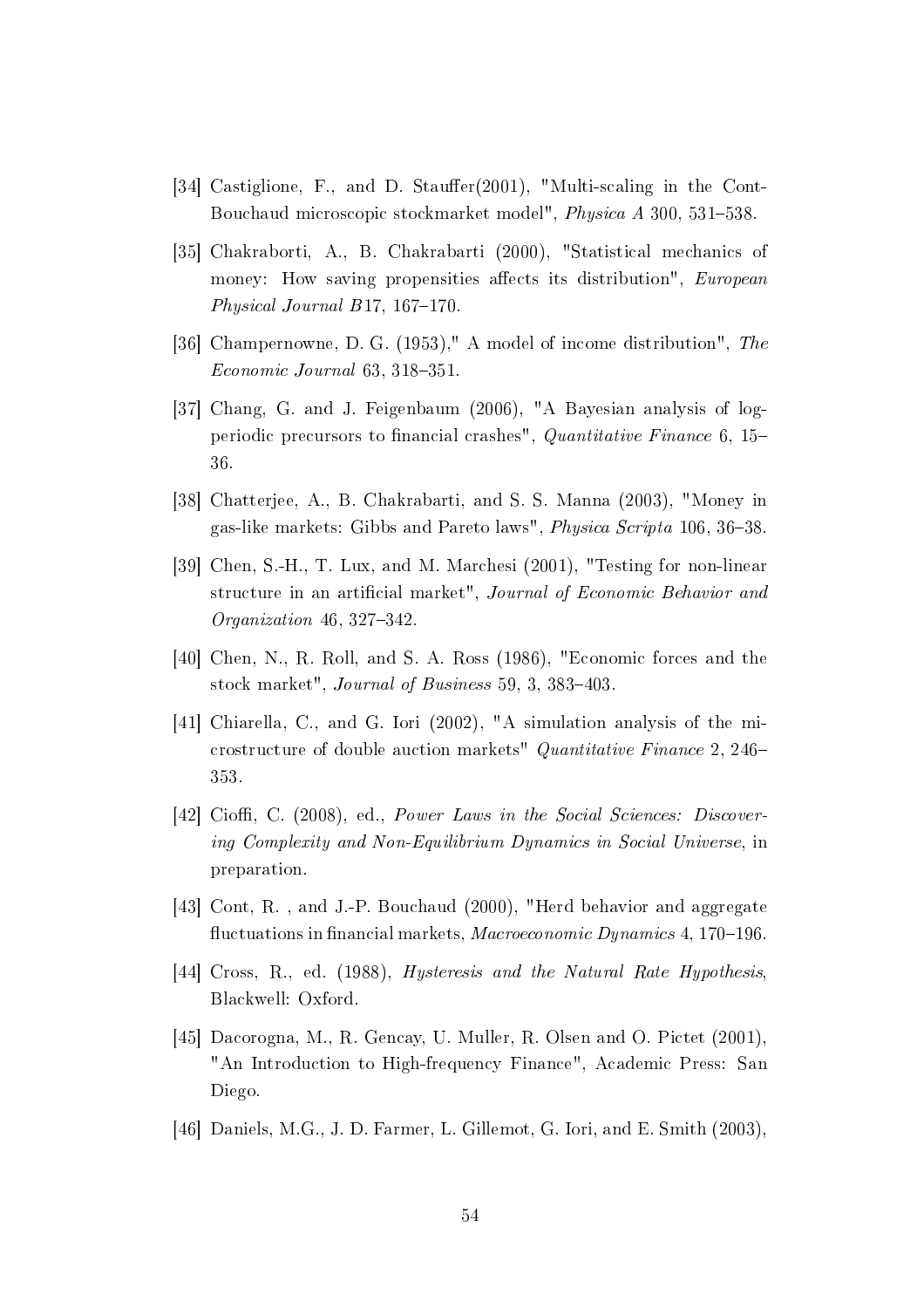"Quantitative model of price diffusion and market friction based on trading as a mechanistic random process", Physical Review Letters  $90(10), 108102(4).$ 

- [47] Delli Gatti, D., M. Gallegati, G. Giuleoni, and A. Palestrini (2003), "Financial fragility, patterns of firms' entry and exit and aggregate dynamics", Journal of Economic Behavior and Organization 51, 79 97.
- [48] Demos, A., and C. Vassilicos (1994), "The multi-fractal structure of high frequency foreign exchange rate fluctuations", LSE Financial Markets Group Discussion Paper Series 195.
- [49] Diamond, D. W. (1982), "Aggregate demand management in search equlibrium", Journal of Political Economy 90, 881-894.
- [50] Ding, Z., R. Engle, and C. Granger (1993), "A long memory property of stock market returns and a new model", Journal of Empirical Finance  $1,83-106.$
- [51] Dragulescu, A. A., and V. M. Yakovenko (2000), "Statistical mechanics of money, income, and wealth", European Physical Journal B 17, 723 729.
- [52] Eisler, Z., and J. Kertész (2005) "Size matters: some stylized facts of the stock market revisited", European Physical Journal B, 51, 1, 145-154.
- [53] Egenter, E., T. Lux, and D. Stauffer (1999), "Finite-size effects in Monte Carlo simulations of two stock market models", Physica A 268,  $250 - 256$ .
- [54] Eguiluz V. M., and M. G. Zimmermann (2000), "Transmission of information and herd behaviour: an application to financial markets". Physical Review Letters 85, 5659-5662.
- [55] Epstein, J. M., and R. L. Axtell (1996), *Growing Artificial Societies:* Social Science from the Bottom Up, Washington, DC: MIT Press.
- [56] Engle, R. (1983), "Autoregressive conditional heteroskedasticity with estimates of the variance of U.K. inflation",  $Econometrica$  50, 987– 1008.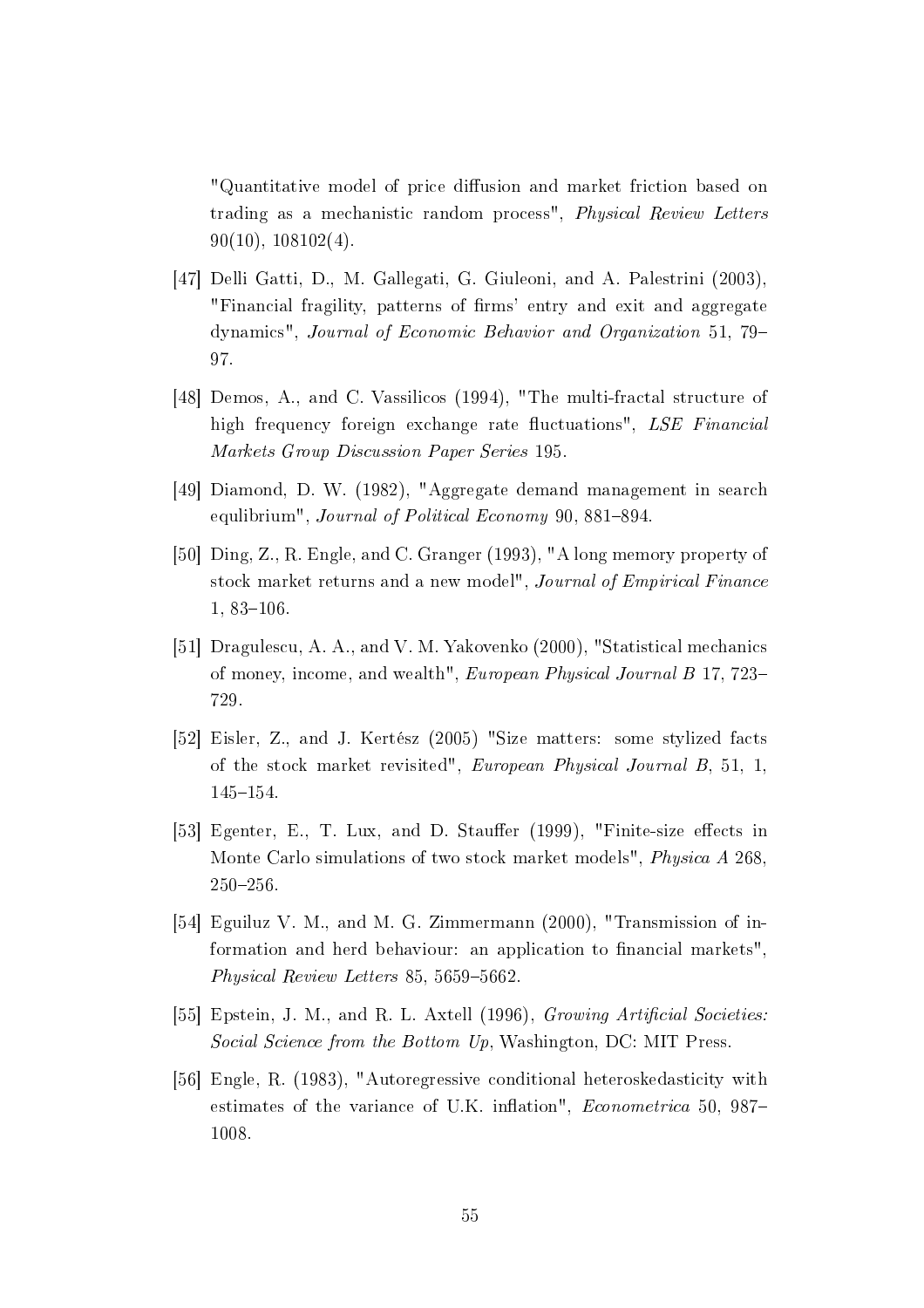- [57] Fama, E. (1963), "Mandelbrot and the Stable Paretian Hypothesis", Journal of Business  $4, 420-429$ .
- [58] Farmer, J. D., and F. Lillo (2004), "On the origin of power law tails in price fluctuations", Quantitative Finance 3, C7-C11.
- [59] Farmer,J. D. , and I. I. Zovko (2002), "The power of patience: A behavioral regularity in limit order placement", Quantitative Finance 2, 387-392.
- [60] Feigenbaum, J. A. (2001a), "A statistical analysis of log-periodic precursors to financial crashes", Quantitative Finance, 1, 346-360.
- [61] Feigenbaum, J. A. (2001b), "More on a statistical analysis of logperiodic precursors to financial crashes", Quantitative Finance,  $1, 527-$ 532.
- [62] Fisher, A., L.E. Calvet, and B. Mandelbrot (1997), "Multifractality of Deutschemark/US Dollar exchange rates", Mimeo: Cowles Foundation for Research in Economics.
- [63] Focardi, S., S. Cincotti, and M. Marchesi (2002), "Self-organization and market crashes", Journal of Economic Behavior & Organization 49, 241267.
- [64] Fujiwara, T., et al. (2003), "Growth and fluctuations of personal in $come"$ , *Physica A* 321, 598-604.
- [65] Gabaix, X. (1999), "Zipf's law for cities: an explanation", The Quarterly Journal of Economics  $114(3)$ , 739-767.
- [66] Gabaix, X., P. Gopikrishnan, V. Plerou, and H. E. Stanley (2003), "A theory of power-law distributions in financial market fluctuations".  $Nature\ 423,\ 267-270.$
- [67] Galluccio, S. , J.-P. Bouchaud, M.Potters (1998), "Rational decisions, random matrices and spin glasses", *Physica A* 259, 449-456.
- [68] Ghasghaie, S., W. Breymann, D. Peinke, P. Talkner, anf Y. Dodge, "Turbulent cascades in foreign exchange markets", Nature, 381, 767 770.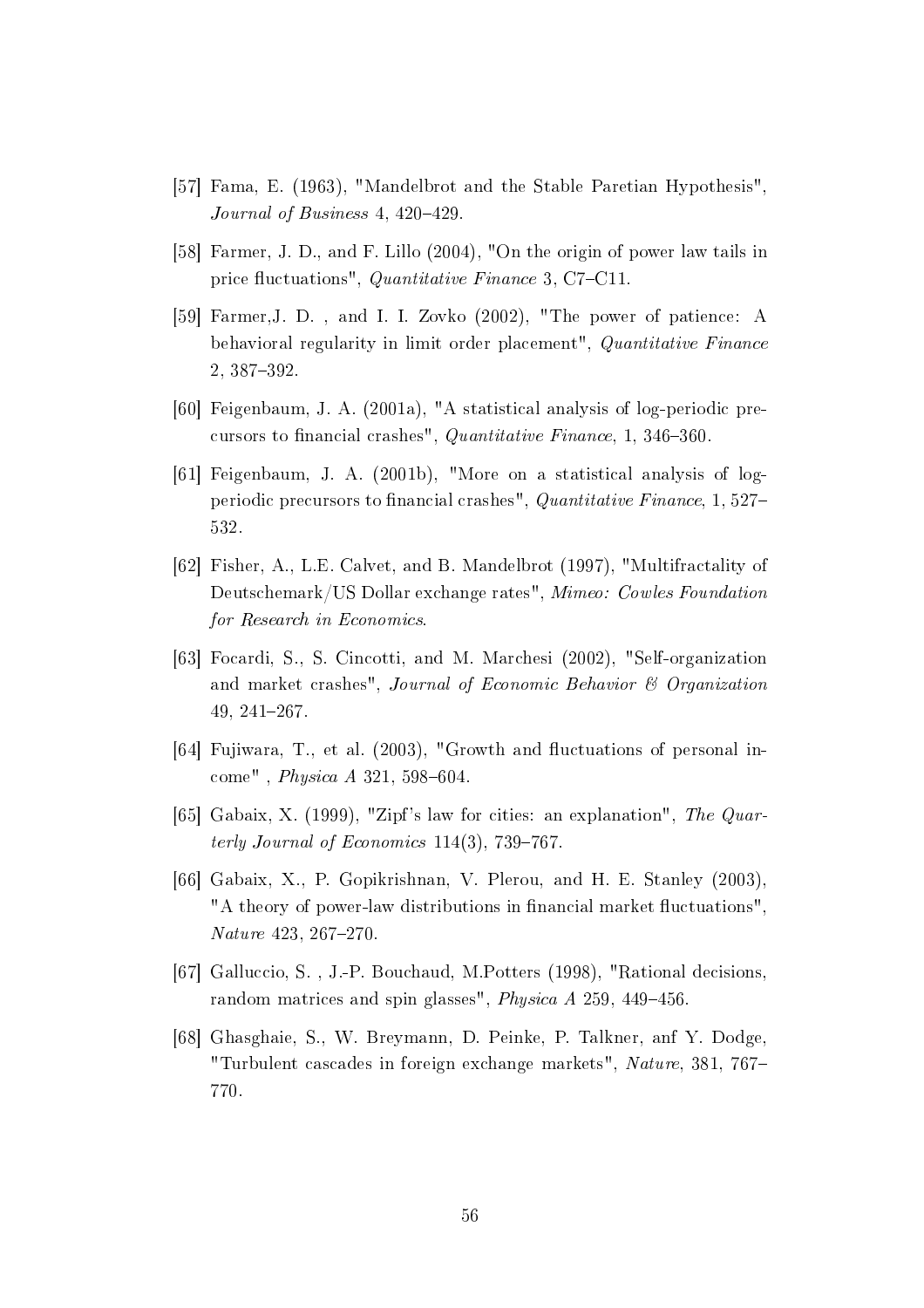- [69] Gibrat, R. (1931), Le inégalités économiques. Librairie du Recueil: Paris.
- [70] Giardina, I., J.-P. Bouchaud (2003), "Bubbles, crashes and intermittency in agent based market models", European Physical Journal B 31, 421437.
- [71] Gode, D. K., and S. Sunder (1993), "Allocative efficiency of markets with zero-intelligence traders: market as a partial substitute for individual rationality", Journal of Political Economy 101, 119-137.
- [72] Gopikrishnan, P., M. Meyer, L. A. N. Amaral, and H. E. Stanley (1998), "Inverse cubic law for the probability distribution of stock price variations", European Journal of Physics  $B$  3, 139-140.
- [73] Gopikrishnan P., V.Plerou, X.Gabaix, L.A.N. Amaral, and H.E. Stanley  $(2001)$ , "Price fluctuations, market activity and trading volume"  $Quantitative\, Finance, 1, 262-270.$
- [74] Gopikrishnan, A., V. Plerou, X. Gabaix, L. A. N. Amaral, H. E. Stanley  $(2002)$ , "Price fluctuations and market activity", in H. Takayasu, editor, Empirical Science of Financial Fluctuations: The Advent of  $Econophysics$ , Springer: Tokyo, 12–17.
- [75] Hayes, B.  $(2002)$ , "Follow the money", American Scientist 90, 400–405.
- [76] Huggett, M. (1996), "Wealth distribution in life-cycle economies" Journal of Monetary Economics 38(3), 469-494.
- [77] Iori, G. (2002), "A micro-simulation of traders' activity in the stock market: the role of heterogeneity of agents' interactions and tradefriction", Journal of Economic Behavior and Organisation 49, 269-285.
- [78] Jansen, D., and C. de Vries (1991), "On the frequency of large stock returns: Putting booms and busts into perspective", The Review of Economics and Statistics 73, 18-24.
- [79] Johansen, A., and D. Sornette (1999a), "Financial "anti-bubbles": Logperiodicity in gold and Nikkei collapses", International Journal of Modern Physics  $C$  4, 563-575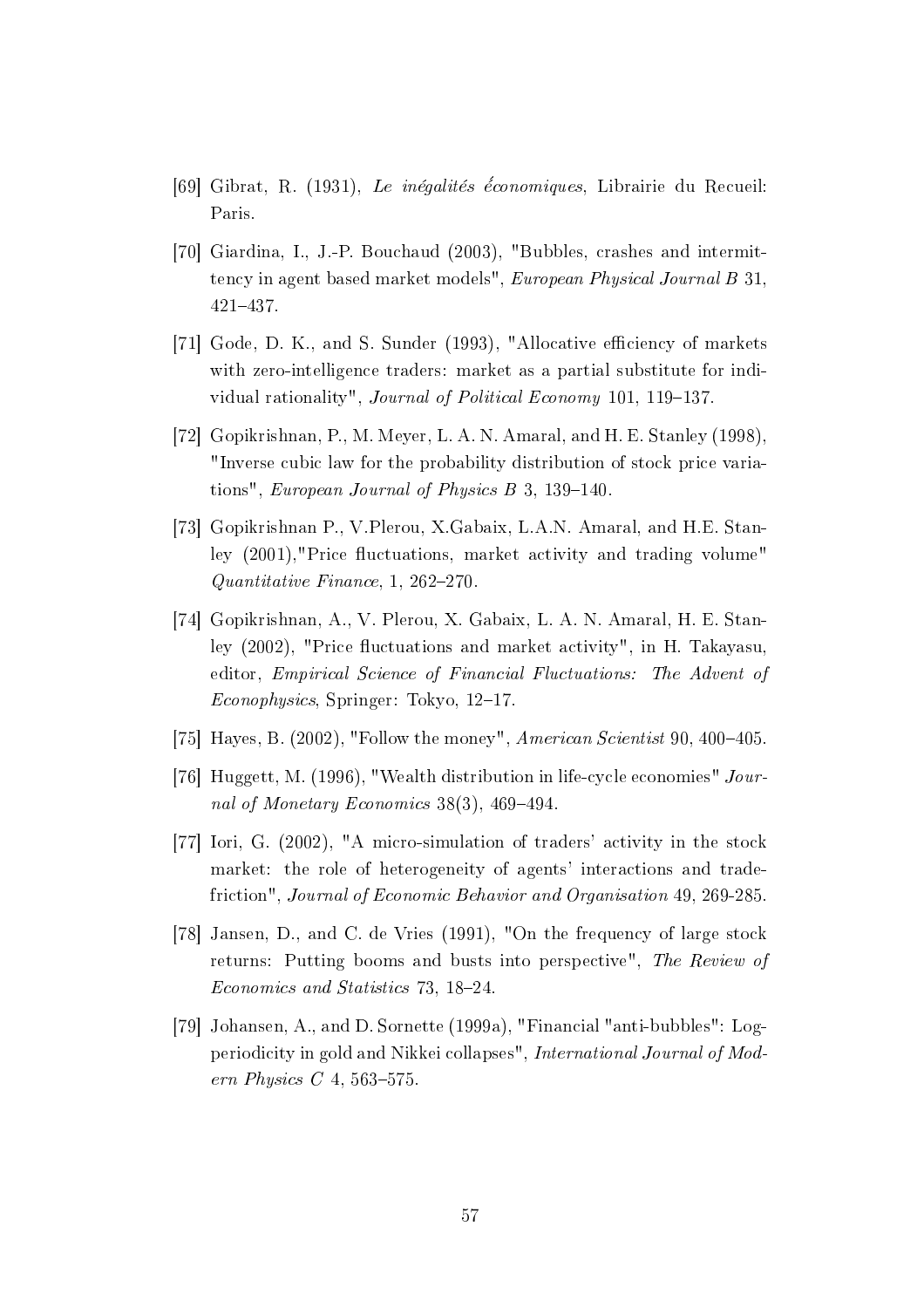- [80] Johansen, A., and D. Sornette (1999b), "Predicting financial crashes using discrete scale invariance", *Journal of Risk* 1,  $5-32$ .
- [81] Johansen, A. and D. Sornette (2001a), "Finite-time singularity in the dynamics of the world population and economic indices", Physica A 294, 405-502
- [82] Johansen, A., and D. Sornette (2001b), "Bubbles and anti-bubbles in Latin-American, Asian and Western stock markets: An empirical study", International Journal of Theoretical and Applied Finance 4, 853-920.
- [83] Kareken, J., and N. Wallace (1981), "On the indeterminacy of equilibrium exchange rates", The Quarterly Journal of Economics 96, 207 222.
- [84] Kim, G. and H. Markowitz (1989), "Investment rules, margins, and market volatility", Journal of Portfolio Management 16, 45–52.
- [85] Kirman, A. (1991), "Epidemics of opinion and speculative bubbles in financial markets", in: M. Taylor, editor, Money and Financial Markets, Macmillan: London.
- [86] Kirman, A. (1992), "Whom or what does the representative agent represent?" Journal of Economic Perspectives 6, 117-136.
- [87] Kirman, A. (1993), "Ants, rationality, and recruitment", The Quarterly Journal of Economics  $108(1)$ ,  $137-156$ .
- [88] Knell, M. and H. Stix, "Three decades of money demand studies: similarities and differences", Applied Economics 38, 805-818.
- [89] Krusell, P., and A. Smith Jr. (1998), "Income and wealth heterogeneity in the macroeconomy", Journal of Political Economy, 106, 867-896.
- [90] Kullmann, L., J. Kertész, and K. Kaski (2002), "Time-dependent crosscorrelations between different stock returns: A directed network of influence", *Physical Review E*,66,026125.
- [91] Laloux, L., C., Pierre, M. Potters, and J.-P. Bouchaud (2000), "Random matrix theory and financial correlations", *International Journal* of Theoretical and Applied Finance  $3,391-397$ .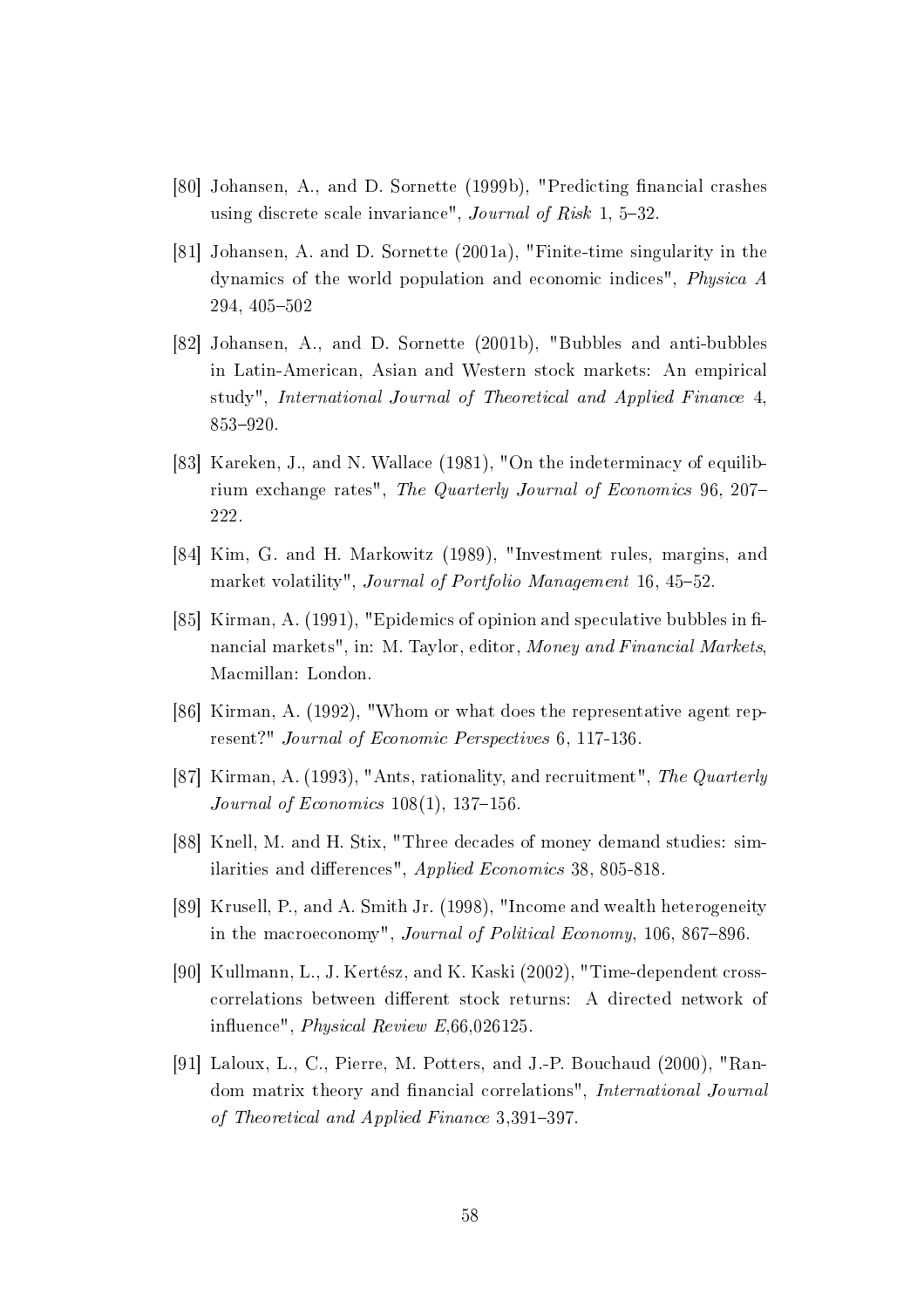- [92] Levy, H., M. Levy, and S. Solomon (1994), "A microscopic model of the stock market: cycles, booms, and crashes", Economics Letters 45, 103-111.
- [93] Levy, H., M. Levy, and S. Solomon (1995), "Simulations of the stock market: The effects of microscopic diversity", Journal de Physique I 5, 1087-1107.
- [94] Levy, M., and S. Solomon (1997), "New evidence for the power-law distribution of wealth", Physica A, Vol. 242, 90-94.
- [95] Levy, H., M. Levy, and S. Solomon (2000), "Microscopic Simulation of Financial Markets: From Investor Behavior to Market Phenomena", Academic Press: San Diego.
- [96] Liu, Y., P. Cizeau, M. Meyer, C.-K. Peng, and G. Stanley (1997)"Correlations in economic time series" Physica A, A245, 437-440.
- [97] Liu, Y.,P. Gopikrishnan, P. Cizeau, M. Meyer, C.-K. Peng, and H. E. Stanley (1999), "The statistical properties of the volatility of price fluctuations", *Physical Review E* 60, 1390-1400.
- [98] Lobato, I. N., and C. Valesco (2000), "Long memory in stock market trading volume", Journal of Business and Economic Statistics 18, 410 427.
- [99] Lux, T. (1995), "Herd behavior, bubbles and crashes", The Economic  $Journal~105,~881–896.$
- [100] Lux, T. (1996), "The stable Paretian hypothesis and the frequency of large returns: an examination of major German stocks", Applied  $Financial\ Economics\ 6, 463-475.$
- [101] Lux, T. (1997), "Time variation of second moments from a noise trader/infection model", Journal of Economic Dynamics and Control 22, 138.
- [102] Lux, T. (1998), "The socio-economic dynamics of speculative markets: interacting agents, chaos, and the fat tails of return distributions", Journal of Economic Behavior and Organization 33, 143–165.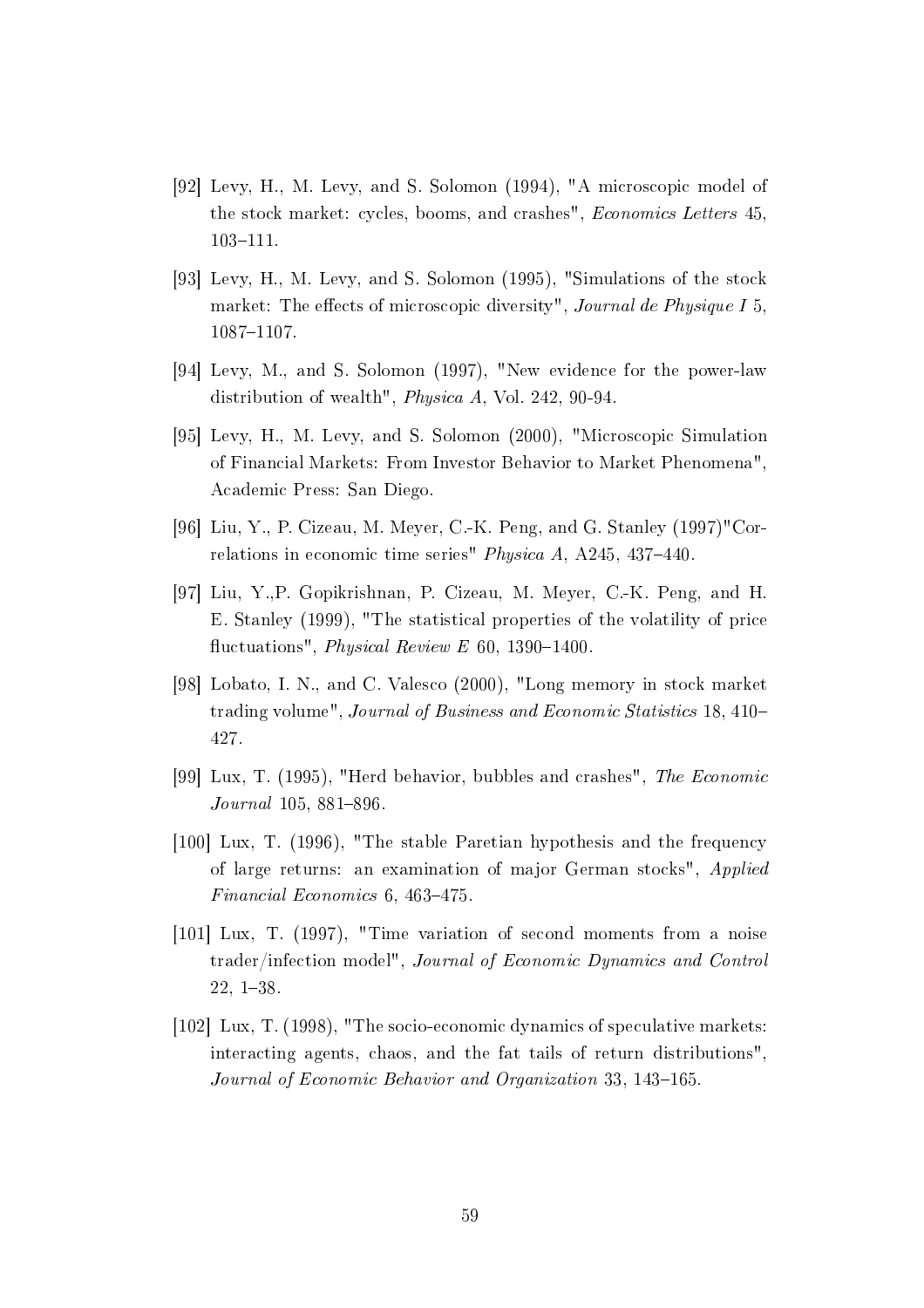- [103] Lux, T., and M. Marchesi (1999), "Scaling and criticality in a stochastic multi-agent model of a financial market",  $Nature$  397, 498-500.
- [104] Lux, T., and M. Marchesi (2000), "Volatility clustering in financial markets: a microsimulation of interacting agents", International Journal of Theoretical and Applied Finance 3, 675–702.
- [105] Lux, T. (2005), "Financial power laws: Empirical evidence, models, and mechanisms", in C. Cioffi, ed., *Power Laws in Social Sciences:* Discovering Complexity and Non-Equilibrium in the Social Universe. In preparation.
- [106] Lux, T. (2005), "Emergent statistical wealth distributions in simple monetary exchange models : a critical review", in A. Chatterjee, editor, Econophysics of Wealth Distributions, Springer: Milan, 51–60.
- [107] Lux, T. (2008), "The Markov-switching multi-fractal model of asset returns: GMM estimation and linear forecasting of volatility, Journal of Business and Economics Statistics 26, 194-210.
- [108] Lux T., and S. Schornstein (2005), "Genetic algorithms as an explanation of stylized facts of foreign exchange markets", Journal of Mathematical Economics 41, 169-196.
- [109] McCauley, J. (2006), "Response to 'Worrying trends in econophysics', Physica A 371(2), 601-609.
- [110] Mandelbrot, B. (1961), "Stable Paretian random functions and the multiplicative variation of income" Econometrica 29(4), 517-543.
- [111] Mandelbrot, B. (1963), "The variation of certain speculative prices", Journal of Business  $26, 394-419$ .
- [112] Mandelbrot, B. A. Fisher, and L.E. Calvet (1997), "A Multifractal Model of Asset Returns", Mimeo: Cowles Foundation for Research in Economics.
- [113] Mantegna, R. H. (1991), "Levy walks and enhanced diffusion in Milan stock exchange", *Physica A* 179, 232-242.
- [114] Mantegna, R. (1999), "Hierachical structure in financial markets", European Physical Journal B,  $11, 193-197$ .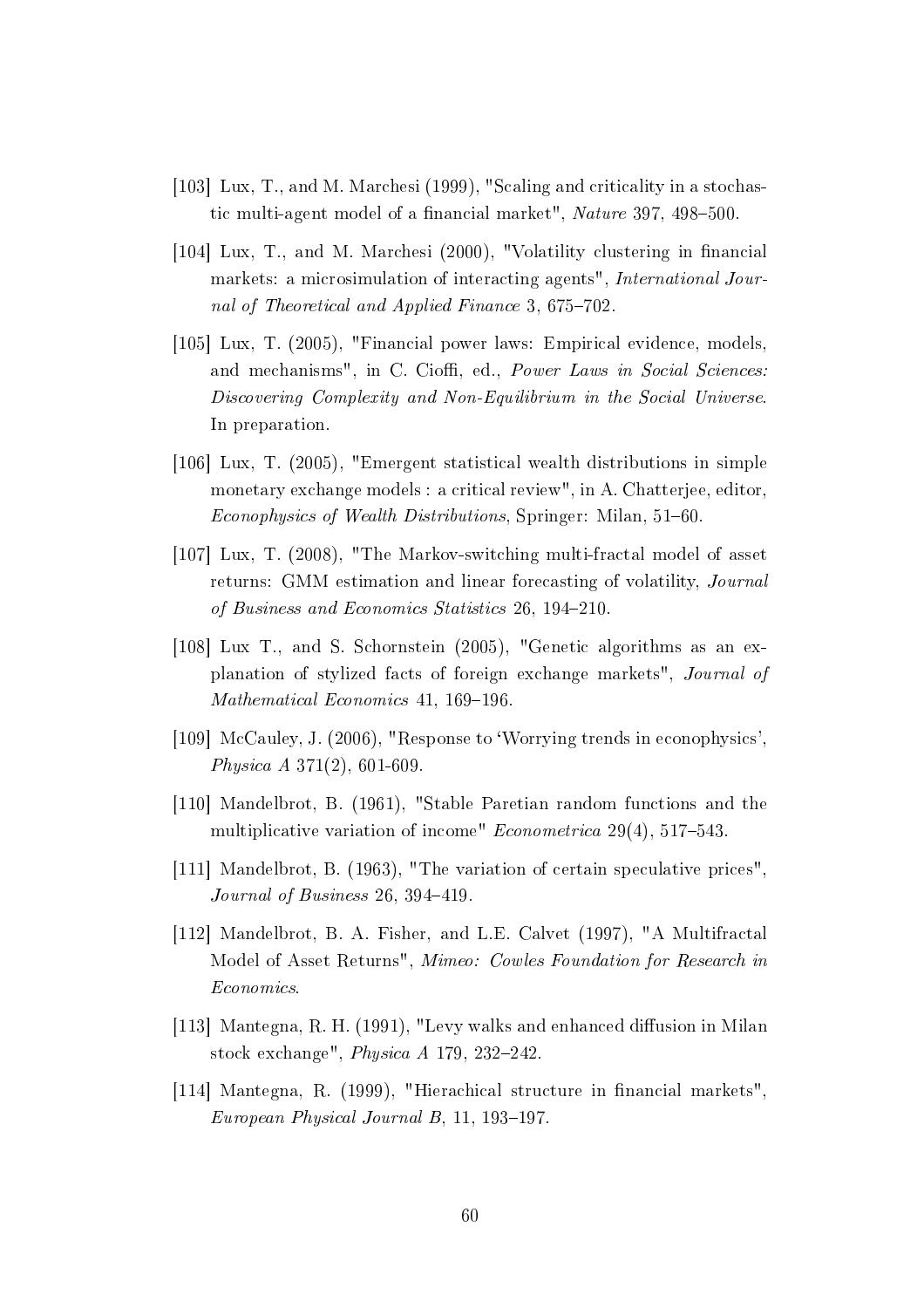- [115] Mantegna, R. H., and H. E. Stanley (1996), "Turbulence and financial markets", *Nature* 383, 587–588.
- [116] Mantegna, R. H., and H. E. Stanley (1995), "Scaling behaviour in the dynamics of an economic index",  $Nature\ 376, 46-49.$
- [117] Markowitz, H. (1952) "The utility of wealth", The Journal of Political  $Economy 60(2), 151-158.$
- [118] Maslov, S. (2000), "Simple model of a limit order-driven market", *Physica A* 278, 571-578.
- [119] Matia, K. , and K. Yamazaki (2005), "Statistical properties of demand fluctuations in the financial markets", *Quantitative Finance* 5, 513-517.
- [120] Nitsch, V. (2005), "Zipf zipped" Journal of Urban Economics 57(1),  $86 - 100.$
- [121] Noh, J. D. (2000), "Model for correlations in stock markets", Physical  $Review\ E\ 61, \ 5981-5982.$
- [122] O'Hara, M. (1995), Market Microstructure Theory, Blackwell Business: Cambridge.
- [123] Okuayama, R., M. Takayasu, and H. Takayasu (1999), "Zipf's law in income distribution of companies ", *Physica A* 269, 125-131.
- [124] Onnela, J.-P., A. Chakraborti, K. Kaski, J. Kertesz, A. Kanto (2003), Dynamics of market correlations: Taxonomy and portfolio analysis" Physical Review E 68 ,056110.
- [125] Pareto, V. (1897), Cours d'économie politique, F.Rouge: Lausanne.
- [126] Peng, C. K., S. V. Buldyrev, S. Havlin, M. Simons, H. E. Stanley, and A. L. Goldberger (1994), "Mosaic organization of DNA nucleotides" Physical Review E, 49, 1685-1689.
- [127] Plerou, V., P. Gopikrishnan, B. Rosenow, L. A. N. Amaral, and H. E. Stanley (2000), "A random matrix theory approach to financial crosscorrelations", *Physica A* 287, 374-382.
- [128] Plerou, V., P. Gopikrishnan, and H. E. Stanley (2003), "Two-Phase behavior of financial markets," Nature 421, 130.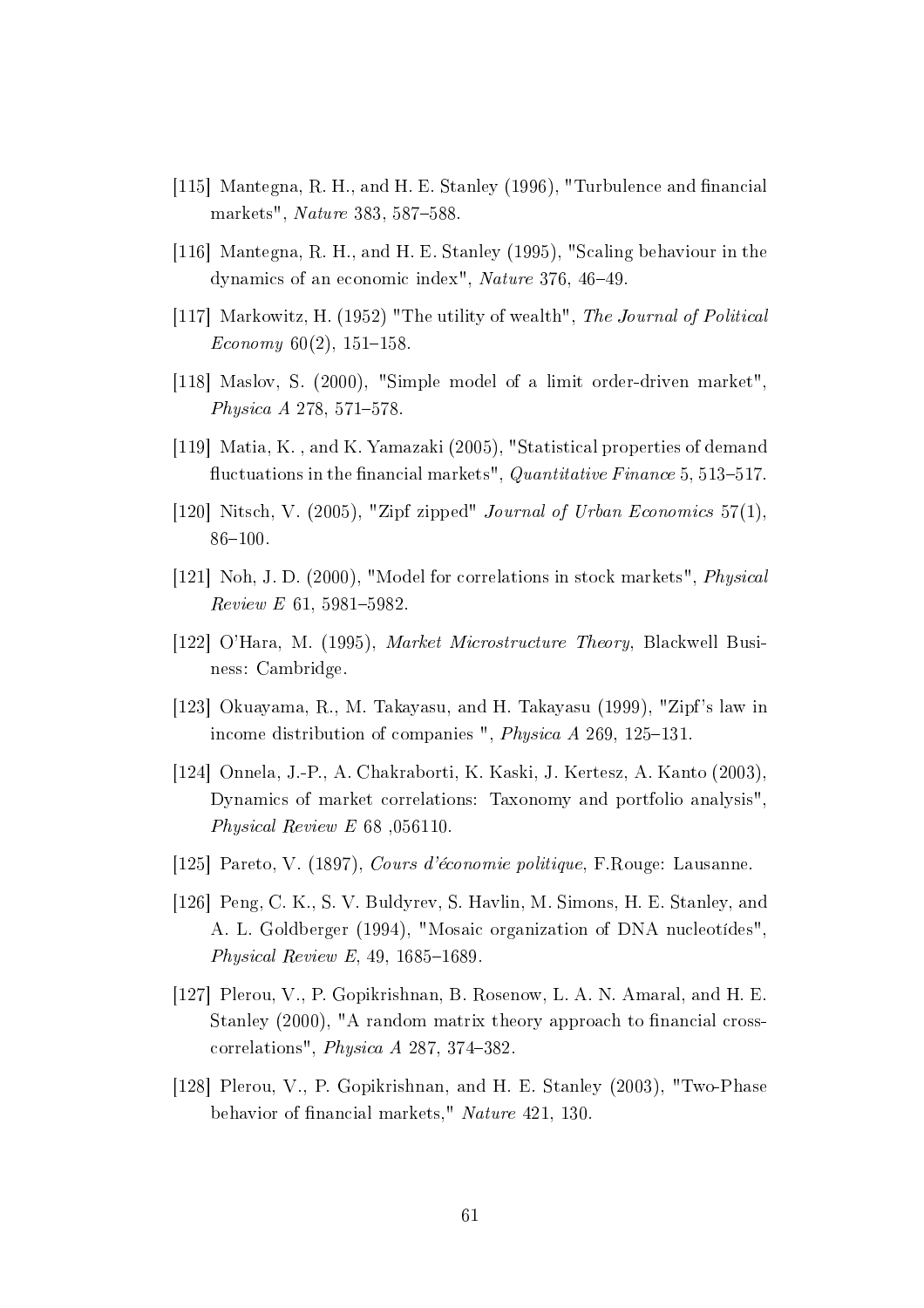- [129] Quandt, R. E. (1966), "On the size distribution of firms",  $American$ Economic Review  $61(3)$ , 416-432.
- [130] Ramsey, J. (1996), "On the existence of macro variables and macro relationships", Journal of Economic Behavior and Organization 30, 275-299.
- [131] Rosenow, B. (2008), "Determining the optimal dimensionality of multivariate volatility models with tools from random matrix theory", Journal of Economic Dynamics and Control 32, 279-302.
- [132] Sato, A.-H., and H. Takayasu (1998), "Dynamical Models of stock market exchanges: from microscopic determinism to macroscopic randomness", *Physica A* 250, 231–252.
- [133] Silva, A. C, and V. M. Yakovenko (2005), "Temporal evolution of the "thermal" and "superthermal" income classes in the USA during 1983-2001", *Europhysics Letters* 69, 2, 304-310.
- [134] Silver,J., E. Slud, and K. Takamoto (2002), "Statistical equilibrium wealth distributions in an exchange economy with stochastic preferences", Journal of Economic Theory  $106(2)$ ,  $417-435$ .
- [135] Sinha, S. (2005), "The rich are different! Pareto law from asymmetric interactions in asset exchange models", in A. Chatterjee et al., editor, Econophysics of Wealth Distributions, Springer: Milan, 177–183.
- [136] Slanina, F. (2001), "Mean-field approximation for a limit oder driven market model", Physical Review E 64, 5, 56136.
- [137] Smith, E., J. D. Farmer, L. Gillemot, and S. Krishnamurthy (2002), "Statistical theory of the continuous double auction", Quantitative Finance 3(6)  $481-514$ .
- [138] Sornette, D., A. Johansen, and J.-P. Bouchaud, (1996) "Stock market crashes, precursors and replicas", Journal de Physique I 6(1), 167–175.
- [139] Sornette, D., and W.-X.Zhou (2002), "The US 2000-2002 market descent: How much longer and deeper?", *Quantitative Finance* 2, 468– 481.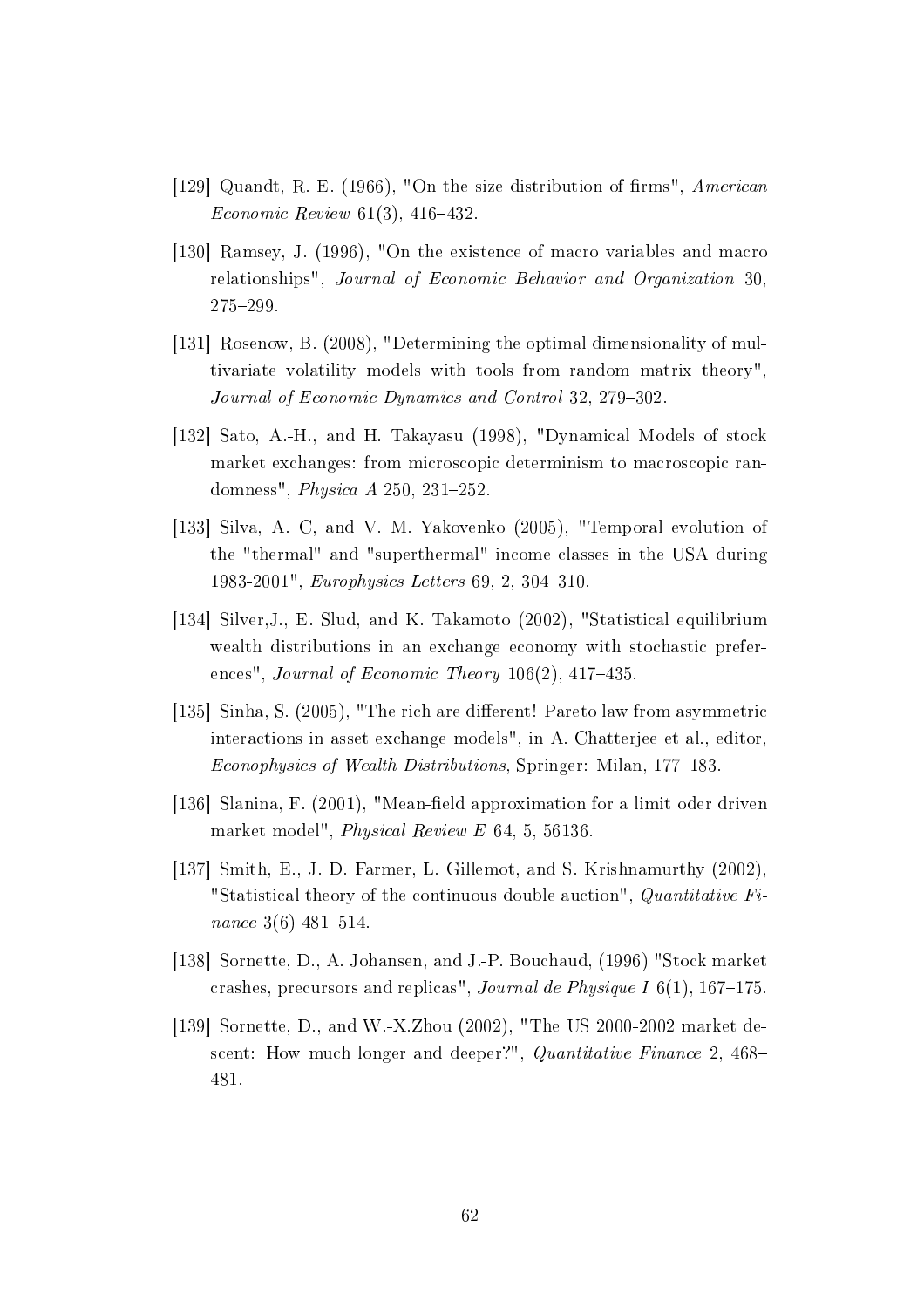- [140] Sornette, D., and A. Johansen (1997), "Large financial crashes",  $Phys$ ica  $A$  245, 411-422.
- [141] Stanley, M.H.R., S.V. Buldyrev, S. Havlin, R.N., R.N. Mantegna, M.A. Salinger, and H.E. Stanley (1995), "Zipf plots and the size distribution of firms" *Economic Letters*  $49(4)$   $453-457$ .
- [142] Stanley, M. H. R. , L. A. N. Amaral, S. V. Buldyrev, S. Havlin, H.Leschhorn, P. Maass, M. A. Salinger, and H. E. Stanley (1996), "Can statistical physics contribute to the science of economics?", Fractals 4, 415425.
- [143] Stanley, M. H. R. , L. A. N. Amaral, S. V. Buldyrev, S. Havlin, H.Leschhorn, P. Maass, M. A. Salinger, and H. E. Stanley (1996), "Scaling Behavior in the growth of companies", Nature 379, 804–806.
- [144] Stauffer, D., and T. Penna (1998), "Crossover in the Cont-Bouchaud percolation model for market fluctuations", *Physica A*, 256, 284–290.
- [145] Stauffer, D., P. de Oliveira, and A. Bernardes (1999), "Monte-Carlo simulation of volatility clustering in a market model with herding" International Journal of Theoretical and Applied Finance 2, 83-94.
- [146] Stauffer, D., and D. Sornette (1999), "Self-organised percolation model for stockmarket fluctuations", *Physica A* 271, 496-506.
- [147] Stauffer, D. (2002), "How to get rich with Sornette and Zhou",  $Quan$ titive Finance 2(6), 408.
- [148] Steindl, J. (1965), Random Processes and the Growth of Firms: A Study of the Pareto Law, Griffin: London.
- [149] Stigler, G. (1996), "Public regulation of the securities markets", Journal of Business 37, 117-142.
- [150] Sullivan, R., H. White, and B. Golomb (2001), "Dangers of data mining: The case of calendar effects in stock returns", Journal of Econometrics  $105, 249 - 286$ .
- [151] Sutton, J.  $(2002)$ , "The variance of firm growth rates: The scaling puzzle", *Physica A* 312, 577–590.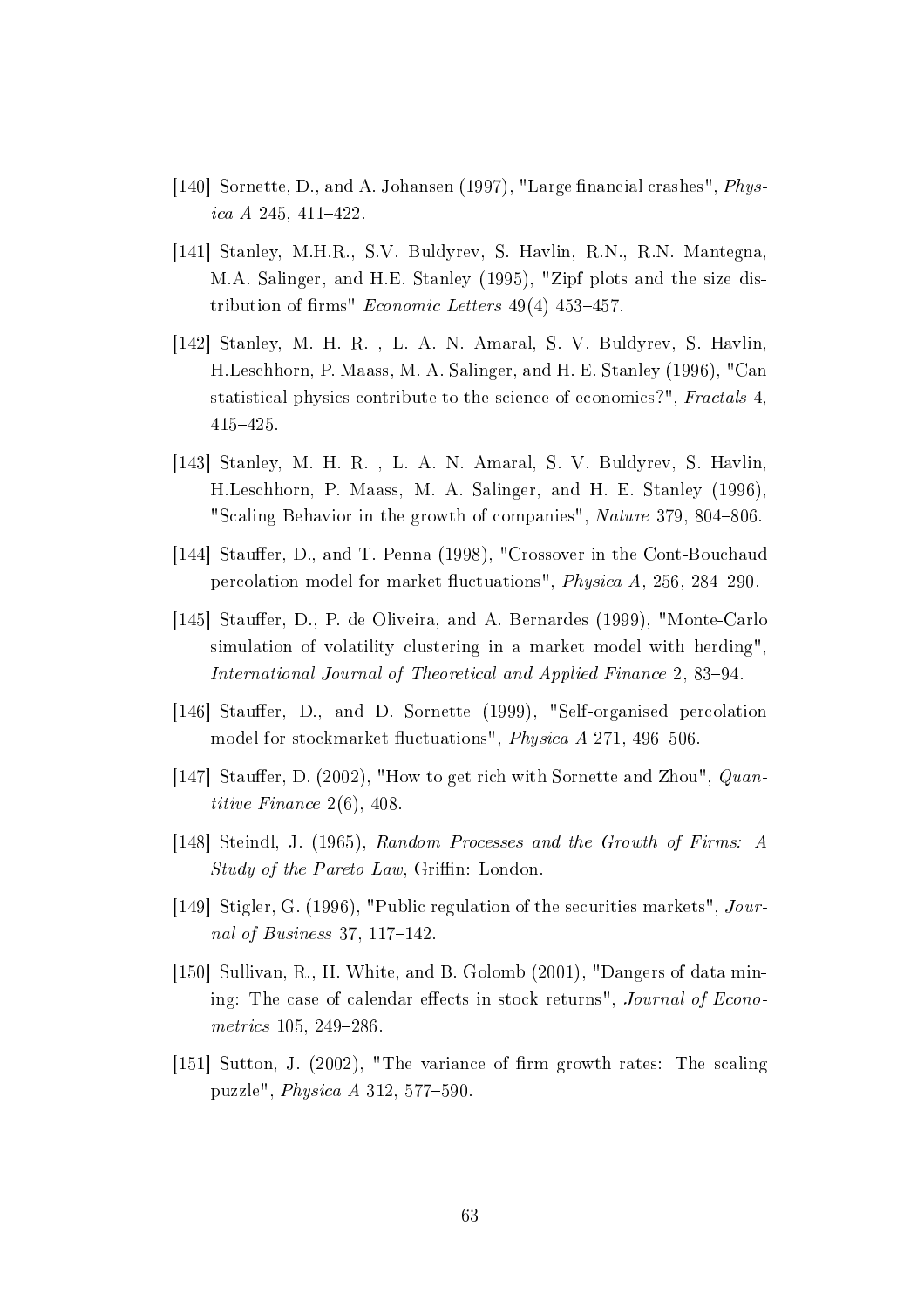- [152] Takayasu, H., H. Miura, T. Hirabayashi, K. Hamada (1992), "Statistical properties of deterministic threshold elements - the case of market price", *Physica A*,  $184, 127-134$ .
- [153] Tang, L.H., and G.-S. Tian (1999), "Reaction-diffusion-branching models of stock price fluctuations", *Physica A* 264, 543-550.
- [154] Vandewalle, N., and M. Ausloos (1997), "Coherent and random sequences in financial fluctuations", *Physica A* 246, 454-459.
- [155] Vandewalle, N., and M. Ausloos  $(1998)$ , "How the financial crash" of October 1997 could have been predicted", The European Physical  $Journal\ 4, 139-141.$
- [156] Vassilicos, J. C., A. Demos, and F. Tata (1993), "No evidence of chaos but some evidence of multifractals in the foreign exchange and the stock market", in A. J. Crilly, R. A. Earnshaw and H. Jones, editors, Applications of Fractals and Chaos, Springer: Berlin.
- [157] Vassilicos, J. C. (1995), "Turbulence and intermittency", Nature 374, 408409.
- [158] Voit, J. (2005), Statistical Mechanics of Financial Markets, 3rd. ed., Springer: Berlin.
- [159] Whittle, P., and H. O. A. Wold (1957), "A model explaining the Pareto distribution of wealth", Econometrica 25, 591-595.
- [160] Wright, I. (2005), "The social architecture of capitalism", Physica A 346, 589-620.
- [161] Yakovenko, V., and C. Silva (2005), "Two-class structure of income distribution in the U.S.A.: Exponential bulk and power-law tail", in: Chatterjee, A., S. Yarlagadda, and B. Chakraborti, eds., Econphysics of Wealth Distribution, Springer: Berlin.
- [162] Zschischang, E. and T. Lux (2001), "Some new results on the Levy, Levy and Solomon microscopic stock market model", Physica A 29, 563-573.
- [163] Zhang, Y.-C. (1999), "Towards a theory of marginally efficient markets", *Physica A* 269, 30-44